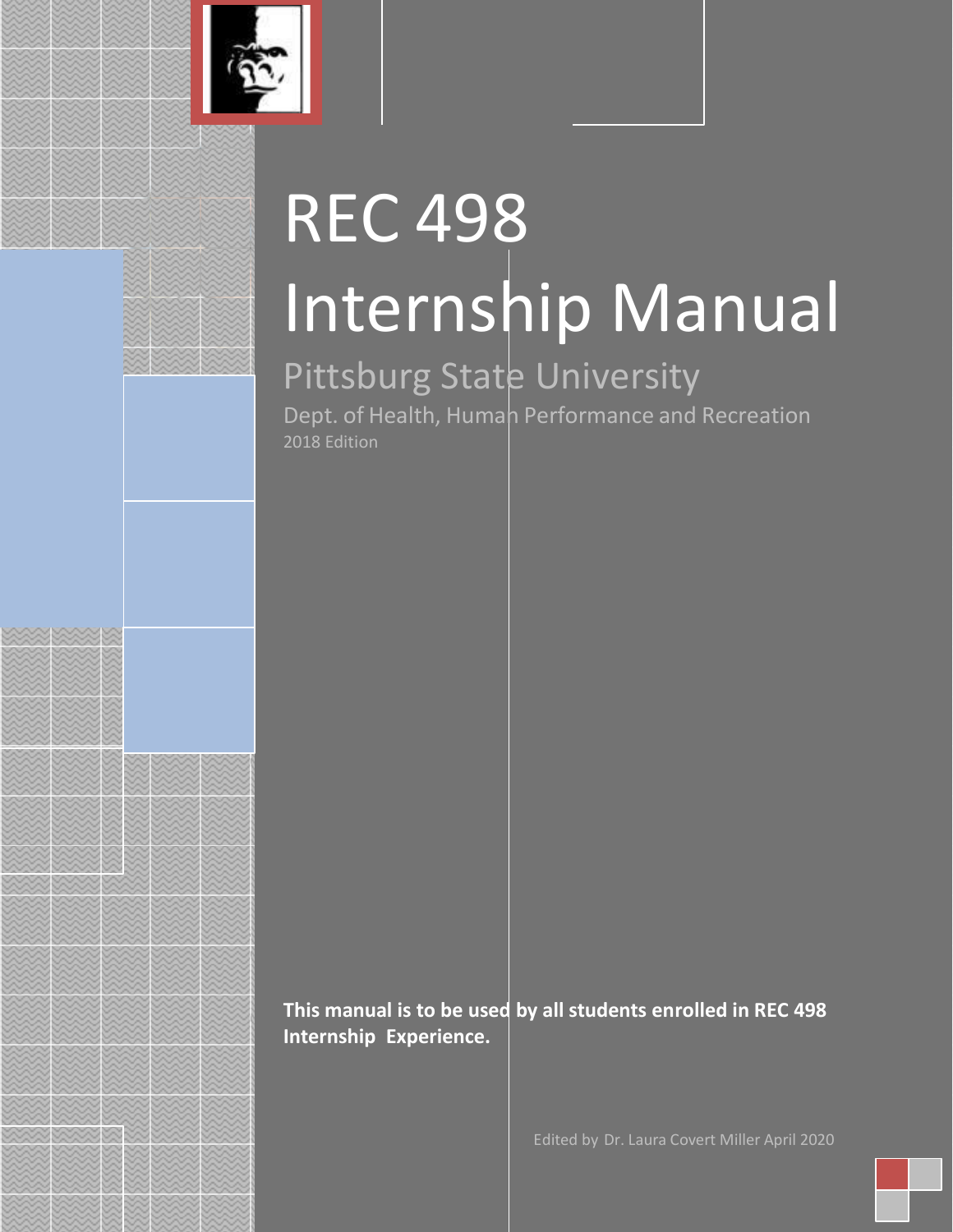# **The Recreation Services, Sport & Hospitality Management Curriculum Faculty**

Dr. Janice Jewett HHPR Department Pittsburg State University Pittsburg, Kansas 66762 (620) 235-4669 [jjewett@pittstate.edu](mailto:jjewett@pittstate.edu)

Ms. Sarah Ball HHPR Department Pittsburg State University Pittsburg, Kansas 66762 (620) 235-4664 [sball@pittstate.edu](mailto:sball@pittstate.edu)

Dr. Laura Covert Miller, **CTRS** HHPR Department Pittsburg State University Pittsburg, Kansas 66762 (620) 235-4670 [lcovert@pittstate.edu](mailto:lcovert@pittstate.edu)

Dr. Rick Hardy HHPR Department Pittsburg State University Pittsburg, Kansas 66762 (620) 235-4281 [rhardy@pittstate.edu](mailto:rhardy@pittstate.edu)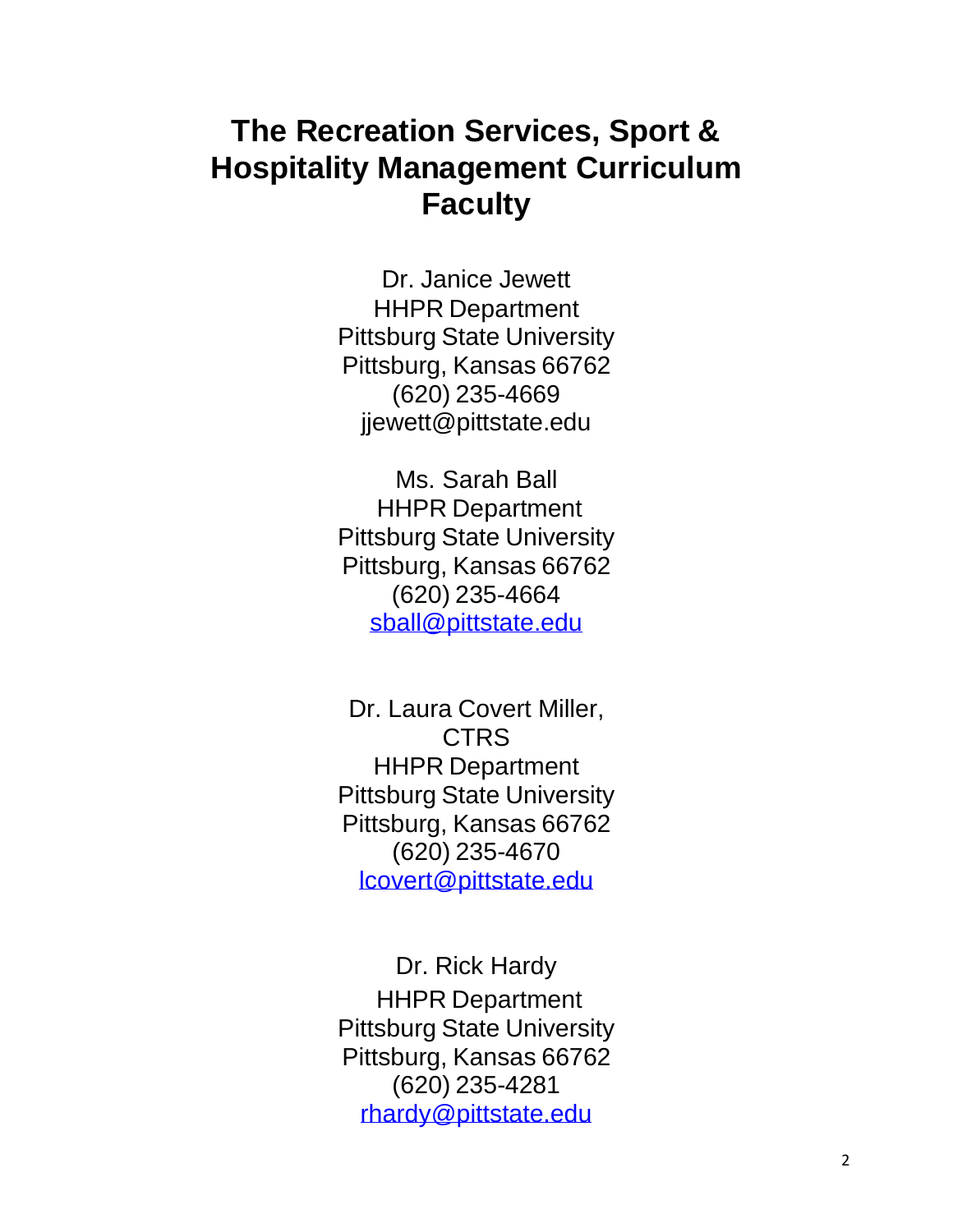# **TABLE OF CONTENTS**

| <b>Appendices</b> |
|-------------------|
|                   |
|                   |
|                   |
|                   |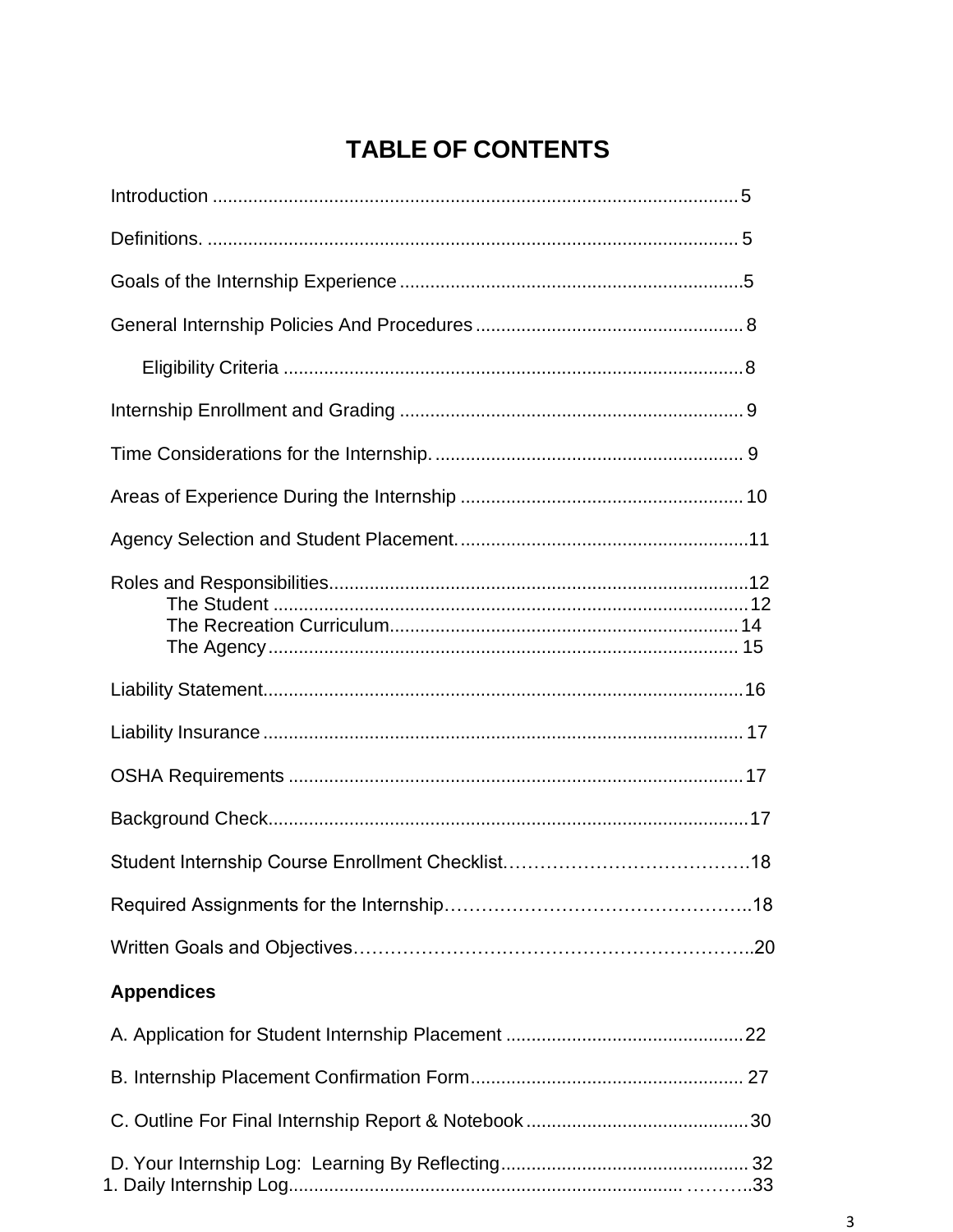| F. Mid-Term Evaluation of Student Internship Performance 43     |  |
|-----------------------------------------------------------------|--|
|                                                                 |  |
|                                                                 |  |
|                                                                 |  |
|                                                                 |  |
|                                                                 |  |
| C. What Employers are Looking for in Today's Market51           |  |
| D.                                                              |  |
| Ε.                                                              |  |
| Е.                                                              |  |
| G. Questions to Help Determine YOUR Level of Professionalism 57 |  |
|                                                                 |  |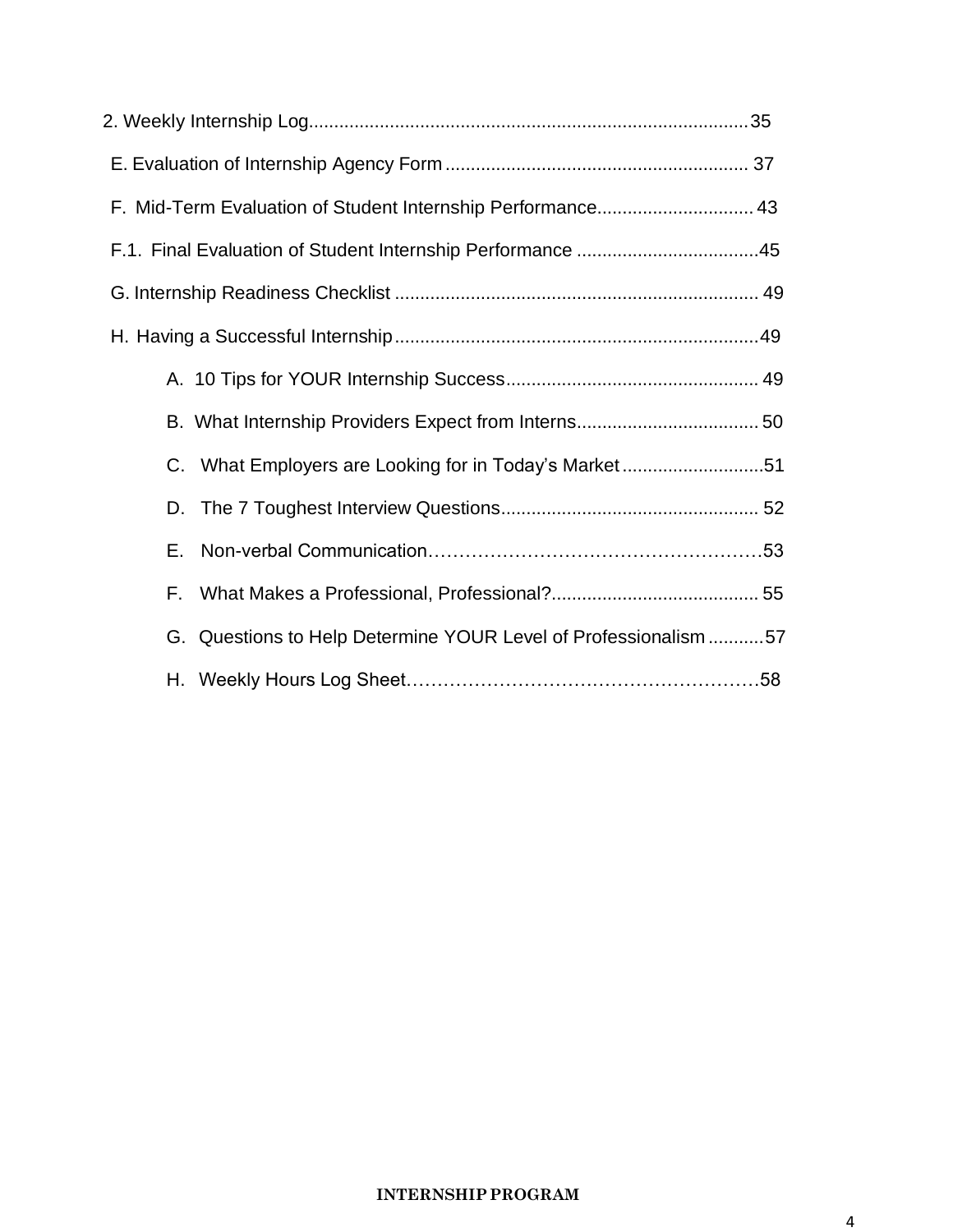#### **Introduction**

#### **The Undergraduate Internship**

The internship experience is an integral part of a student's total educational preparation for a professional career. Through the internship, the student is provided with a supervised experience in a setting that offers recreation experiences as a direct or indirect service. The primary purpose of the internship is to provide opportunities for professional and personal educational growth for students through "on-the-job" experiences in recreation leadership and administration in settings such as hospitals, public park and recreation departments, and commercial enterprises. The internship reflects in varied degrees the content and objectives of classroom courses taken by the student majoring in Recreation Services, Sport and Hospitality Management. This manual is offered to assist the student, faculty advisor, and agency supervisor in the pre-internship preparation, internship assignment, and post-internship responsibilities. The appropriate undergraduate sections of this manual are intended for use by majors enrolled in REC 498.

#### **Definitions**

The field of Recreation, Leisure, Sport and Hospitality Services offers many potential settings and opportunities for the internship experience. Throughout this manual, the term recreation profession (or professional) is interpreted broadly to include the many facets of the field including public recreation, therapeutic recreation, private/commercial fitness, sport management, hospitality management and recreation. The following terms are defined to provide consistency ininterpretation.

**Internship**, is one type of field experience. The term "internship" as used throughout this manual refers to one of the instructional programs available to Recreation majors. It is the primary opportunity for students to experience practical application of leisure theories and concepts in the world of the professional practice.

The term **Agency** refers to one of a variety of organizations or institutions which offer programs and facilities to meet recreation, sport, hospitality and/or leisure needs. Included are: federal, state, county and municipal recreation and park departments; hospitals; mental health centers; vocational training centers; non-profit organizations; camps; churches; and commercial enterprises, including fitness clubs or centers.

The **Agency Supervisor** (or *Site Supervisor*) is the specific staff member designated by the agency to provide direct supervision, orientation, guidance, and direction to the student at that agency.

The **Internship Advisor** (or *University Advisor*) is the faculty member who is assigned to the specific student doing the experience. This faculty person monitors the entire internship process in order to provide guidance and support to the student and the agency. This faculty member will also grade the final report and notebook submitted by the student.

#### **Goals Of The Internship Experience**

While the major focus of the Internship experience is on the operations of the agency at which the student accepts assignment, the total value of the Internship experience takes other goals into account. By providing a vast array of learning experiences, the student, educator, and practitioner can work together to help each student's development as a recreation professional.

#### **Basic Objectives of the Internship Experience**

1. To provide the student the opportunity to integrate theory and practice in his/her professional education; to encourage the exchange of contemporary thinking and insights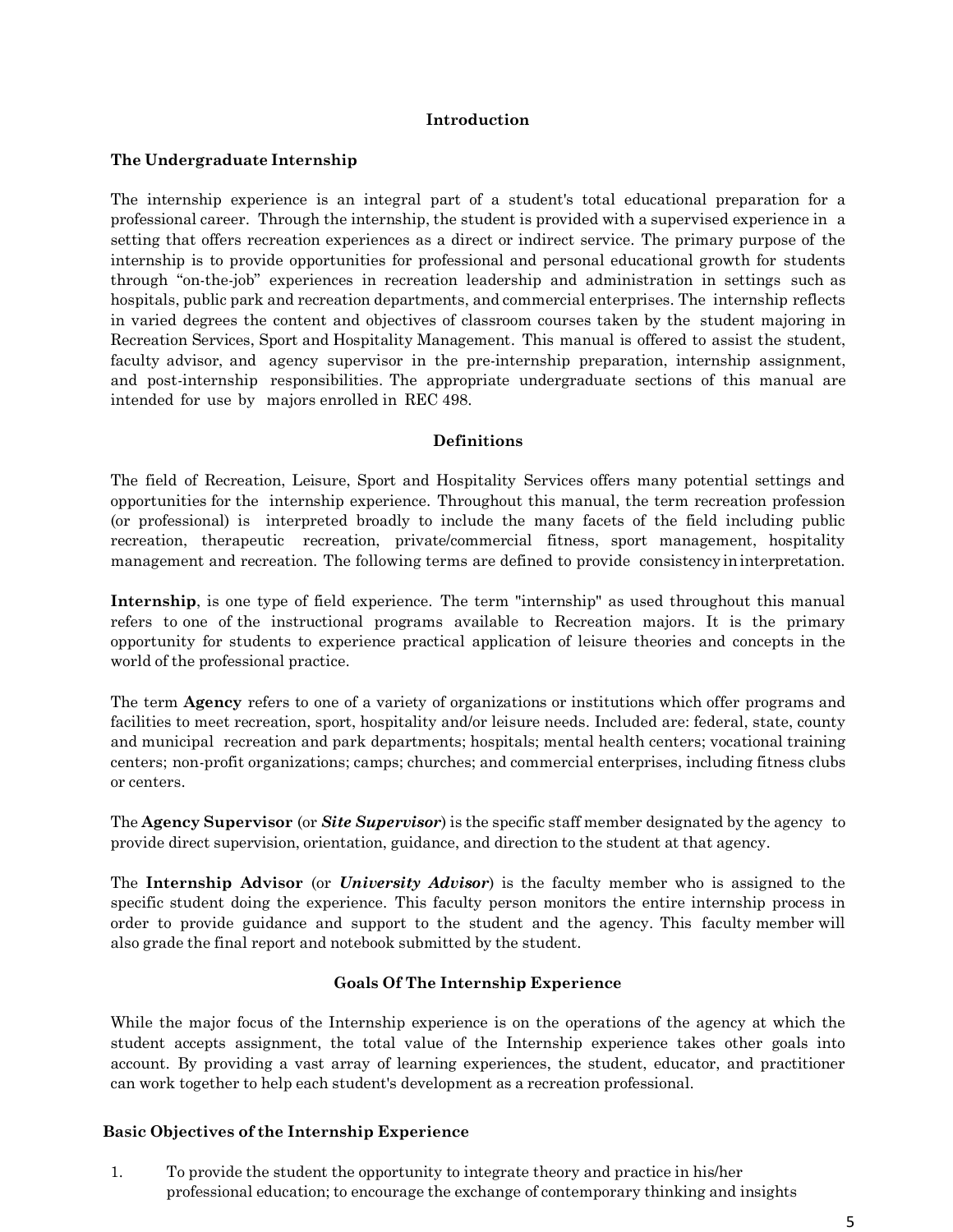between the internship student and agency personnel.

- 2. To provide the student an opportunity to promote and broaden his/her philosophy and understandings of the park, recreation, sport and/or hospitality profession.
- 3. To enable the student to obtain information which can be used as a basis for making choices in relation to future jobs, areas of socialization, and/or further study in parks, recreation, wellness, sport, hospitality or leisure services.
- 4. To enable the student to realize his/her own strengths and weaknesses.
- 5. To provide the student an opportunity to gain experience in leadership, supervisory and administrative functions within a park, recreation, wellness, sport, hospitality and/or leisure service agency.
- 6. To help the student gain an understanding and appreciation of the role, duties, and responsibilities of a full-time recreation professional.
- 7. To develop the student's skill in various program areas; to increase his/her knowledge of the organization and administration of delivering parks, recreation, wellness, hospitality, sport, therapeutic and/or leisure services.
- 8. To provide the student with experiences that will enable him/her to develop sound human relations.
- 9. To strengthen relationships between parks, recreation, wellness, sport, hospitality and leisure service agencies and the university.

#### **Goals of the Student Internship Experience**

- 1. Provide opportunities to engage in on-the-job application of classroom theories and techniques;
- 2. Offer activities that assist in the development of professional skill in the planning, organization, and leadership of a leisure service;
- 3. Provide challenging and stimulating tasks that entail a significant contribution to the quality of life for persons served by the agency;
- 4. Offer opportunities to identify strengths and weaknesses of student's as well as agency co-worker's professional behavior;
- 5. Allow the student to experience many aspects of the professional world while under competent supervision and guidance;
- 6. Encourage interactions with professional practitioners in the student's area of expertise;
- 7. Provide programming situations which allow students to investigate human interaction;
- 8. Offer opportunities to evaluate the field as a professional career;
- 9. Offer experiences in planning, leading, and evaluating client/participant programs;
- 10. Provide an opportunity for administrative and supervisory experience.

#### **Internship Goals Related to the Recreation Curriculum**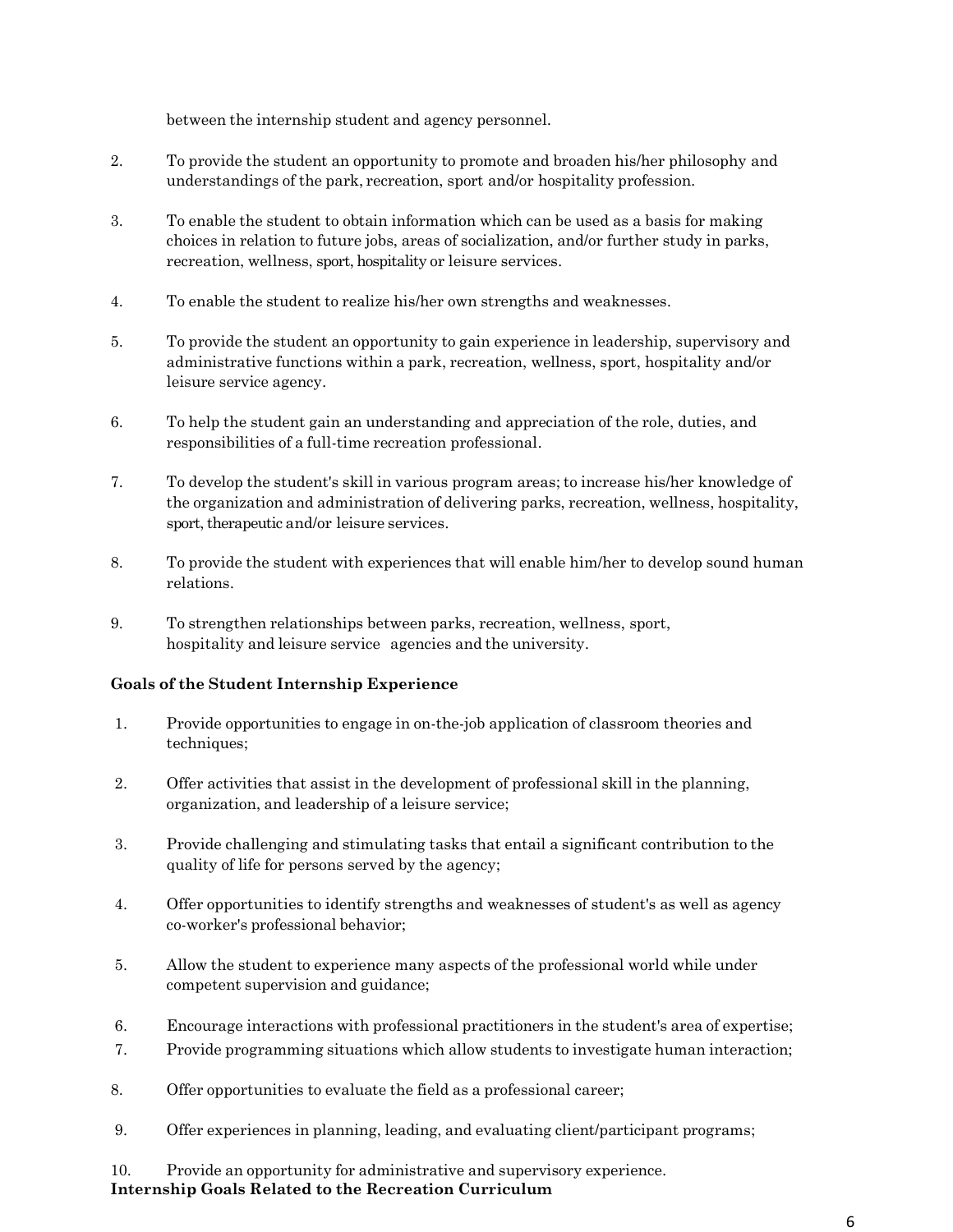For the Curriculum in Recreation, the Internship experience should:

- 1. Provide a laboratory setting for the testing and application of theoretical models;
- 2. Strengthen the educational process of preparing future professionals by providing a capstone experience;
- 3. Assist in the development of a cooperative working relationship between educators and practitioners;
- 4. Offer a means to assess the quality and relevance of classroom courses;
- 5. Provide an opportunity to evaluate the student's needs, abilities, and progress in professional development;
- 6. Facilitate sharing of resources and the pursuit of common goals with professional agencies and institutions;
- 7. Provide the faculty with up-to-date information about issues, and innovations in recreation and leisure services; and
- 8. Emphasize the primary educational concern of the Recreation Curriculum as the preparation of students to advance within the realm of the profession.

#### **Internship Goals Related to the Agency**

For the cooperating agency, the Internship experience should:

- 1. Provide expertise related to theory and practice obtained in the classroom setting;
- 2. Provide the opportunity to improve in-service training for permanent employees;
- 3. Allow employers an opportunity to survey and evaluate prospective employees;
- 4. Provide an expanded ability to serve clientele through the contributions of the student;
- 5. Establish opportunities for cooperative relationships which extend beyond the internship experience
- 6. Provide a means for comparing in-class preparation of the student with what is practiced by the agency; and
- 7. Offer an opportunity to be a partner in the professional preparation of future recreation professionals.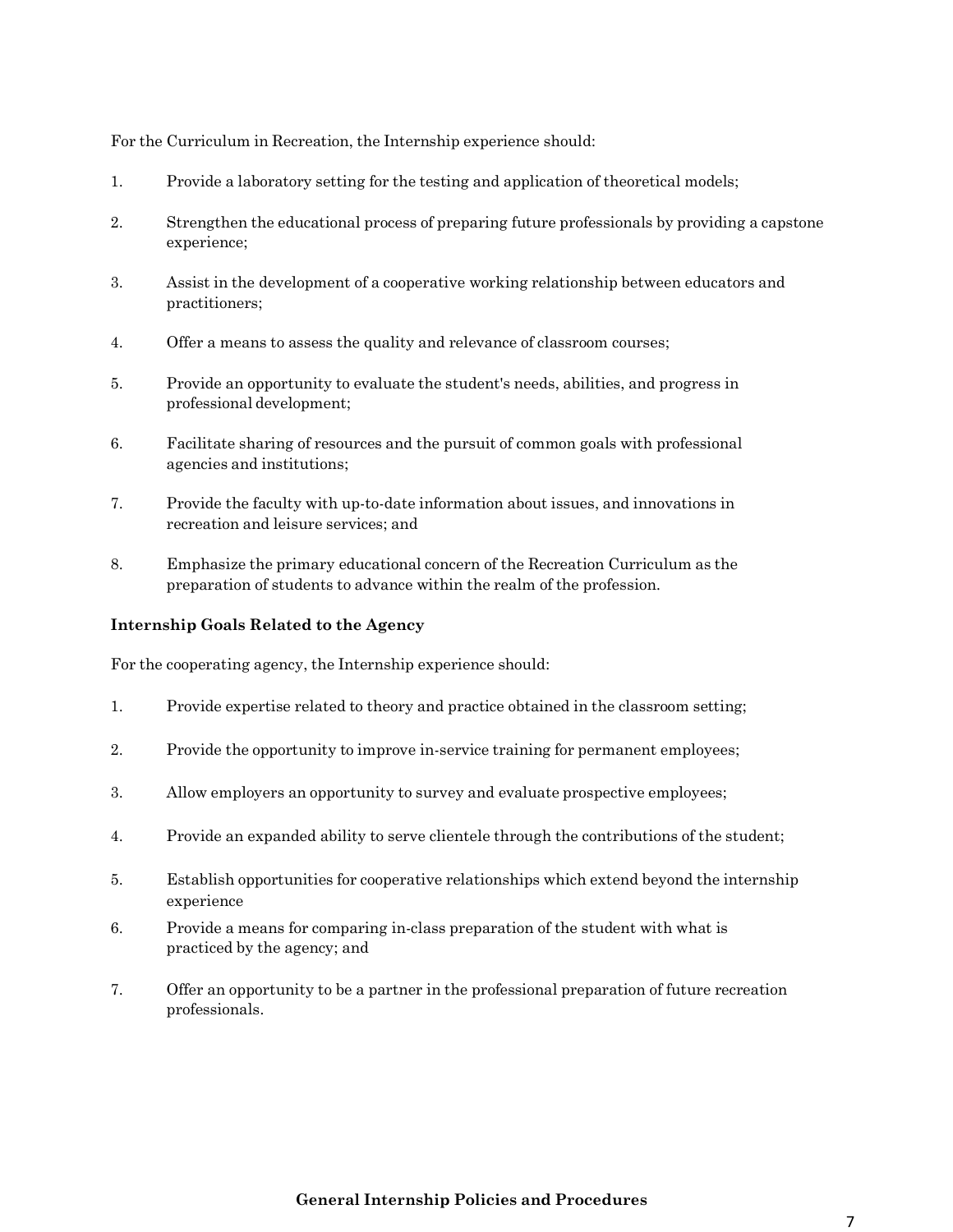The Curriculum in Recreation Services, Sport and Hospitality Management is one of the programs in the College of Education that offers its majors an experience-based learning opportunity. It reflects a philosophy interwoven throughout the various course offerings to provide practical experiences as a part of professional preparation courses.

#### **Eligibility Criteria**

All students must have satisfactorily completed the majority of all core and emphases recreation courses before enrolling in the internship course. Students may be enrolled in their final recreation courses the semester **prior** to their internship. REC 462 Pre-internship Seminar i s required before enrolling for REC 498 Internship in Recreation.

#### 1. **A minimum GPA of 2.5 for all coursework in the major**.

- 2. Verification of the completion of REC 275 Practicum in Recreation **OR** REC 276 International Field Studies in Recreation.
- 3. Approval for Internship enrollment will be based on completion of the application for student internship, the agency agreement form, goals and objectives (signed by the agency supervisor), and approval of the internship site by the HHPR faculty.
- 4. Therapeutic Recreation students are responsible for meeting NCTRC requirements for the internship. Students should read the NCTRC information for new applicants that is found on the NCTRC website (www.nctrc.org). Pay particular attention to **ALL** information regarding the internship experience. Therapeutic Recreation internships MUST have a Certified Therapeutic Recreation Specialist (CTRS) as their supervisor.

#### **Pre-Internship Seminar (REC 462)**

All students must complete the pre-internship seminar before they will be allowed to enroll in the internship course REC 498.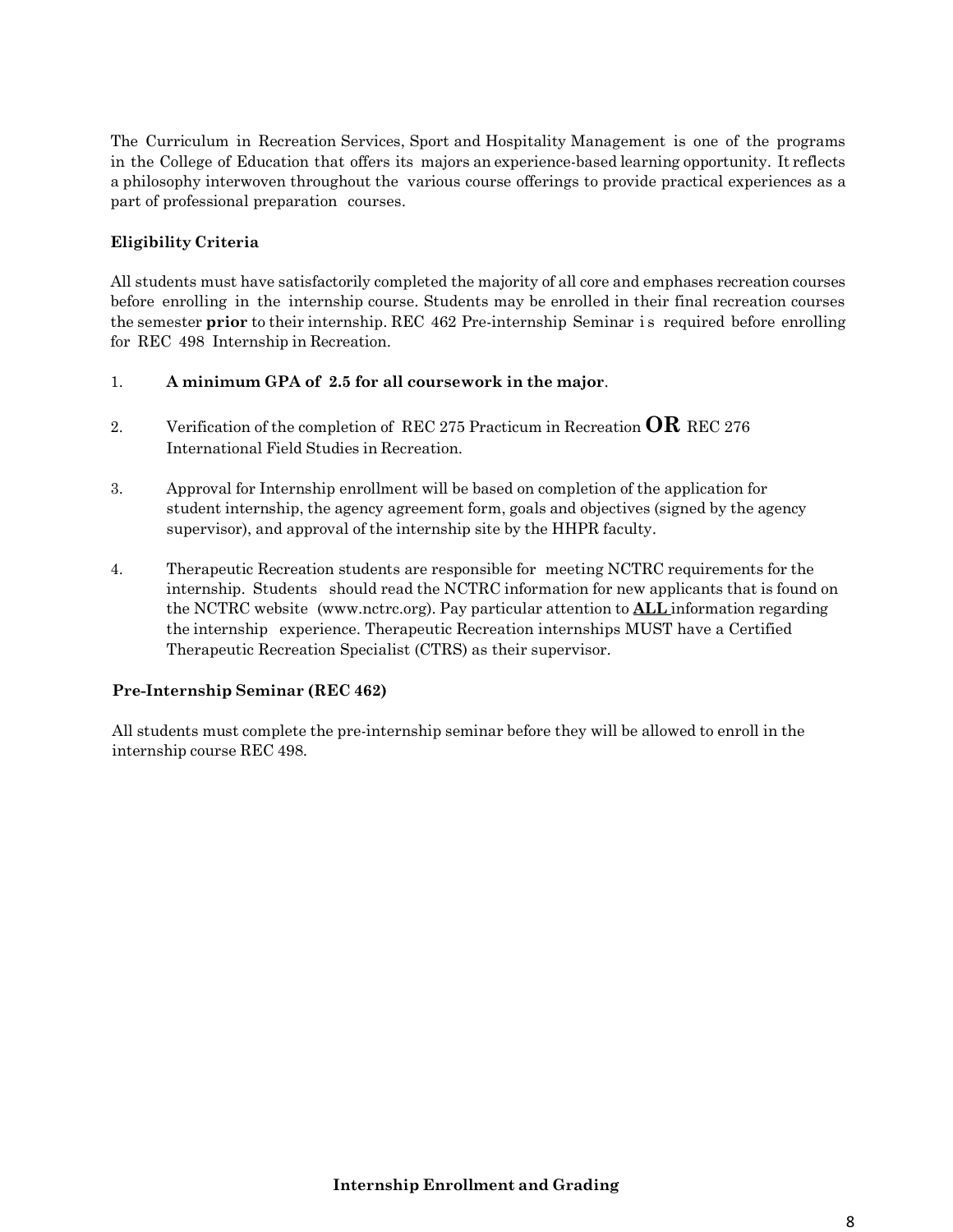Students must have instructor approval to enroll in REC 498. The instructor for this course during the semester of your internship is the person who will grant permission for you to enroll.

**BEFORE THE STUDENT CAN ENROLL IN THE INTERNSHIP, ALL REQUIRED PAPERWORK MUST BE SUBMITTED TO THE INTERNSHIP INSTRUCTOR. THE CONTRACT MUST BE SIGNED BY THE AGENCY SUPERIVSOR. STUDENTS MUST BE AWARE OF REQUIRED DOCUMENTS BY THE INTERNSHIP AGENCY BEFORE ENROLLING. THIS INCLUDES: BACKGROUND CHECKS, IMMUNIZATIONS, CPR/FIRST AID CERTIFICATIONS, LIABILITY INSURANCE AND AN AFFILIATION AGREEMENT. IF ANY OR ALL OF THE ABOVE ARE REQUIRED BY THE AGENCY, THE INTERNSHIP INSTRUCTOR MUST KNOW. STUDENTS ARE TO GIVE COPIES OF THE IMMUNIZATION RECORDS, CPR/FIRST AID CERTIFICATIONS, LIABILITY INSURANCE CERTIFICATE AND AFFILIATION AGREEMENT BEFORE STARTING THE INTERNSHIP. THE CHECKLIST FOUND IN THE INTERNSHIP MANUAL MUST BE COMPLETED BEFORE ENROLLING IN THE INTERNSHIP.**

The Internship is cataloged as REC 498. **Note: The University requires that the student be enrolled during the entire duration of the Internship experience.** This is a nine credit-hour course.

Interns are evaluated twice by the agency supervisor regarding the student's satisfactory completion of the mutually agreed upon goals and objectives for the experience, completion of assigned tasks and responsibilities along with the observation. The grade, however, is assigned by the course instructor after reviewing the student's final report and notebook.

#### **Time Considerations for the Internship Experience**

Students generally enroll for the Internship during their senior year as the culminating experience for the recreation degree. The appropriate time to take the internship is decided after consultation between students and their designated academic advisors and completion of REC 462 Pre-Internship Seminar.

Recreation and Sport Management, Community and Worksite Wellness, and Hospitality Management students enrolled in the internship must work full-time for a minimum of *twelve (12) consecutive weeks*. The internship *must be at least 480 hours*. This is not only a requirement by the Recreation Curriculum but also the National Recreation and Parks Association.

All Therapeutic Recreation students enrolled in the internship must work full-time for a *minimum of fifteen (15) consecutive weeks*. The internship *must be at least 560 hours*. This is not only a requirement by the Recreation Curriculum but also the National Council for Therapeutic Recreation Certification.

Students engaged in the Internship experience should not be enrolled in any other coursework. Occasionally, a student may need an exception to this rule. In that case, the student must submit a letter to the Recreation Coordinator and HHPR Chair, along with written evidence of agency support, stating the reasons for the exception. A decision will be made by the faculty.

The internship experience should be treated as a full-time job. Outside employment during the internship is strongly discouraged. However, work within the internship agency on a part time or asneeded basis may be acceptable.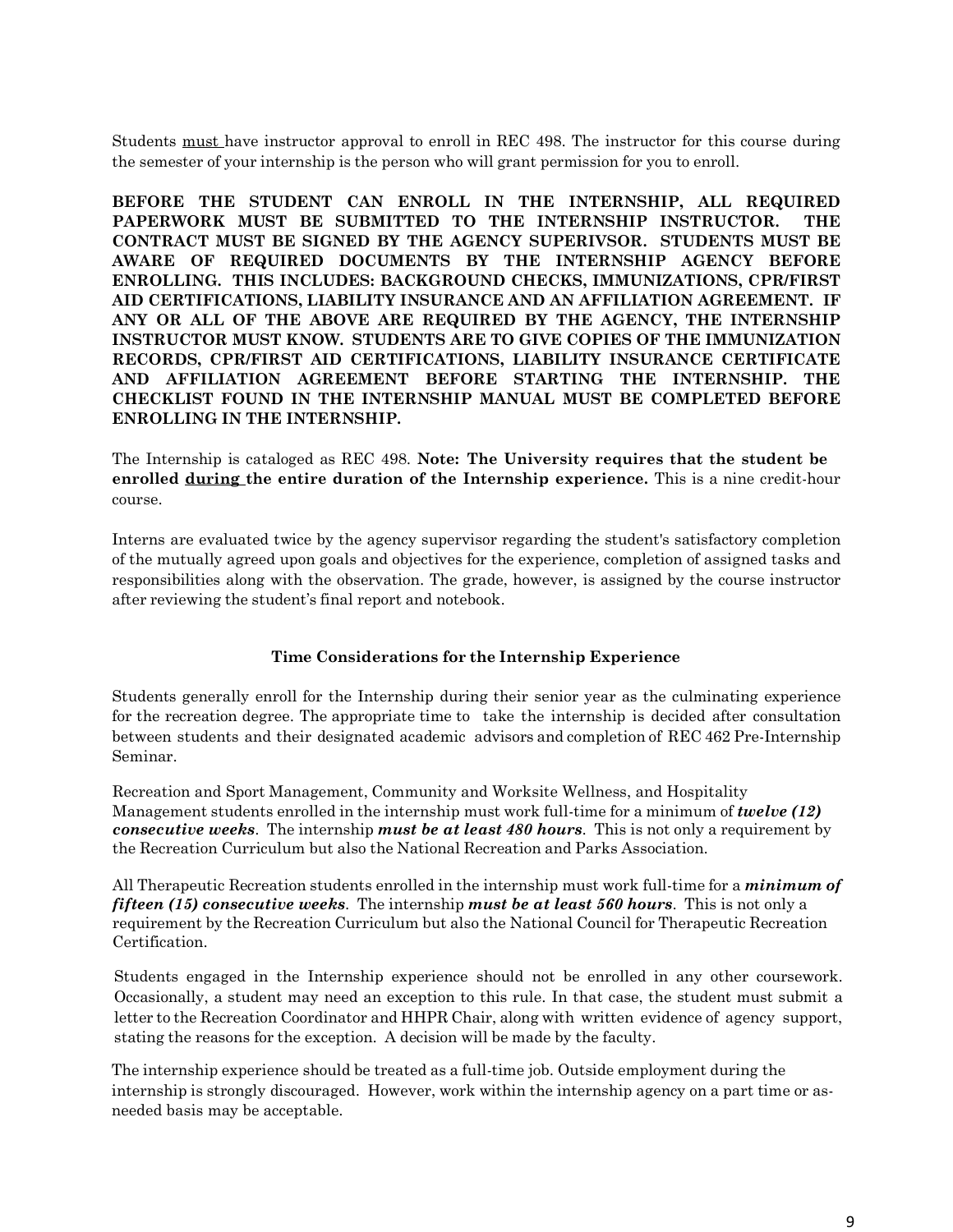**For those students who will be applying for TR certification take note: To be eligible for certification under the academic path NCTRC requires a field placement (i.e., internship) of a minimum of 560 hours over 14 consecutive weeks at one agency site in a clinical, residential, or community-based TR program and supervised by a CTRS in good standing who has been certified and in their position for at least one year. When completing NCTRC's application for professional eligibility you will be required to document and describe in your own words your internship responsibilities and duties in relation to the NCTRC National Job Analysis. Prior to contracting for and during your internship placement, be sure that your responsibilities include many, or preferably most, of the duties identified in the job analysis.**

#### **Areas of Experience During the Internship Placement**

The internship experience is intended to provide the student with a realistic perspective on the skills and responsibilities of the recreation professional. The following description of areas should serve as a guide to assist supervisors in developing quality internship experiences. The materials can be adapted to the characteristics of the agency or business, and supervisors should feel free to add other appropriate and useful information.

#### **Content Areas**

*Management.* The student should study and observe in action the policies and practices of the agency. This content would include legal and legislative foundations of the agency, board relations, financial budgeting and record keeping procedures, personnel and supervisory practices, general staff relations, and customer service.

*Program.* The student should help plan and implement a broad program of activities and services characteristic of the agency involved. The student should prepare program/activity plans in a systematic manner and help to carry out various types of programs.

*Areas and Facilities.* The student should gain theoretical as well as practical experience in physical facility planning and operation. This experience may include long range planning as well as lay-out and operation of various types of areas and facilities. Involvement related to maintenance, equipment, and supplies is essential.

#### **Settings**

*Treatment/Clinical Experiences.* If the internship placement involves a therapeutic/clinical situation, the student must gain experience/exposure in the TR process: assessment, treatment planning, implementation, evaluation and documentation. Specific duties may include developing recreation therapy protocols, individualized treatment plans, in-services, charting procedures, and other matters pertaining to the treatment/care of individuals undergoing therapy. Involvement in staff meetings and team meetings, where appropriate, is strongly encouraged.

*Public Leisure Service Settings.* If the internship placement involves a public leisure services situation, the student would gain experience in dealing with public relations, attend board/commission and other community meetings, work with committees, visit individuals in the agency and community, and receive board agency/community experiences during the internship. The placement should help the student to understand the total concept through the discussion of actual problems and situations in the operation of the agency.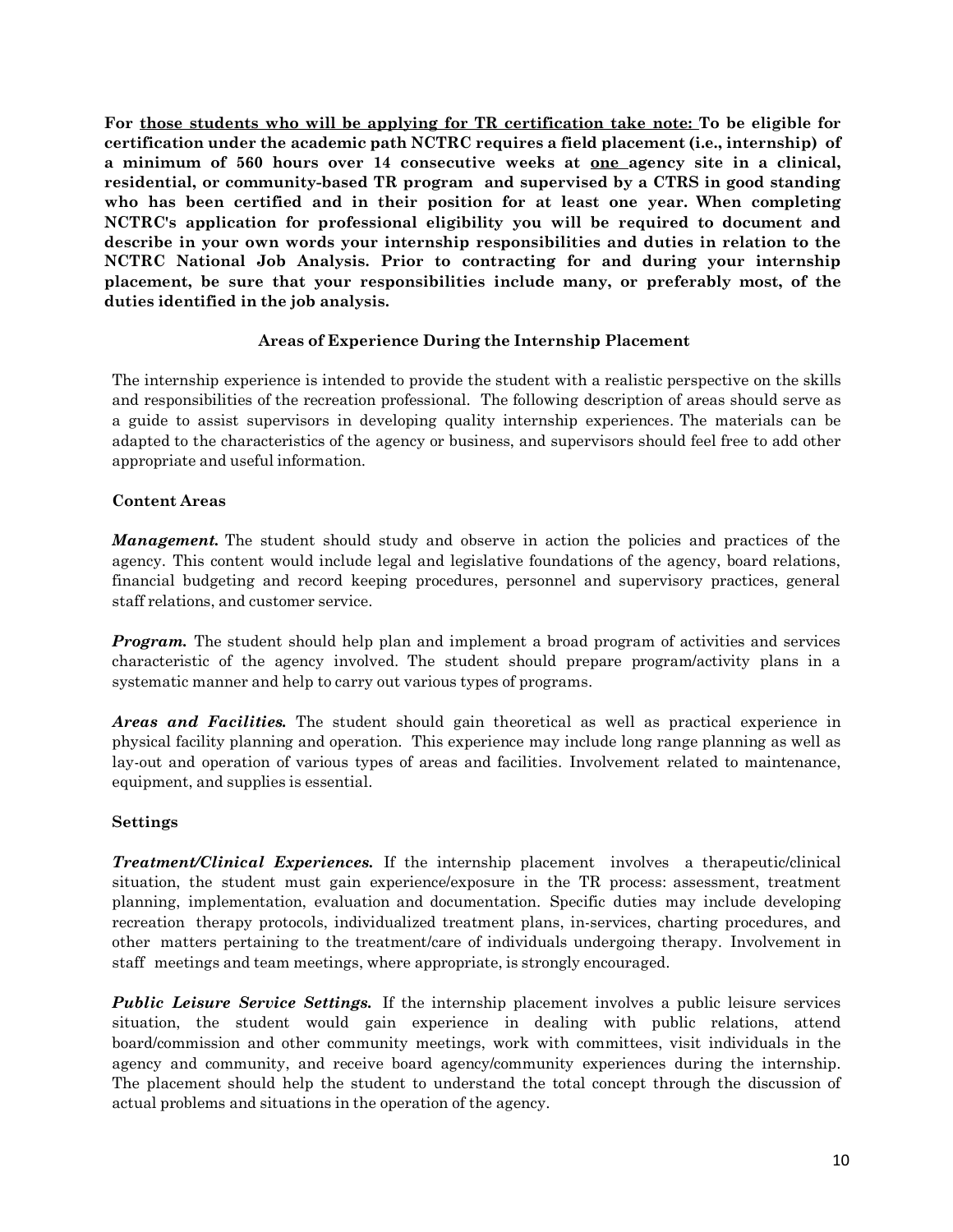*Not-For-Profit and For-Profit Organizations.* The general criteria for the internship placement applies equally to public and profit/non-profit-oriented organizations. The student would gain experience in as many aspects of the business as possible. Since businesses are extremely diverse, it is difficult to detail the types of experiences that will best meet the needs of the student. However, the student's goals and objectives should specifically detail the experiences which the student will receive (i.e., marketing, food services, group sales, concessions, and operations).

#### **Agency Selection and Student Placement**

Agency selection must be approved by the faculty member responsible for the Internship course after consultation with the student. Students are strongly encouraged to locate the placement of their choice that meets the criteria for internship sites as soon as possible. To qualify as an internship placement site, the agency should meet the following criteria:

- 1. The agency should have a sound professional philosophy which is applied in programs and services.
- 2. The agency should meet professional association standards for their area; meet appropriate national or state regulations for registration or certification; or have full-time staff of more than one person who is certifiable under national, state, or professional association regulations or standards. TR students interested in certification by the National Council on Therapeutic Recreation Certification (NCTRC) must do their internship experience under the direct supervision of a currently Certified TR Specialist.
- 3. The agency should express a willingness and commitment to provide the student with a high quality internship experience by:
	- a. Assigning the student to a supervisor with appropriate training and experience who will supervise the intern for the duration of the internship experience;
	- b. Providing the assigned supervisor with appropriate time for the express purpose of supervising the student;
	- c. Approving specific goals and objectives for the individual intern the first two weeks of the internship.
	- d. Providing a training program to meet the learning objectives of the student, agency, and Recreation Curriculum;
	- e. Supplying the student with agency materials appropriate to the internship including guidelines and a prearranged schedule of assignments; and
	- f. Agreeing to provide an evaluation of student involvement and performance at mid-term and at the completion of the internship experience.
- **4. If an agency uses a contract that has to be agreed upon by the University, the agency is expected to initiate that process at the earliest possible time. Students are unable to confirm or begin an internship placement until the contract has been completely negotiated and signed by both the placement organization and the university. Note: the contract/agreement may be for a multi-year period of time.**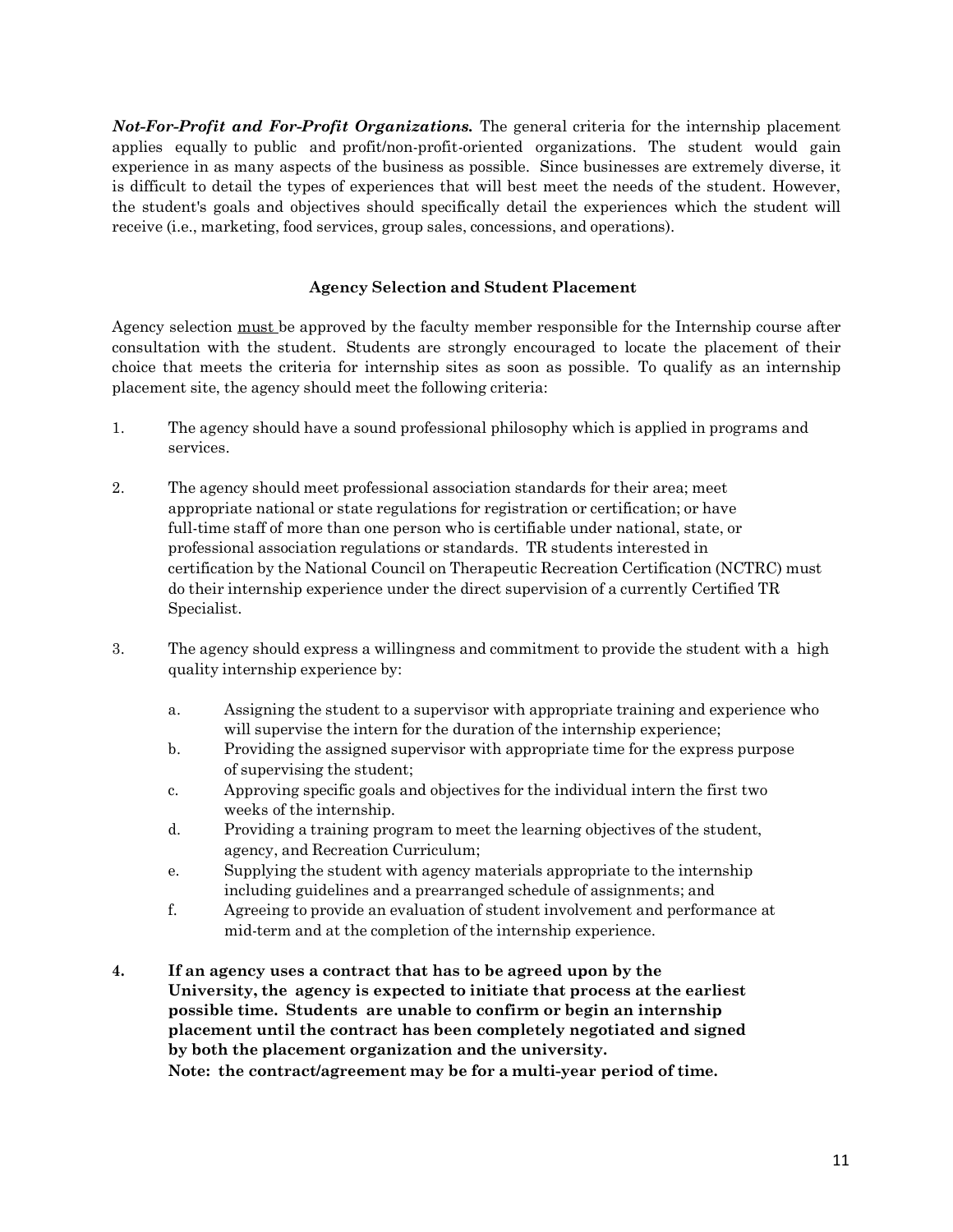5. Students generally are not allowed to complete an internship placement with an agency for whom they have been employed without special permission. If the internship responsibilities differ significantly from the previous work opportunities, a student may submit a letter of exception to the faculty (with written support from the agency) with details defining the differences. The faculty will make the final decision regarding approval. Any exceptions to this policy must be approved in advance of the start of an internship experience.

#### **Roles and Responsibilities Of the Student, The Recreation Curriculum And The Agency**

The internship placement program is a three-way relationship between the student, the University, and the agency. In order for the program to succeed, an atmosphere of coordination, cooperation, and communication must prevail among all three. To foster such an atmosphere, specific responsibilities of each of the participants are described below.

#### **The Student**

The student enrolled in internship placement experience is declaring intent to become actively involved in an operational area of professional leisure services. By carefully selecting an agency suited to individual needs and interests, students can contribute to their professional growth and use this new knowledge when seeking permanent employment.

#### **Students are required to enroll and pay all tuition and fees assessed by the University for nine credit hours of class for the course (REC 498).**

#### *Pre-internship procedures for the student include:*

- 1. Establishing eligibility for enrolling in REC 498 is achieved by doing the following:
	- a. Complete REC 462 Pre-Internship Seminar concerning the Internship requirements during the semester prior to placement. **REMEMBER: NO INTERNSHIP EXPERIENCE WILL BE ALLOWED FOR CREDIT WITHOUT PRIOR DISCUSSION AND APPROVAL OF THE STUDENT'S ACADEMIC ADVISOR AND INTERNSHIP INSTRUCTOR!**
	- b. Obtaining a copy of the most current REC 498 Recreation Internship Manual and completing the "Application for Student Internship" in the semester prior to the start of the internship experience (see Appendix A). This completed questionnaire will be helpful to the student's advisor when counseling the student with regard to the placement, and it will serve to activate the student's internship file.
	- c. Notifying your Academic Advisor and/or the course instructor of your decision on the internship site and other pertinent information.
- 2. Identifying, contacting and confirming any agency affiliation and notifying the course instructor and Academic Advisor of any contract negotiations needed;
- 3. Completing a resume and **all** internship placement forms within the designated time period;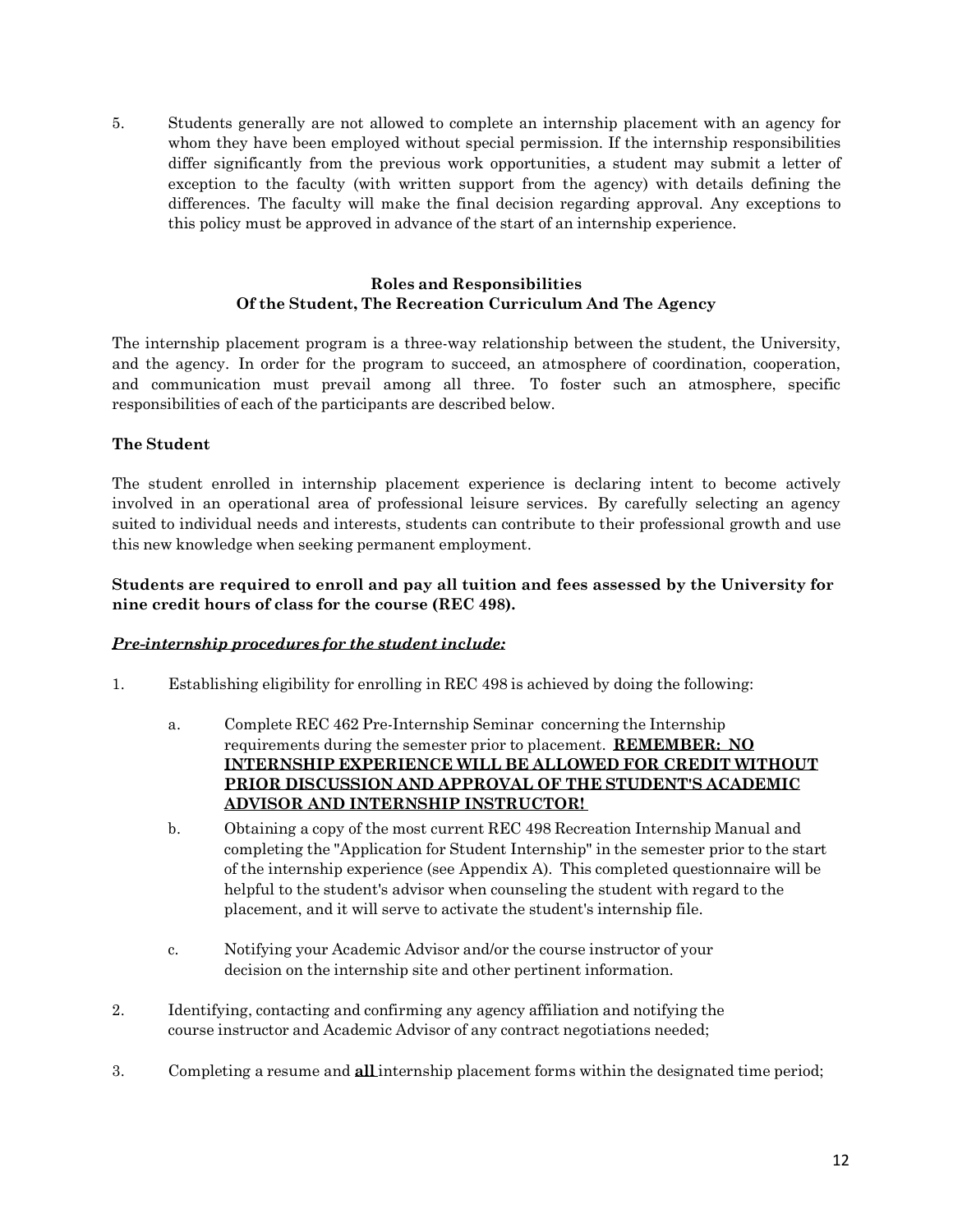- 4. Developing and submitting to the University and agency supervisor a formal, typewritten statement of goals and objectives to be met during the internship**. These goals are to be submitted within the first two weeks of the internship. The goals are to be reviewed by the agency supervisor prior to submission.**
- 5. Acquiring any necessary immunizations (Hepatitis B, TB, etc.), training (First Aid, CPR, etc), liability insurance required by the agency, personal background check, and additional contracts.
- 6. Accepting responsibility for meeting the certification requirements (CTRS, CPRP, etc.) if interested in pursuing professional certification upon graduation.
- **7. All paperwork (pages 14 - 22 in the internship manual), liability insurance (if required), affiliation agreements (if required), mandatory immunizations (if required) and any other paperwork required by the internship agency MUST BE COMPLETED AND SUBMITTED TO THE INTERNSHIP INSTRUCTOR BEFORE THE STUDENT CAN ENROLL IN THE INTERNSHIP COURSE.**

#### **During the internship placement experience, the STUDENT should:**

- 1. Exhibit conduct exemplary of a member of the agency, within the policies and expectations of that agency;
- 2. Exhibit professional and personable conduct at all times with staff and clientele;
- 3. Strive towards higher levels of personal and professional growth and fulfillment;
- 4. Keep in close contact with the agency supervisor for decisions and actions relating to agency operations
- 5. Complete the Student Log daily for the first 3 weeks and weekly for the remainder of the weeks. Log sheets are found in the manual but students should use the electronic form found on Canvas to submit the log electronically. Only in unusual circumstances are handwritten copies permitted to be received by snail mail. This should be worked out with the instructor.
- 6a. *Rec/Sport MGMT., C&WW, & Hospitality Management students complete a minor project for the agency. This project might be an in-service training program, a special event, development of a brochure or marketing piece (more than just a flier for a program; a permanent piece), an evaluation of a program or other activity that will help you develop skill or knowledge and be of benefit to the internship provider.*
- *6b. T.R. students complete a case study. A case study is a written assignment to help you demonstrate a thorough understanding of the therapeutic recreation process, which involves assessing individual needs, planning an intervention using recreation activity, implementing the intervention strategies and evaluating the outcomes of the plan. The case study will take the form of a written report with the following elements: 1) Description of and biographical sketch of the client/patient who is the subject of the case study (including diagnosis and description of disability); 2) Formal assessment of needs or problems to be addressed; 3) Intervention strategies or modalities to be employed; 4) Specific measurable*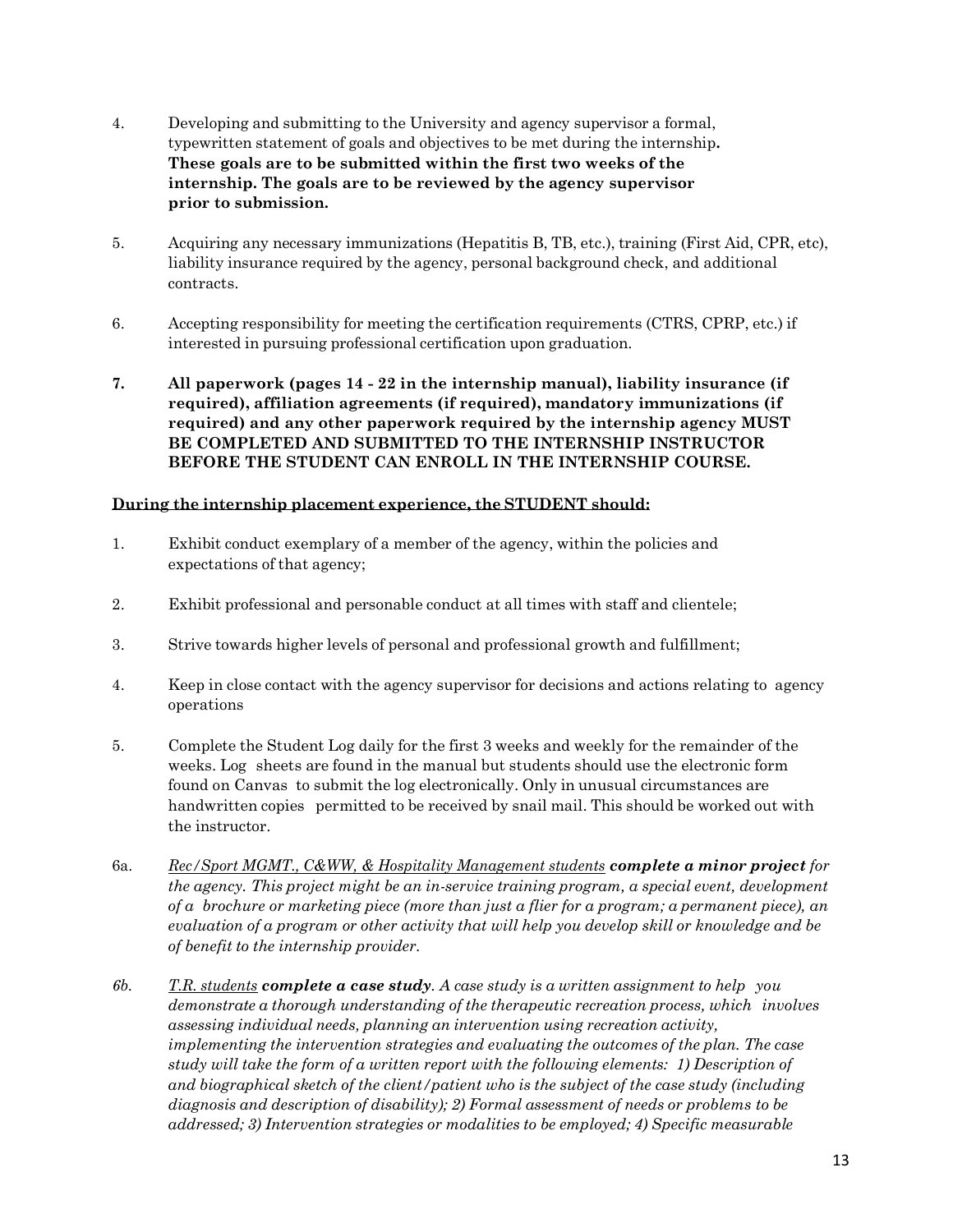*goals or outcomes to be achieved; 5) Discussion of how the intervention was implemented; 6) Evaluation of the intended outcomes; 7) progress notes (if allowed to share); 8)discharge notes (if applicable)* 

- 7. Select a major project (with guidance from the agency supervisor) for which total responsibility is assumed. The project provides the student with an opportunity to demonstrate problem-solving and communication skills,and provides the agency with a usable finished product. Examples of projects might include: developing a sensory nature trail, designing an agency policy manual, evaluating a leisure program, developing a resource file or website, etc. A one-time party or event usually **DOES NOT** fulfill this requirement. (See course syllabus)
- 8. Obtain an evaluation of your own performance (see Appendix G and G.1) at mid-term and final points and discuss it at the time of your evaluation with the agency supervisor.
- 9. Keep a personal journal to help compile information for the written internship placement paper. Throughout the internship experience, collect required materials concerning goals of the agency, structure, facilities, etc. as required for the final paper (See Appendix D), and include in the agency manual.
- 10. Keep a log sheet of weekly hours. The log sheet must be turned in with the final notebook. The supervisor must sign/initial each week. The log sheet is found in the internship manual.

# *Post-internship procedures for the STUDENT include the following items. No grade will be awarded until all of these things are accomplished:*

- 1. Completing a final notebook that addresses all criteria in Appendix D (See criteria Appendix C). The notebook is a comprehensive collection of the entire internship.
- 2. Making sure the agency submits its final evaluation of the student to the University.
- 3. Complete the Student Evaluation of the Internship Agency form (See Appendix E).
- 4. Write a "thank you" letter to the agency supervisor and put a copy of it in your final report.

#### **The Recreation Services, Sport and Hospitality Management Curriculum**

The Recreation Services, Sport and Hospitality Management Curriculum is firm in its conviction that practical internship is essential to students who want to enter the field of leisure services as a profession. Therefore, the role of the faculty members are facilitators and stimulators of processes needed to insure that the internship is a positive experience for all recreation majors. The policy and practice of the Recreation Curriculum is to provide a communication flow between itself and the agency that will encourage a strong working relationship. When possible, an on-site visit will be made by the course instructor at least once during the duration of the experience. If a visit cannot be arranged (due to distance), atelephone conference call with the student and the agency supervisor will be held.

The responsibilities of the Recreation Curriculum, the Internship Instructor, and the student's Academic Advisor are to: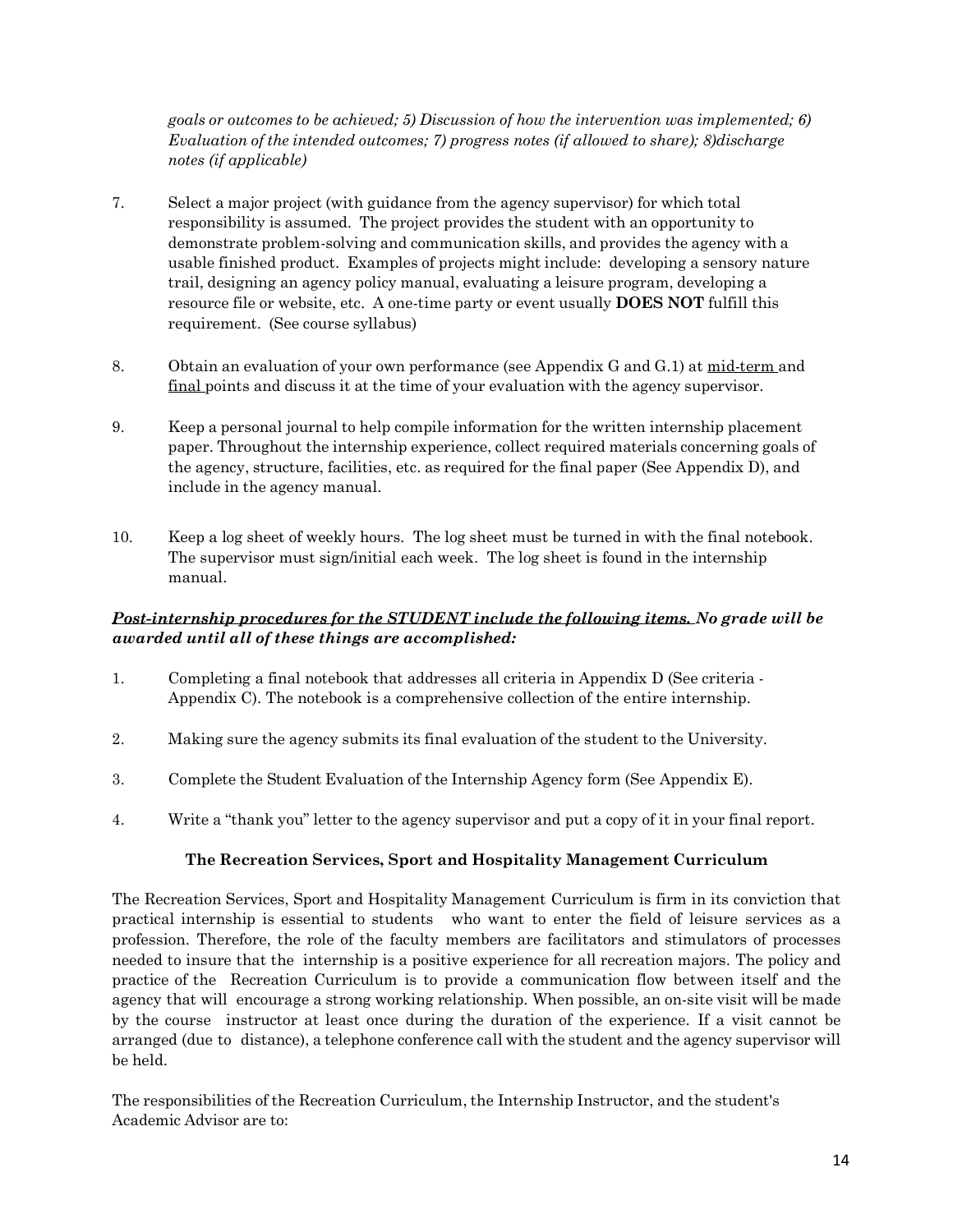- 1. Determine a varied listing of internship sites to assist students in locating an agency;
- 2. Assist the student in focusing on professional and career interests;
- 3. Assist the student in setting realistic goals and objectives;
- 4. Assist in the placement of the student in an agency where goals may be achieved;
- 5. Arrange for all forms to be distributed early enough to allow for their return prior to any deadlines;
- 6. Provide the agency with information concerning its responsibilities as a participant in the internship program (each agency receives a copy of the Internship Manual);
- 7. Provide a Recreation Curriculum faculty member to advise the student during the internship experience;
- 8. Maintain a communication line with the agency to monitor the student's progress (agency supervisors need to contact the Internship course instructor in problematic situations in order to take appropriate action);
- 9. Remove the student from the agency when either the agency or the student is not suited to the program;
- 10. Confer with the students at the termination of the internship experience to review the program including student, agency, and university roles, and to determine the student's perception of the total program;
- 11. Submit permanent grades for the internship experience; and
- 12. Review current and prospective agencies for future inclusion in the program.

# **The Agency**

It is essential that students be placed in agencies with well-organized professionally administered programs where they can be exposed to various facets of agency services and personnel functions. Agencies should recognize that acceptance of a student for internship placement denotes an obligation to provide the best possible environment for working and learning for the student.

Furthermore, the agency should:

- 1. Assign a person to supervise the student with a specific time allotment given for discharge of this duty. The supervisor will:
	- a. Design with the student the learning experiences and assignments, agree on the specific goals and objectives, and negotiate a special project that will be the student's responsibility as well as another minor project or case study;
	- b. Evaluate, in writing, the student's work and performance, and submit these evaluations (mid-term and final) to the Internship course instructor (See Appendix F for final evaluation form);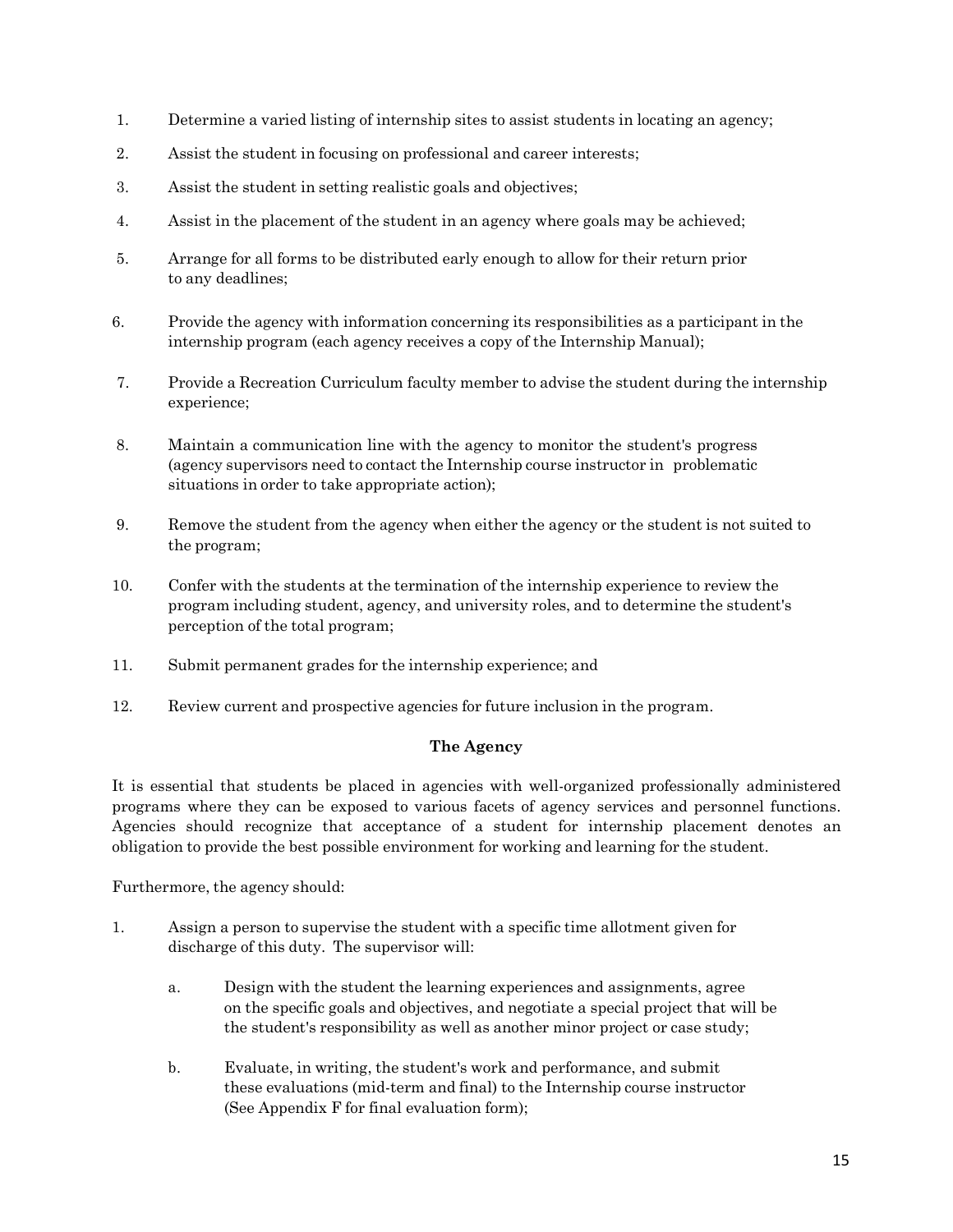- c. Assume shared responsibility with the Internship instructor for relationships between the university department and the agency in regard to the internship placement;and
- d. Confer with the student weekly or at least bi-weekly as to their progress and interpret for them the content of the final evaluation that will be sent to the Internship instructor;
- 2. Assist the student in achieving the stated goals and objectives through full mobilization and utilization of the agency's resources to provide for the student's progressive responsibilities;
- 3. Provide the student with progressively challenging professional experiences that will allow the student to discover personal strengths and weaknesses as a professional practitioner;
- 4. Assist in the development of the student's understanding of human relations that will enhance abilities to interact with people;
- 5. Provide regular, frequent feedback to the student regarding the agency's expectations and the student's performance;
- 6. Provide an opportunity for the student to practice methods and techniques of direct leadership;and
- 7. Meet the agency objectives established by the Recreation Curriculum.
- 8. Provide negotiation assistance with institutionally required contracts and assure the student will not begin their internship placement until the contract has been successfully negotiated.

**If the successful completion of the internship experience is problematic, the agency supervisor must notify the student and the Internship instructor IMMEDIATELY. This notification should be done in writing to both parties and, when possible, include a conference with the student, faculty advisor, and agency supervisor in order to identify the extent of the problem. Documentation of problem areas and strategies for change should be in evidence and shared with all three parties prior to the actual dismissal. Final removal of a student from an internship experience is the responsibility of the academic internship instructor and fellow faculty.**

#### **Liability Statement**

The University assumes no responsibility for the student's personal liability. Agencies often have liability insurance plans covering both staff and clients. Internship students should inquire of the agency whether liability insurance is carried or required and, if so, who is covered. In some cases students may be required to carry personal liability insurance. Students are strongly recommended to purchase liability insurance for their internship. The Internship instructor can inform the student of a low-cost insurance through a private insurance agency. **Students are responsible for making arrangements for their own insurance**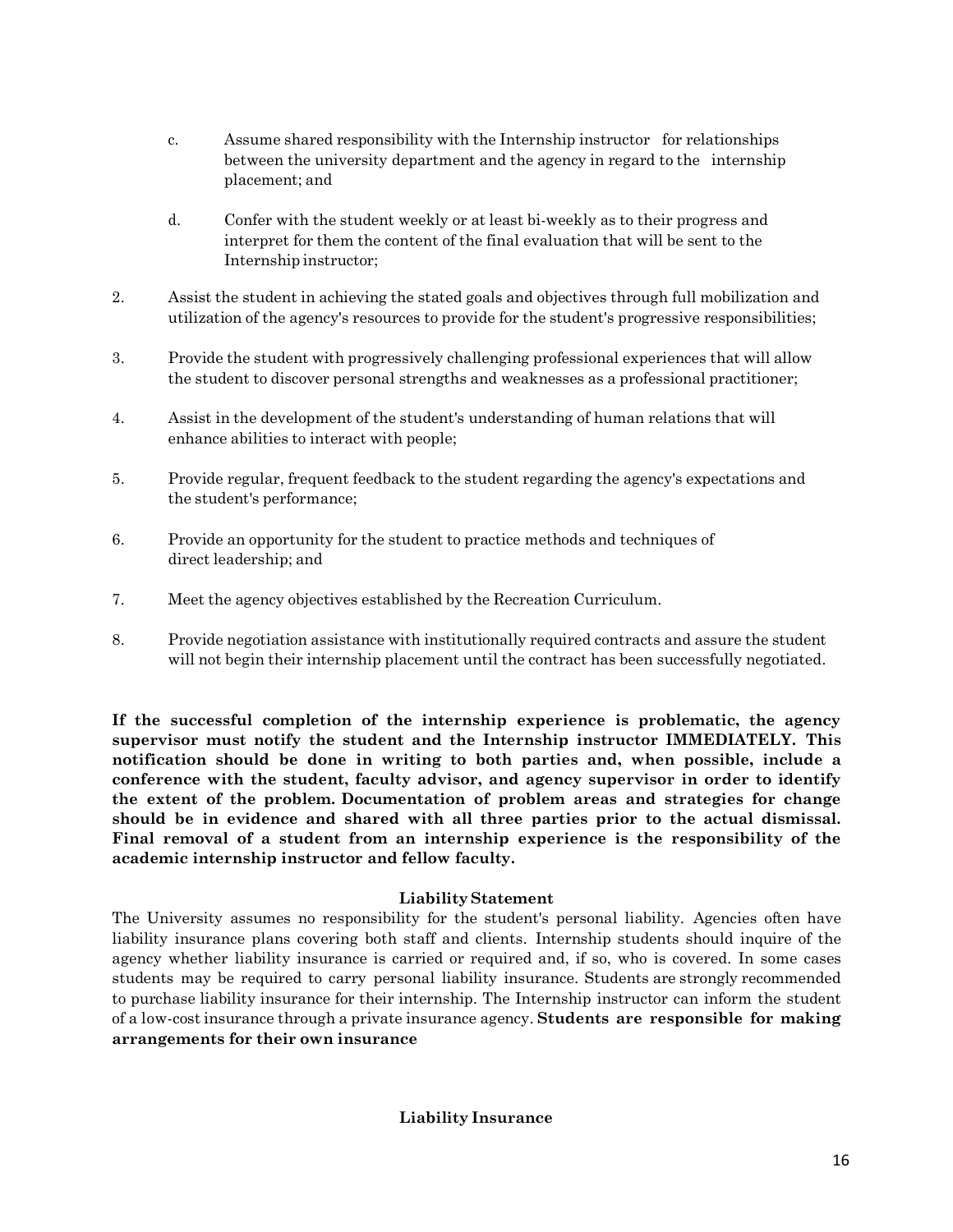While accidents and lawsuits are rare, no one is immune to liability suits. All students doing internship placements are held personally accountable for their acts. Therefore, students are **strongly advised** to become knowledgeable about legal liability and to carry liability insurance.

The University accepts no responsibility for worker's compensation nor payment of the student for services rendered. If an agency wishes to compensate the student for services, it is a matter between the agency and the student.

#### **OSHA Requirements**

All students are held responsible for meeting any agency demands regarding training/education about applicable OSHA requirements. All internship placement students will be encouraged to receive the Hepatitis B series of vaccinations (Bryant Student Health Center provides these) and are encouraged to learn about blood-borne pathogens. Agencies are expected to notify the student of any related requirements and assist them in meeting the expectations.

#### **BACKGROUND CHECK**

Recreation programs and agencies have become increasingly concerned about character of those who work or volunteer in their programs. This is because programs serving children, the elderly, disabled or other at risk persons sometimes attract predators. For this reason agencies have been forced to be extremely careful in screening employees, volunteers and interns who have access to vulnerable individuals by requiring a background check. The specific requirements for the background check are up to the supervising agency. Some require more in depth checks than others. Quite often there is a charge for these and they are not provided by the HHPR Department. Frequently the internship provider will do the background check and cover the cost. But if this is not the case students who are required to have a background check have to pay for them. There are several ways to complete a background check. Below are some links to investigate. Some will help you search your own records and others provide information on how to complete a background check in Kansas or Missouri.

- Pittsburg State University Psychology Department will complete background checks on students at a cost of \$40. The student must first inform the internship instructor if they will be completing their background check through this department in order to communicate with appropriate staff.
- Your local police department or county sheriff's department may be able to provide you with a letter stating whether or not you have been arrested or have a criminal record at no charge.
- Kansas Bureau of Investigation can do a criminal background check for around \$2[0](http://www.kansas.gov/kbi/criminalhistory/) <http://www.kansas.gov/kbi/criminalhistory/>
	- There are several online background check services. These vary in cost and completeness.
		- o How to get a free background check (eHOW[\)](http://www.ehow.com/how_4710971_background-checks.html) [http://www.ehow.com/how\\_4710971\\_background-checks.html](http://www.ehow.com/how_4710971_background-checks.html)
		- o Kansas Background Check Guide <http://kansasbackgroundcheck.com/>
		- o Free Backround Check.org (Kansas[\)](http://kansas.freebackgroundcheck.org/free_public_records_by_state.html)
		- [http://kansas.freebackgroundcheck.org/free\\_public\\_records\\_by\\_state.html](http://kansas.freebackgroundcheck.org/free_public_records_by_state.html)
		- o PeopleVerifie[dwww.peopleverified.com](http://www.peopleverified.com/)
		- o Intelius [www.Intelius.com](http://www.intelius.com/)
		- o Missouri background check gateway <http://www.backgroundcheckgateway.com/missouri.html>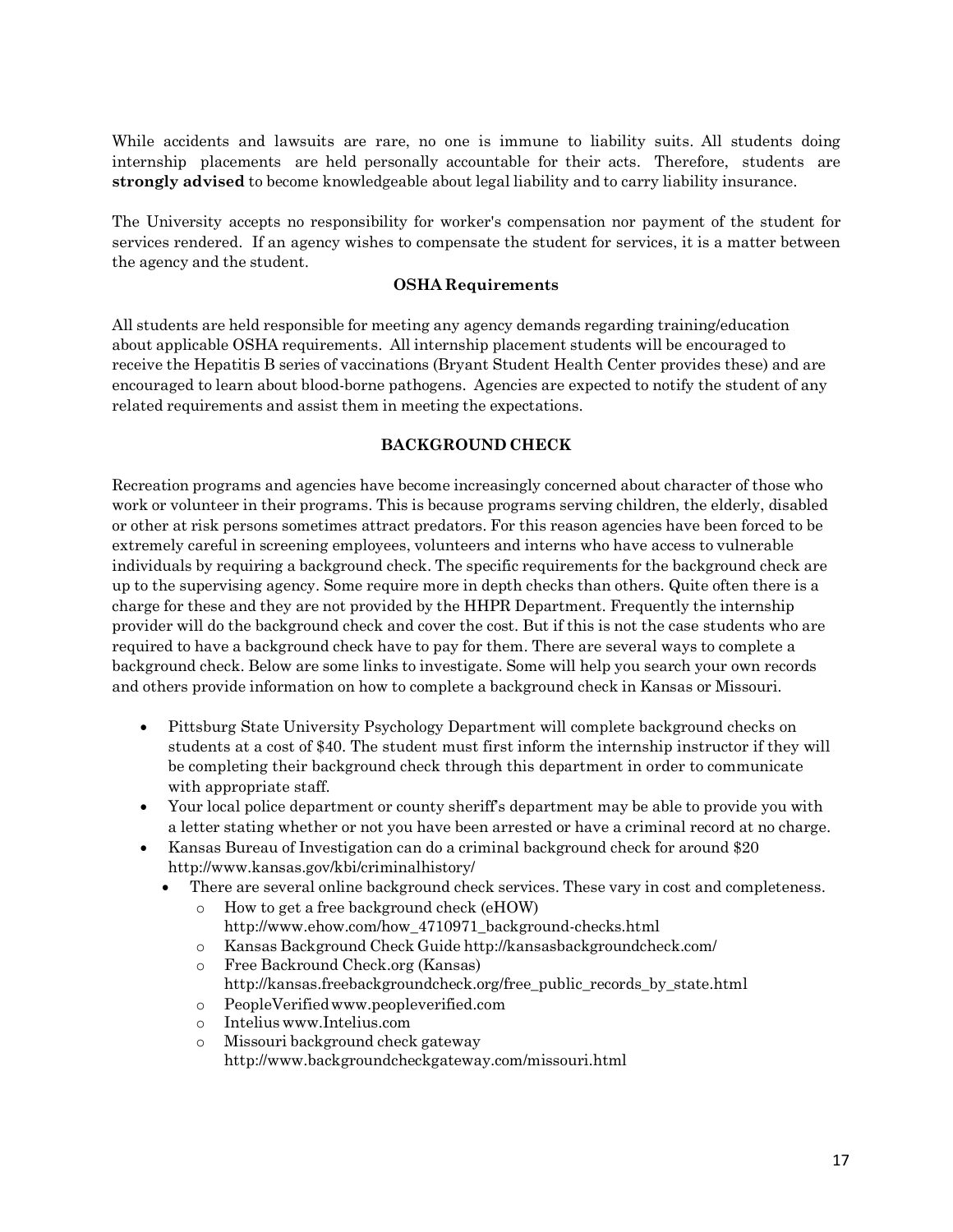#### **STUDENT INTERNSHIP COURSE ENROLLMENT CHECKLIST**

- 1. Completed REC 462 Pre-Internship Seminar
- 2. Have all pages in the internship manual (pages  $22 29$ ) completed and SIGNED.
- 3. Page 28, the Internship Contract, is signed by both the internship supervisor and student.
- 4. Have completed the following (if required by agency):
	- a. Flu shot
	- b. Copy of immunization records
	- c. CPR certification
	- d. Affiliation agreement signed by both university and agency
	- e. Additional required training
	- f. Background Checks
	- g. Liability Insurance
- 5. Met with internship instructor to submit ALL required internship documents

6. Met with internship instructor to review ALL expectations of student and assignments required to complete during internship

#### **Required Assignments of Student During Internship Experience**

1. Submit at least five goals and objectives within the first two weeks of the internship. The goals MUST be reviewed with the agency student's internship supervisor. Refer to the goal sheet found below list of assignments.

2. Submit daily logs the FIRST THREE WEEKS of the internship. Follow the log example found within the internship manual.

3. Submit weekly logs starting with WEEK FOUR of the internship. Use the same format as completed with the daily logs.

4. Non-TR majors: Complete a minor project by week seven of internship. This project might be an in-service training program, a special event, development of a brochure or marketing piece (more than just a flier for a program; a permanent piece), an evaluation of a program or other activity that will help you develop skill or knowledge and be of benefit to the internship provider.

5. TR Majors: Complete a case study on one of the clients at the agency (with guidance from the agency supervisor). The case study is a written assignment to help you demonstrate a thorough understanding of the therapeutic recreation process, which involves assessing individual needs, planning an intervention using recreation activity, implementing the intervention strategies and evaluating the outcomes of the plan. The case study will take the form of a written report with the following elements: 1) Description of and biographical sketch of the client/patient who is the subject of the case study (including diagnosis and description of disability); 2) Formal assessment of needs or problems to be addressed; 3) Intervention strategies or modalities to be employed; 4) Specific measurable goals or outcomes to be achieved; 5) Discussion of how the intervention(s) was implemented; 6) Evaluation of the intended outcomes; 7) progress notes (if allowed to share); 8) discharge notes (if applicable) The case study to be completed no later than Week 12.

6. Select a major project (with guidance from the agency supervisor) for which total responsibility is assumed. The project provides the student with an opportunity to demonstrate problem-solving and communication skills, and provides the agency with a usable finished product. Examples of projects might include: developing a sensory nature trail, designing an agency policy manual, evaluating a leisure program, developing a resource file or website, etc. A one-time party or event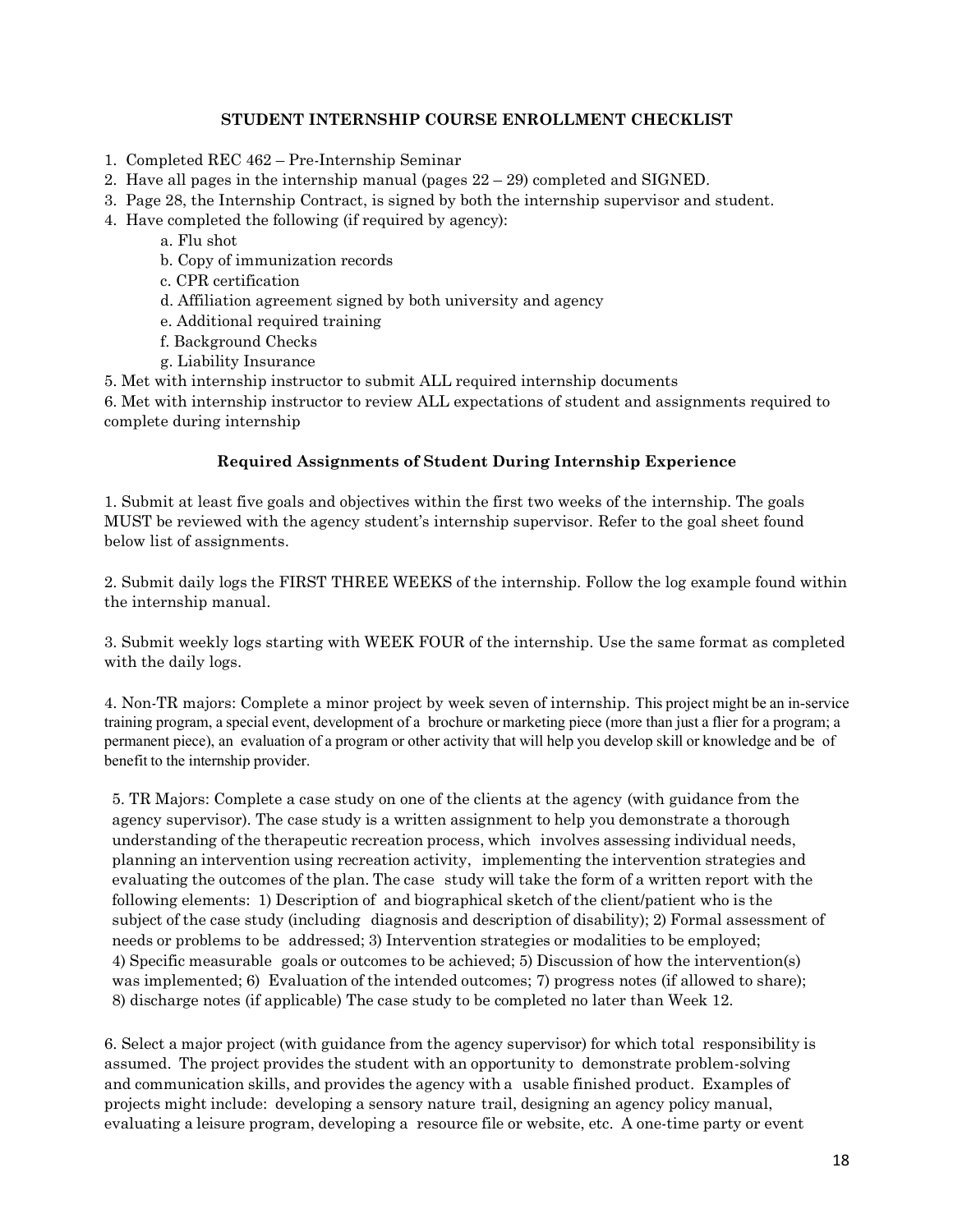usually **DOES NOT** fulfill this requirement. (See course syllabus) The major project is to be completed by the end of the last week of the internship.

7. Mid-Term Report: Students are to complete a mid-term report between weeks 5 – 8. The report is to a summarization of the internship up to that point. In the report, review what has been completed, your progress on your goals, self-reflection on improvements that have been made and areas for continued growth. Also include any areas you still desire to be exposed to or areas you are hoping to learn more about in the second half of your internship.

8. Mid-Term Evaluation: Students are to have their supervisors complete a mid-term evaluation on their performance. The evaluation is to be reviewed with the student prior to submission. The report can be sent directly to the internship supervisor from the agency supervisor or given to the student to upload to the internship instructor. The mid-term evaluation is to be submitted between weeks six – eight. The evaluation is found in the internship manual.

9. Major Project Report: Students are to complete a write up describing their major report. This needs to be completed along with the major project. In the report, students should address the following:

- a. What the major project was
- b. How this idea became a project
- c. What steps were completed to finish the project
- d. Any barriers to completing the project
- e. The success of the project
- f. Any documents or pictures that represent the project should be submitted as well

10. Final Evaluation: Students are to have their supervisor complete a final evaluation on their performance. The evaluation is to be reviewed with the student prior to submission. The report can be sent directly to the internship supervisor from the agency supervisor or given to the student to upload to the internship instructor. The final evaluation is to be submitted at the end of the internship. The final evaluation is found in the internship manual.

11. Student Evaluation of the Agency: Students are to complete an evaluation of the agency at the completion of their internship. The evaluation form is found in the internship manual.

12. Internship Hours Log Sheet: Students are to log their internship hours on the log sheet found at the end of the manual. The supervisor is to initial for each week and the completion of the hours. This is to be in the final notebook as well.

13. Final Notebook: Students are to complete a final notebook at the end of the semester. Refer to Appendix C for the entire outline of required items to be found in the notebook. Internship logs, reports, projects, case studies, evaluations and supplemental material received during the internship are to also be placed in the final internship notebook. The final notebook is due after the completion of the internship. The final notebook is to be a three-ring binder.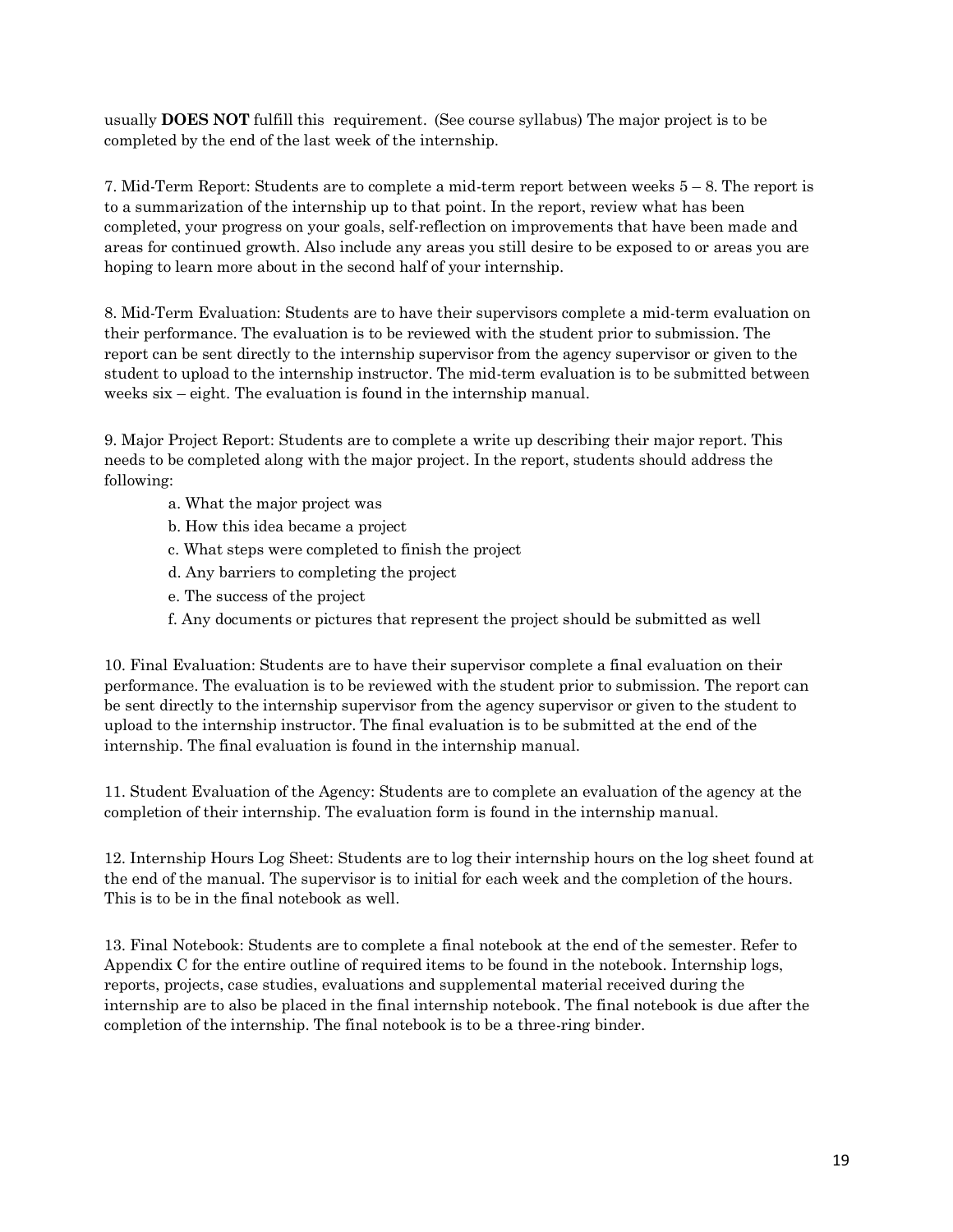#### **WRITTEN GOALS AND OBJECTIVES**

A formal typed statement of goals and objectives must be negotiated by the student and the agency supervisor. The finalized goals and objectives must be signed by the student and the agency supervisor and serve as the guiding framework for the internship experience. These goals and objectives must be submitted to the Internship Instructor within the first two weeks of the internship experience.

#### **Goals**

A goal is a general statement of the performance expectations from your duties at the agency. A goal is concerned with ultimate outcomes and is general in nature. The first step in defining a performance goal is to state the general behavior you expect to exhibit in the performance of your duties. These behaviors should be those exhibited by you (the student), not your supervisor or program participants. They should be stated in terms of products (outcomes) desired, not as processes to be undertaken. There can be any number of goals stated for a given placement, but practically, determining at least 5 to 7 goals is sufficient for the internship experience. **Note: For TR students it is strongly recommended that the goal statements be based upon the Job Analysis Responsibilities as indicated in the NCTRC Website.**

#### **General Objectives**

An objective is a precise statement that defines a specific behavior expected to be exhibited in the performance of duties. Objectives should be specified and should clearly define the desired behavior. Successfully meeting several objectives indicates goal accomplishment. Therefore, objectives should be viewed as a partial sample of the objectives that could have been selected as indicators of goal accomplishment. Students should identify several objectives for each goal and write very specific behavioral objectives that will describe observable, measurable behaviors related to particular duties of the internship experience.

#### **Sources of Goals**

The student may wish to examine four areas as possible sources of goals:

- 1. Demonstration of a noted deficiency deficiencies in the student's professional preparation noted from class work, previous field experience, or personal feelings may be specifically emphasized in goal development; NCTRC Job Analysis.
- 2. Agency performance expectations the tasks and responsibilities that the agency expects you to do competently as a function of the internship placement.
- 3. Field-based skills or performance standards areas of expertise possessed by professionals that you will need to acquire as a part of your professional development.
- 4. Skills or knowledge you wish to acquire.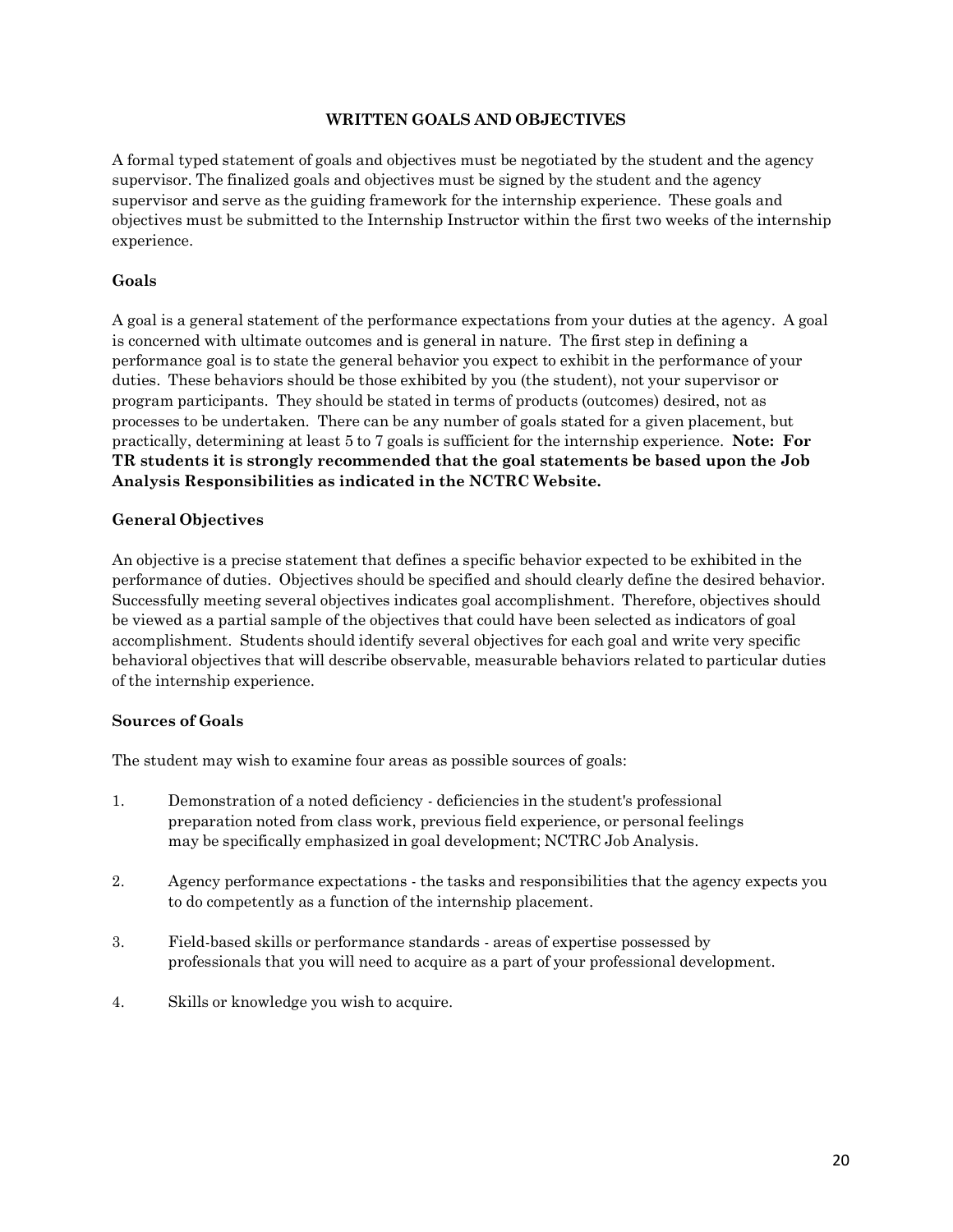#### *Examples of Internship Experience Goals, Objectives, and Strategies*

**(Note: this example is for a psychiatric setting; make yours applicable to your agency)**

# 1. **To become knowledgeable about personnel policies as they relate to part-time and contractual staff**

Objectives:

- a. Ability to articulate agency policies related to personnel matters
- b. Ability to interview potential applicants and select most qualified staff
- c. Ability to develop a three-month personnel budget for part-time and contractual staff

- Strategies: a. Review agency policies and EEOC and ADA standards
	- b. Observe and discuss interviews conducted by other agency staff
		- c. Develop interview questions that comply with policies
		- d. Conduct a minimum of three interviews with supervisor
		- e. Review agency budget and outline staff budget

#### 2. **To become knowledgeable about psychiatric diagnoses**

- Objectives: a. Ability to outline core diagnostic criteria of a minimum of three psychiatric dx b. Ability to identify a minimum of three implication of selected dx for TR services c. Ability to identify frequently used medications for selected dx for TR services Strategies: a. Attend available agency in-service b. Review DSMIV and discuss with supervisor c. Review of selected treatment plans by all team disciplines d. Review of ATRA pharmacology text and discuss with supervisor e. Interview at least one client with each of the selected dx 3. **To be able to lead a group** Objectives: a. Ability to outline the principles and philosophy of group leadership b. Ability to outline core content for a selected group c. Ability to function as a leader for a minimum of three meetings Strategies: a. Literature Review
	- b. Interview group leaders
	- c. Observe group and process with leaders
	- d. Process my leadership role following each meeting
	- e. Request group participant's feedback

*(Thanks to UNC - Chapel Hill for providing and Karen Luken for assisting in the preceding examples)*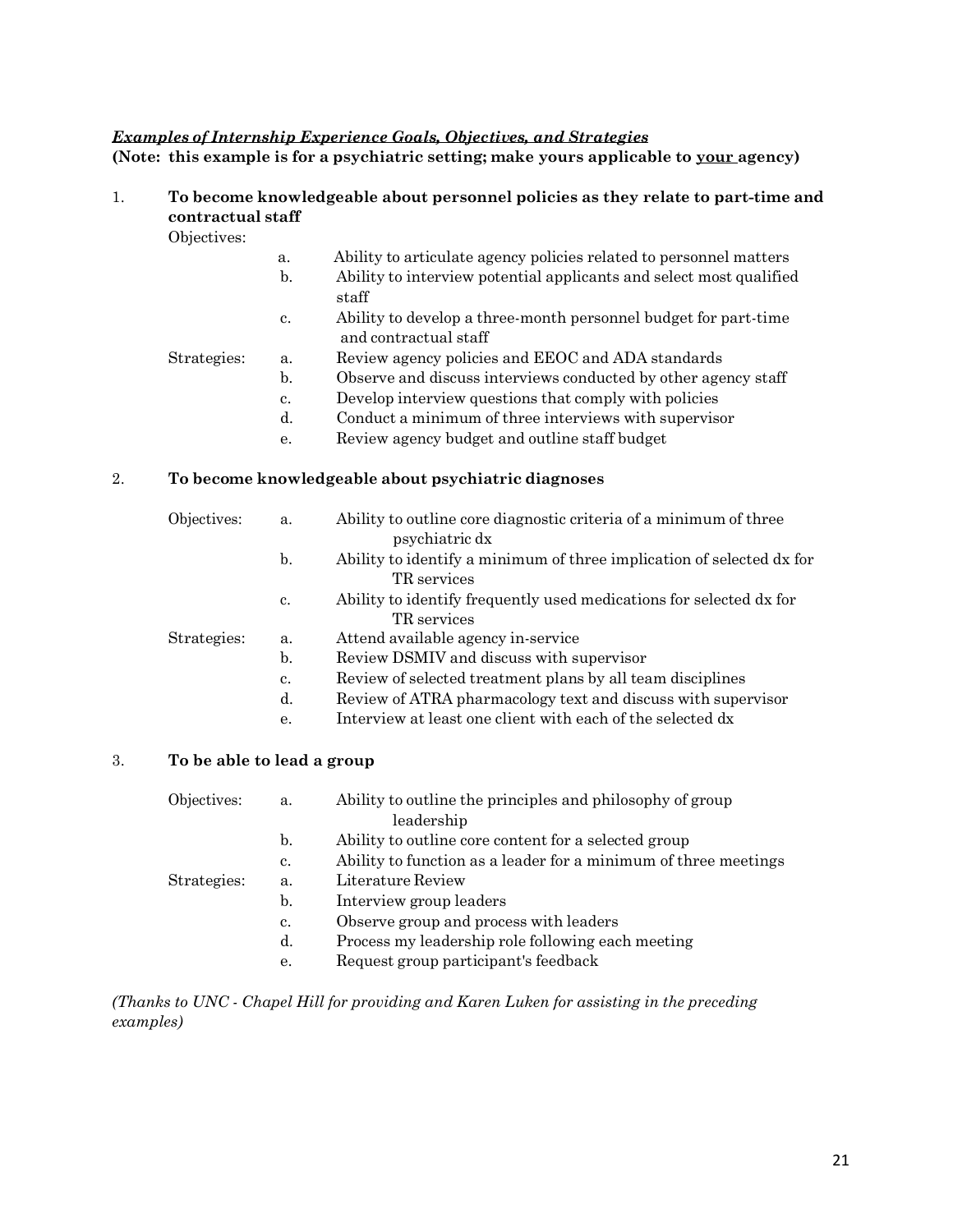#### **APPENDIX A**

#### **APPLICATION FOR STUDENT INTERNSHIP PLACEMENT**

*Complete this application and return it to the Internship Instructor in order to become fully eligible to do the internship experience. This completed application must be turned in to the Internship Instructor who will monitor your internship. Once pages 14 – 22 in the manual are turned in you can be given permission to enroll in REC 498.*

| (PLEASE PRINT)                                                 |                    |                 |
|----------------------------------------------------------------|--------------------|-----------------|
| Date                                                           |                    |                 |
|                                                                |                    |                 |
| Name                                                           | PSU ID Number      |                 |
| Local Address                                                  |                    |                 |
| Cell Phone No.                                                 | Home Phone No.     |                 |
| Work Location & Phone                                          |                    |                 |
| E-mail Address                                                 |                    |                 |
| Home Address                                                   |                    |                 |
| Phone No.<br>Prerequisite Courses for Internship Experience(s) |                    |                 |
| Course                                                         | Semester Completed | In Progress Now |
| REC 160 Intro to Professions                                   |                    |                 |
| REC 260 First Aid & CPR                                        |                    |                 |
| REC 275 Practicum OR 276 Internat'l Field Studies              |                    |                 |
| REC 280 Methods and Leadership                                 |                    |                 |
| REC 311 Program Design & Ldership                              |                    |                 |
| REC 317 Camping & Outdoor Ed                                   |                    |                 |
| REC 320 Promotion in Rec, Sport & Hosp                         |                    |                 |
| REC 419 Research in Recreation                                 |                    |                 |
| REC 426 Law of the Professions                                 |                    |                 |
| REC 461 Professional Conference                                |                    |                 |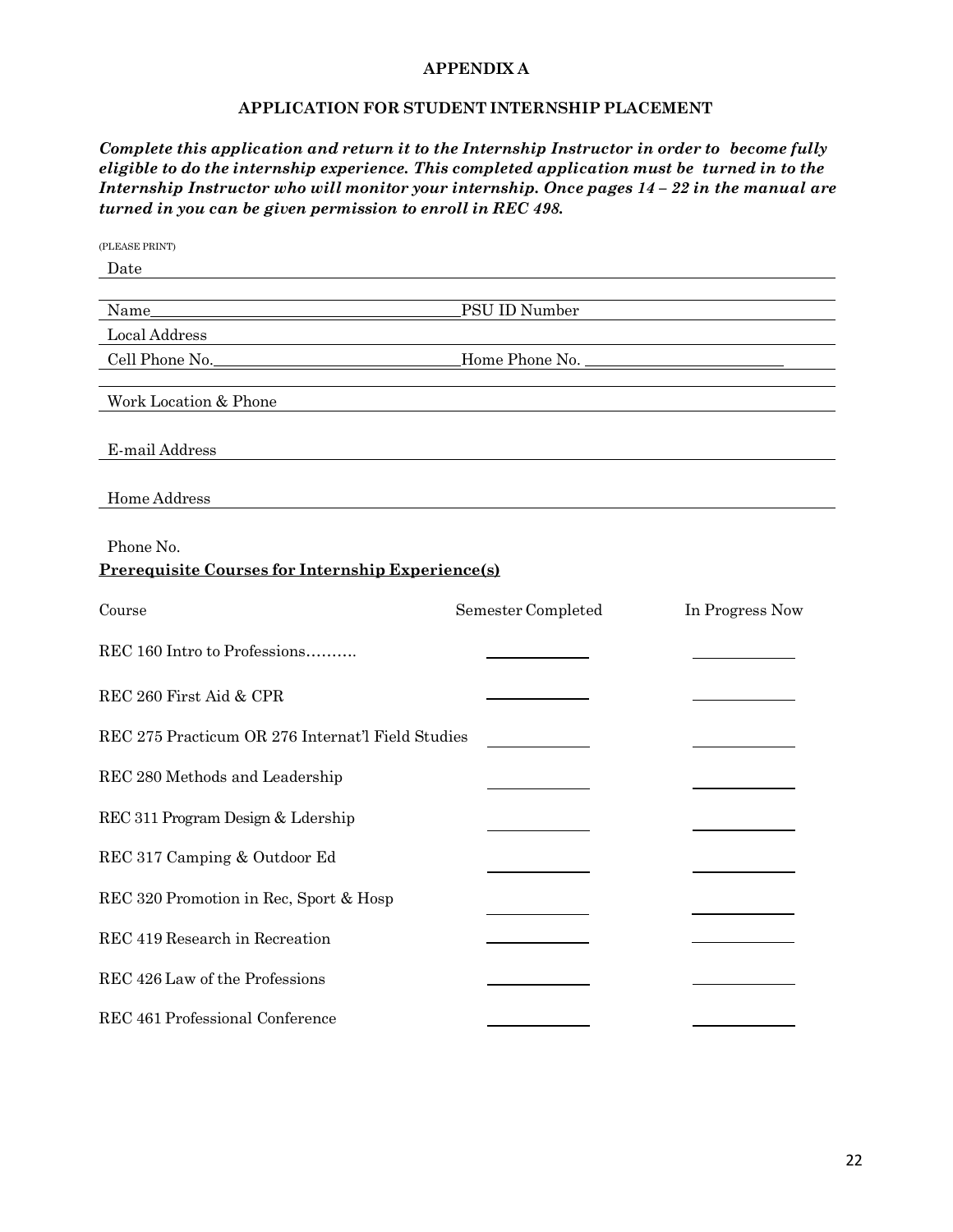| REC 462 Pre-Internship                                                                |  |
|---------------------------------------------------------------------------------------|--|
| REC 470/770 Admin of Rec, Sp, Hospt.                                                  |  |
| (Required Recreation & Sport Management Emphasis Pre-requisites)                      |  |
| REC 325 History of Sport                                                              |  |
| REC 430 Commercial Rec                                                                |  |
| REC 435 Facility Design & Operations                                                  |  |
| REC 438 Current Issues in the Professions                                             |  |
| REC 450 Sport Operations                                                              |  |
| REC 455 Sport Policy & Governance<br>(Required Therapeutic Recreation Pre-requisites) |  |
| BIOL 257-58 Anatomy & Phys                                                            |  |
| REC 275 Intro to TR                                                                   |  |
| REC 471 Theory of TR Prog & Srvc Develop                                              |  |
| REC 465 Assmt & Document in TR                                                        |  |
| REC 469 Interventions in TR                                                           |  |
| REC 480 Trends & Issues in TR                                                         |  |
| HHP 462 Adapted P.E.                                                                  |  |
| PSYCH 263 Developmental Psych                                                         |  |
| PSYCH 571 Abnormal Psych                                                              |  |
| (Required Community & Worksite Wellness Pre-requisites)                               |  |
| REC 350 Promoting Com. & Workst. Wilnss.                                              |  |
| BIOL 257-58 Anatomy & Phys                                                            |  |
| FCS 301 or 203 Nutrition/Hlth & Nutrition                                             |  |
| REC 425 Personal Train & Fit MGMT                                                     |  |
| REC 430 Commercial Rec                                                                |  |
| HHP 460 Kinesiology                                                                   |  |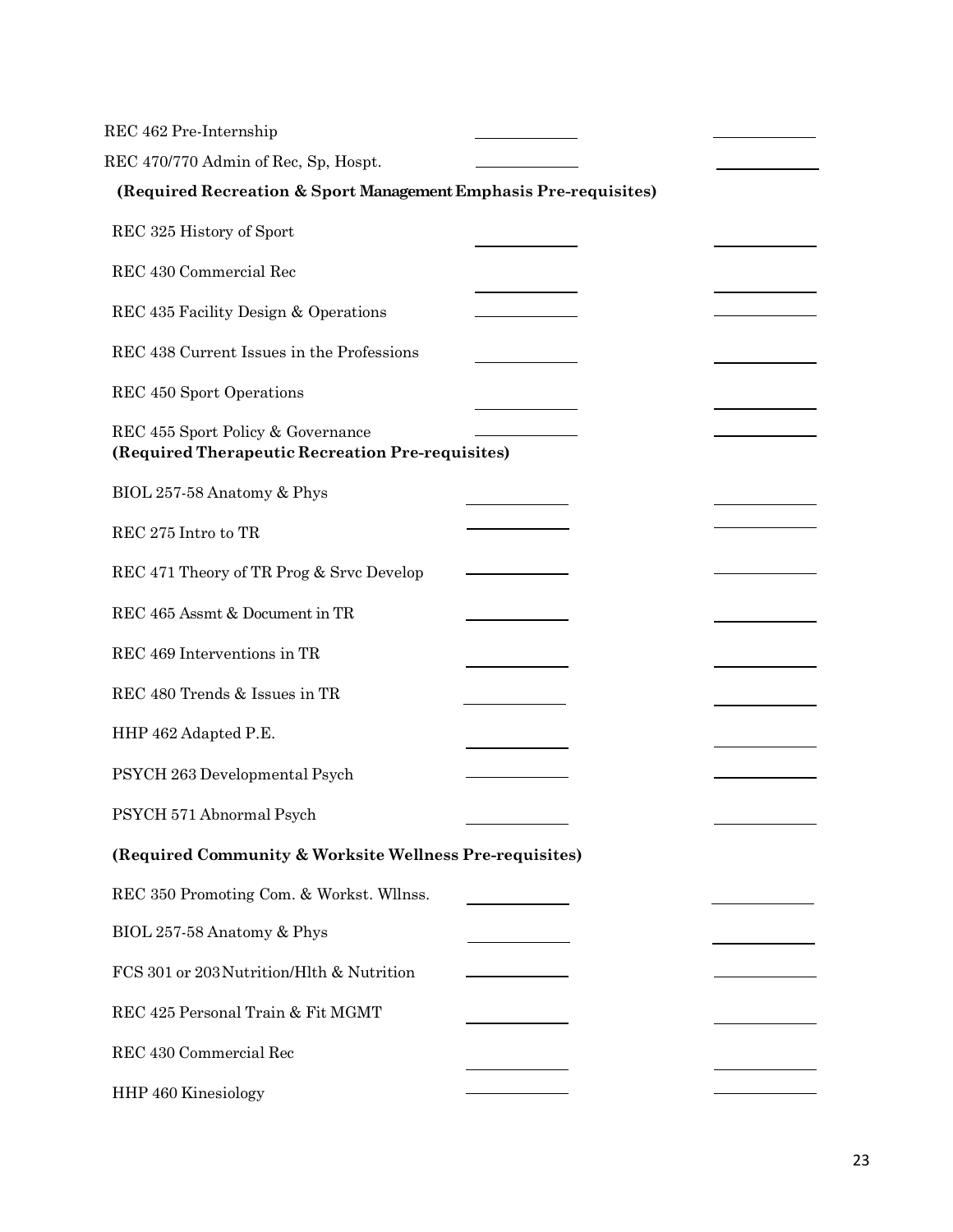| HHP 464 Physiology of Exercise                    |        |        |      |
|---------------------------------------------------|--------|--------|------|
| HHP 349 Group Fitness Instruction                 |        |        |      |
| (Required Hospitality Management Pre-requisites.) |        |        |      |
| REC 400 Event Planning & MGMT                     |        |        |      |
| REC 402 Event Entermt. & Tech.                    |        |        |      |
| REC 404 Event Design                              |        |        |      |
| REC 406 Resort, Spa & Lodging Operations          |        |        |      |
| REC 408 Casino, Food & Beverage Operat.           |        |        |      |
| REC 410 Tourism Planning Developmt.               |        |        |      |
| Semester of Internship Placement: Fall            | Spring | Summer | Year |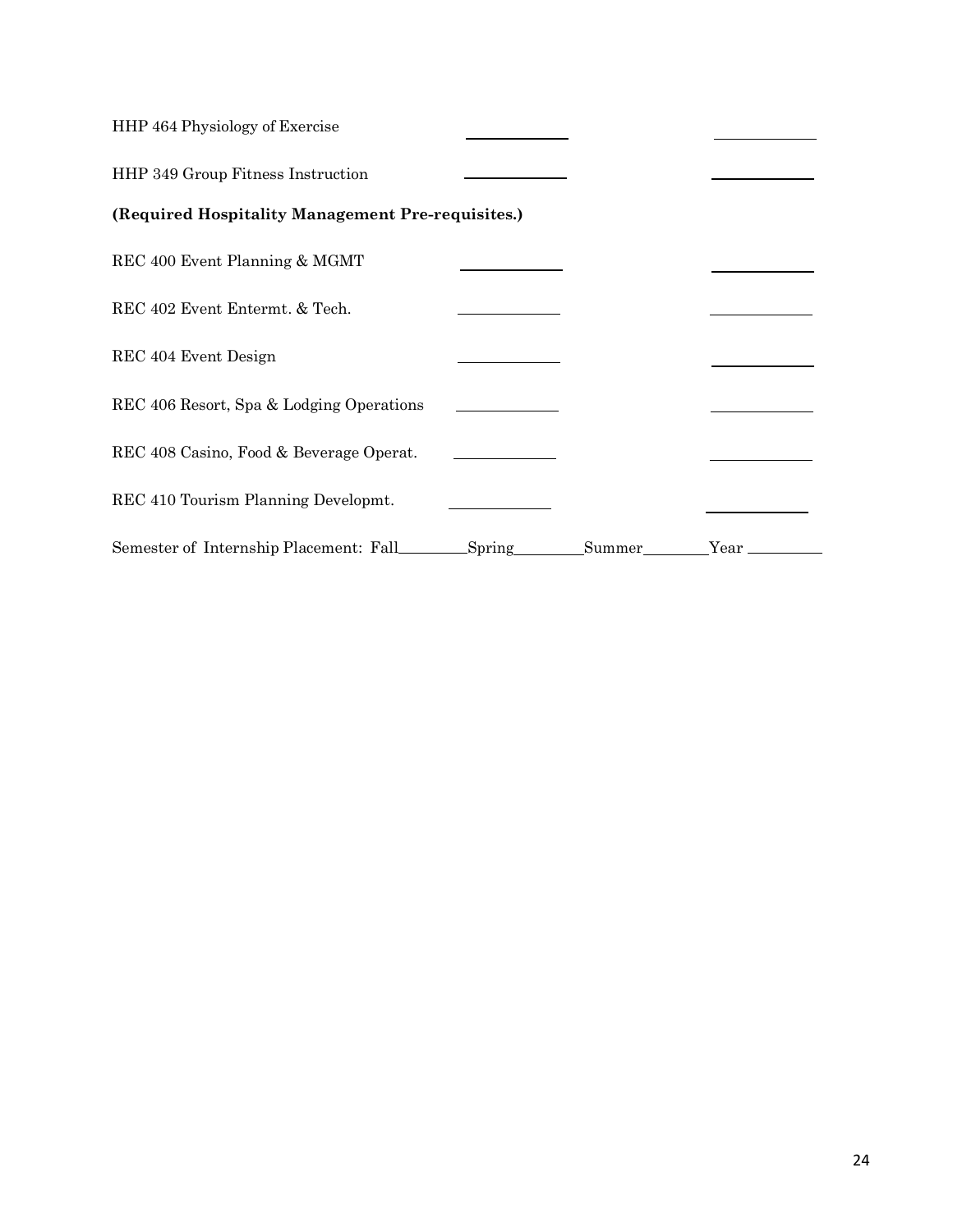Area of Interest:

Projected Graduation Date (Month and Year)

**Work Experience** (Paid/Volunteer)

Job Title Employment Dates Major Responsibilities

**Will liability insurance be required of you:** Yes No Don't know

Special Skills or Training: First Aid CPR (List other skills/training below)

**Internship Placement Wish List** (preferred agency, location, or job)

**Any Special Considerations:**

| Student's Signature     | <b>Date</b>            |
|-------------------------|------------------------|
| <b>Academic Advisor</b> | Date <sub>______</sub> |
|                         | Date                   |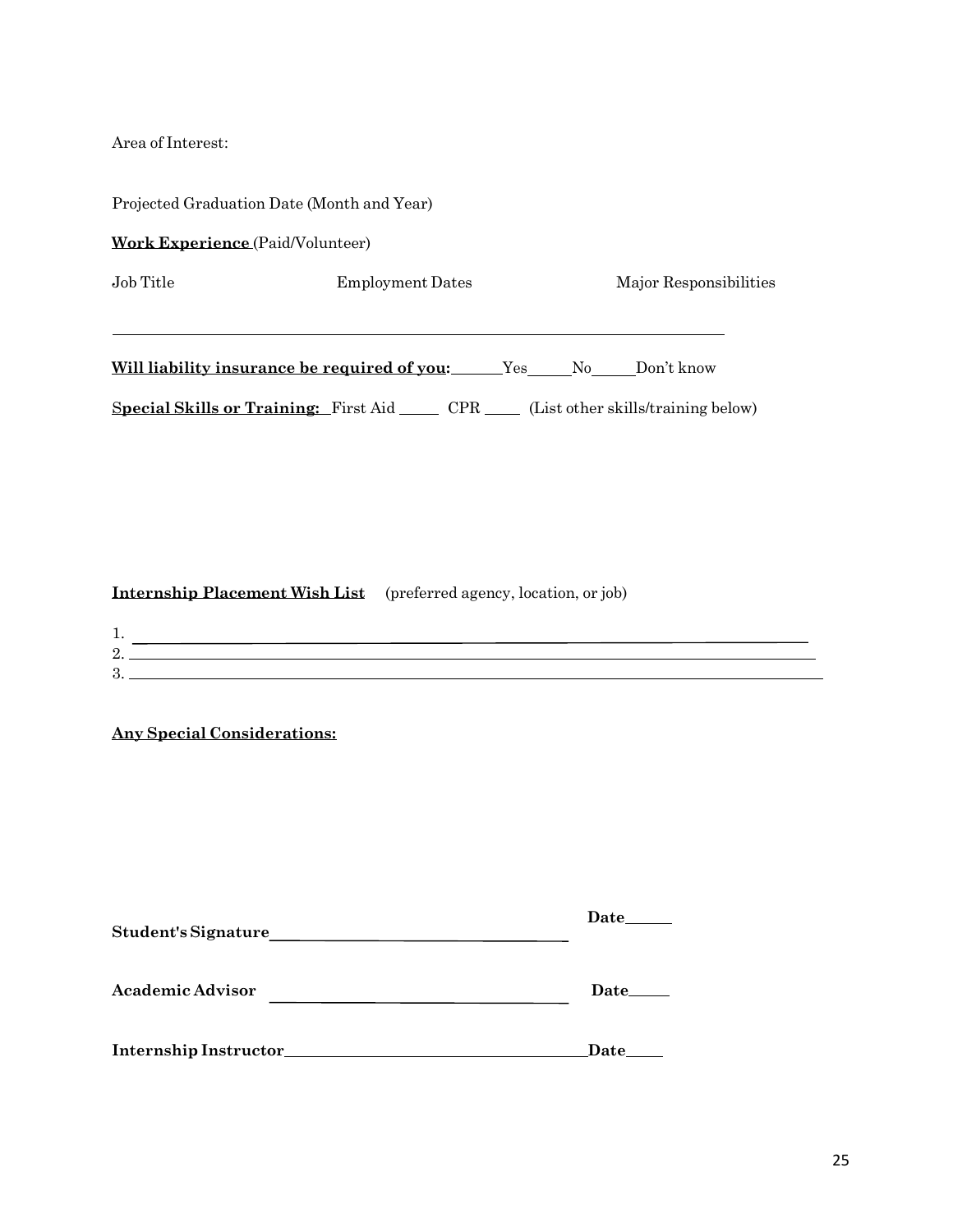Pittsburg State University

# **FERPA RELEASE**

Name of Student<br>
Name of Student ID Number: Date of Birth: I, the undersigned, hereby authorize PSU to release the following education records and information (identify records or type of records) to (Name and Address of Person/Agency to Receive Information) for the purpose of  $\overline{\phantom{a}}$ I understand further that: (1) I have the right not to consent to the release of my education records; (2) I have a right to receive of copy of such records upon request; (3) and that this consent shall remain in effect until revoked by me, in writing, and delivered to PSU, but that any such revocation shall not affect disclosures previously made by PSU prior to the receipt of any such written revocation.

Student's Signature Dated

THIS INFORMATION IS RELEASED SUBJECT TO THE CONFIDENTIALITY PROVISIONS OF APPROPRIATE STATE AND FEDERAL LAWS AND REGULATIONS WHICH PROHIBIT ANY FURTHER DISCLOSURE OF THIS INFORMATION WITHOUT THE SPECIFIC WRITTEN CONSENT OF THE PERSON TO WHOM IT PERTAINS, OR AS OTHERWISE PERMITTED BY SUCH REGULATION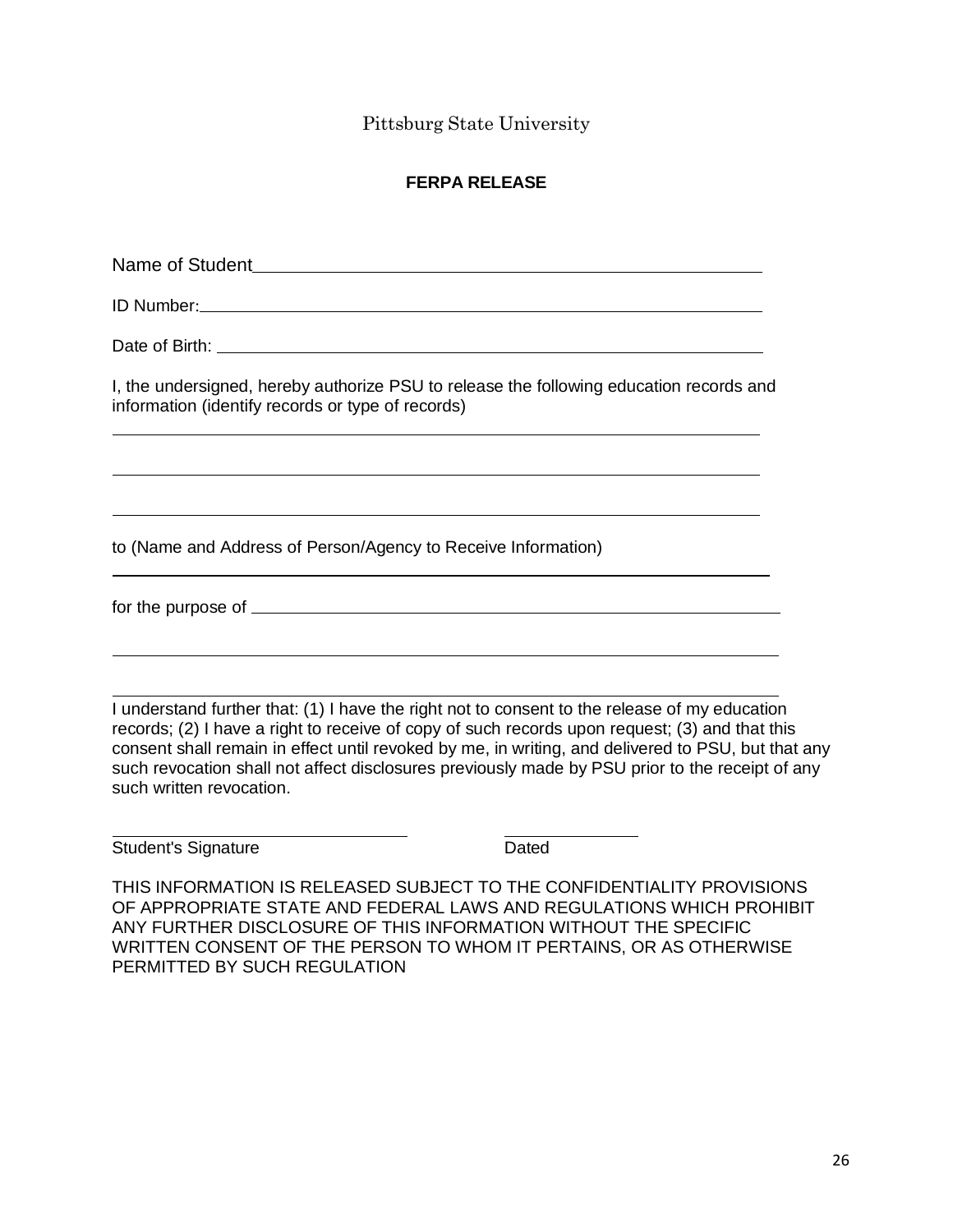#### **APPENDIX B**

#### **INTERNSHIP PLACEMENT CONFIRMATION FORM**

The following information is to confirm a cooperative educational experience between the agency, the Recreation Curriculum, and the student. A completed confirmation form or other contractual agreement must be turned in to the Internship Instructor **BEFORE** beginning the internship. *Without this form no credit will be given for the internship*. (**Please Print)**

| Agency's Address ————————————————————                 |  |            |
|-------------------------------------------------------|--|------------|
|                                                       |  |            |
| <u> 1980 - Johann Stoff, fransk politik (d. 1980)</u> |  |            |
| Agency Internship Coordinator                         |  |            |
|                                                       |  |            |
|                                                       |  | Email 2008 |
|                                                       |  |            |

#### **Is there another written affiliation agreement or contract with this agency? Yes No**

The Recreation Curriculum enters this agreement with the above student and agency to provide an opportunity for actual student experience in everyday operations, specifically in the areas of management, programming, and areas and facilities as addressed in the student's individual goals and objectives.

#### **Summary**

The following conditions must be met if full academic credit is to be awarded:

- 1. Minimum university requirement of 480 or 560 hours of full-time work for at least 12 or 15 weeks (a longer period may be required by the agency)
- 2. Satisfactory completion of student reports as evaluated by the Internship Instructor,
- 3. Agency supervisor must provide a mid-term and final written evaluation of the student to the Internship Instructor,
- 4. Willingness of student and agency to meet with the Internship Instructor, and
- 5. Agency will provide student with exposure to the broad range of agency's programs and services as well as different levels of duties and responsibilities in program planning and development, activity leadership, and management/supervision as appropriate for entry level professionals.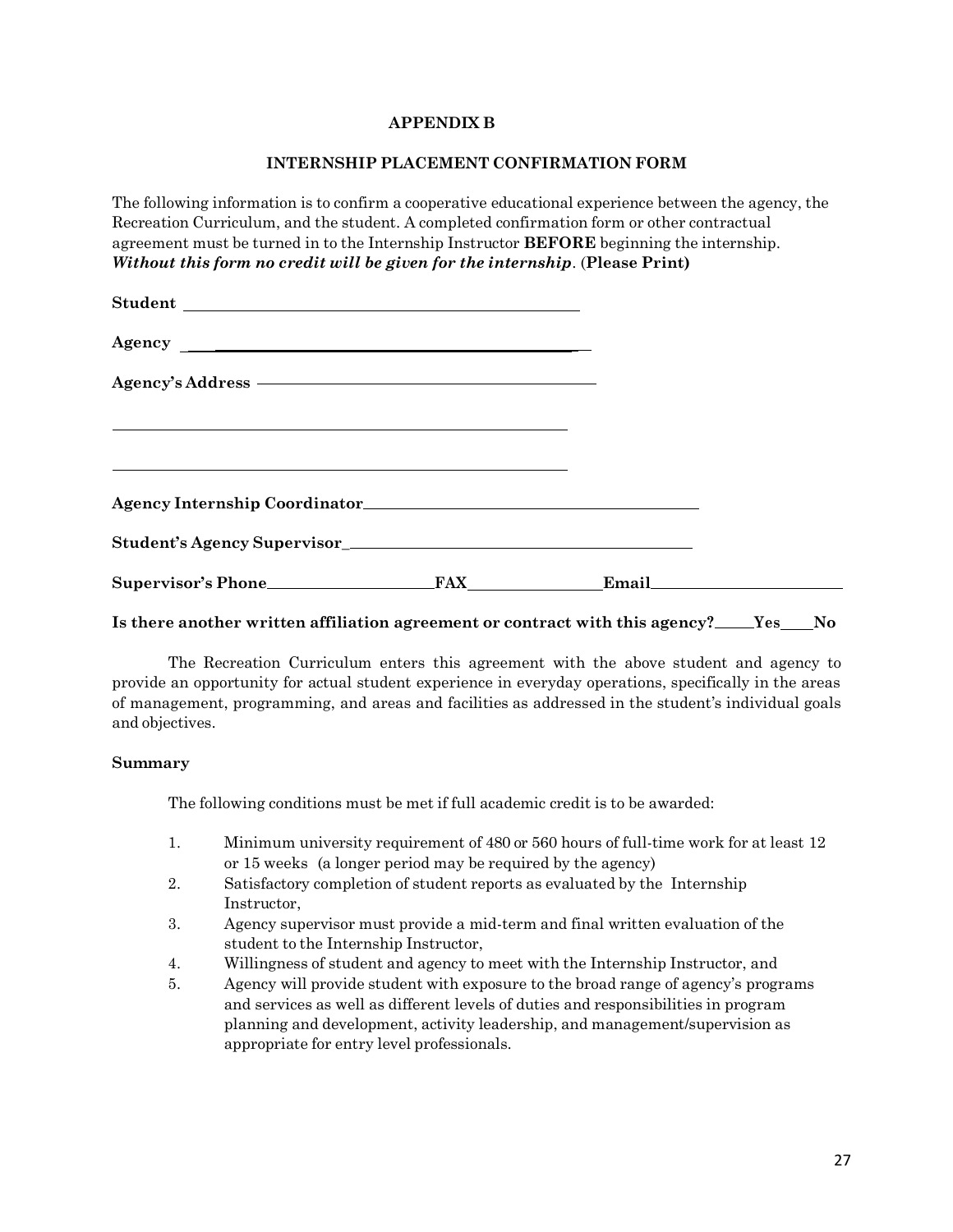#### **Learning Objectives**

All students must negotiate appropriate goals and objectives with their agency supervisor and submit them for final approval by the Internship Course Instructor. The goals and objectives must be on file in the Recreation Curriculum **before** the student will be allowed to start the placement experience.

#### *Please attach to this confirmation form the negotiated goals and objectives. Be sure that they have been signed by the AGENCY SUPERVISOR as well as the student.*

#### **Internship Placement Agreement Specifies**

Pittsburg State University through the Curriculum in Recreation Services, Sport and Hospitality Management agrees to award nine (9) semester credits for REC 498 to (student) upon satisfactory completion of the internship program beginning (date) and terminating (date), which includes submission of all assignments and the Final Internship Placement Report and an evaluation of the agency. The student is expected to work hours per week for consecutive weeks. The grades, determined by the Internship Instructor, will be based on advisor and agency supervisor evaluations and the student report.

It is agreed that (agency) will extend to the student an opportunity to actually experience the areas of their operations. Where pay is involved, the final arrangement will be made between employer and student. The agency agrees to provide appropriate supervision of the student, to evaluate the student and send the evaluation to the faculty advisor no later than one (1) week after completion of the internship experience by the student.

#### **Waiver statement:**

PITTSBURG STATE UNIVERSITY does not require its students to undergo criminal background checks and carry liability insurance prior to participating in this internship program. As a result, INTERNSHIP AGENCY agrees to assume the risk, and to indemnify, hold harmless, and to release PITTSBURG STATE UNIVERSITY, its employees and agents, from any and all liability that it may incur as a result of STUDENT's internship for INTERNSHIP AGENCY.

This agreement can be terminated at any time by mutual consent of the agency supervisor, the Internship Instructor and the student. We agree to the previously stated guidelines and criteria put forth in the Internship Manual.

#### **SIGNATURES OF:**

(Student)

Date

(Agency Supervisor)

Date

Date<sub>\_\_\_\_</sub>

(Academic Internship Instructor)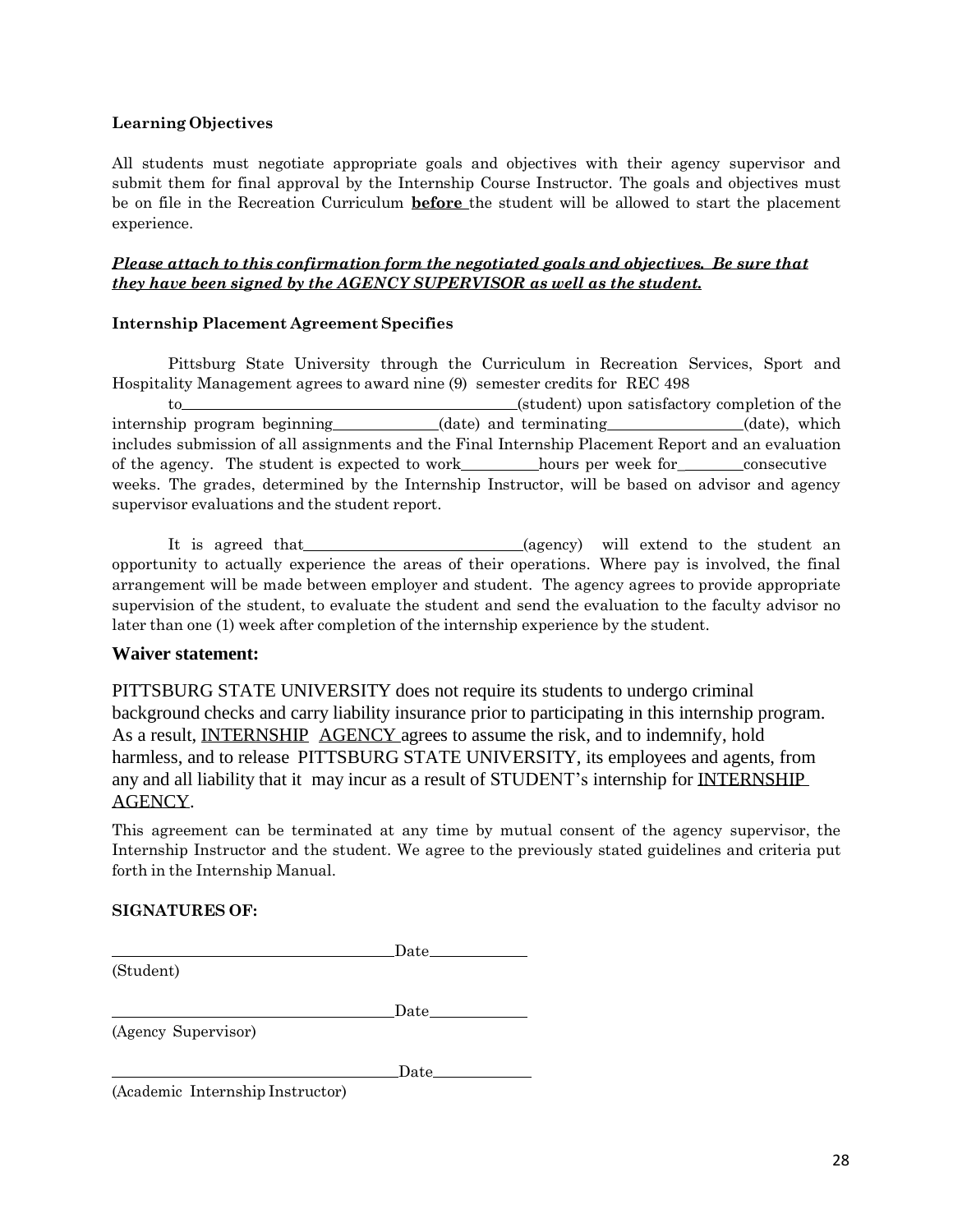## **INTERNSHIP PLACEMENT CONFIRMATION FORM Part B**

#### **STUDENT CONTAC INFORMATION**

**(Student is to provide the best contact information for them and for an emergency contact.)**

#### **Student Addresses and Phone Numbers (including cell phones)**

| Home-Campus | Home-Parents | Address During Internship Placement |
|-------------|--------------|-------------------------------------|
|             |              |                                     |
|             |              |                                     |
|             |              |                                     |
|             |              |                                     |
|             |              |                                     |

PHONE: CELL:\_ E-MAIL:\_

**Copies of this confirmation will be made available by the Internship Instructor for interested parties. The original will be kept on file in the HHPR office on the campus of PSU.**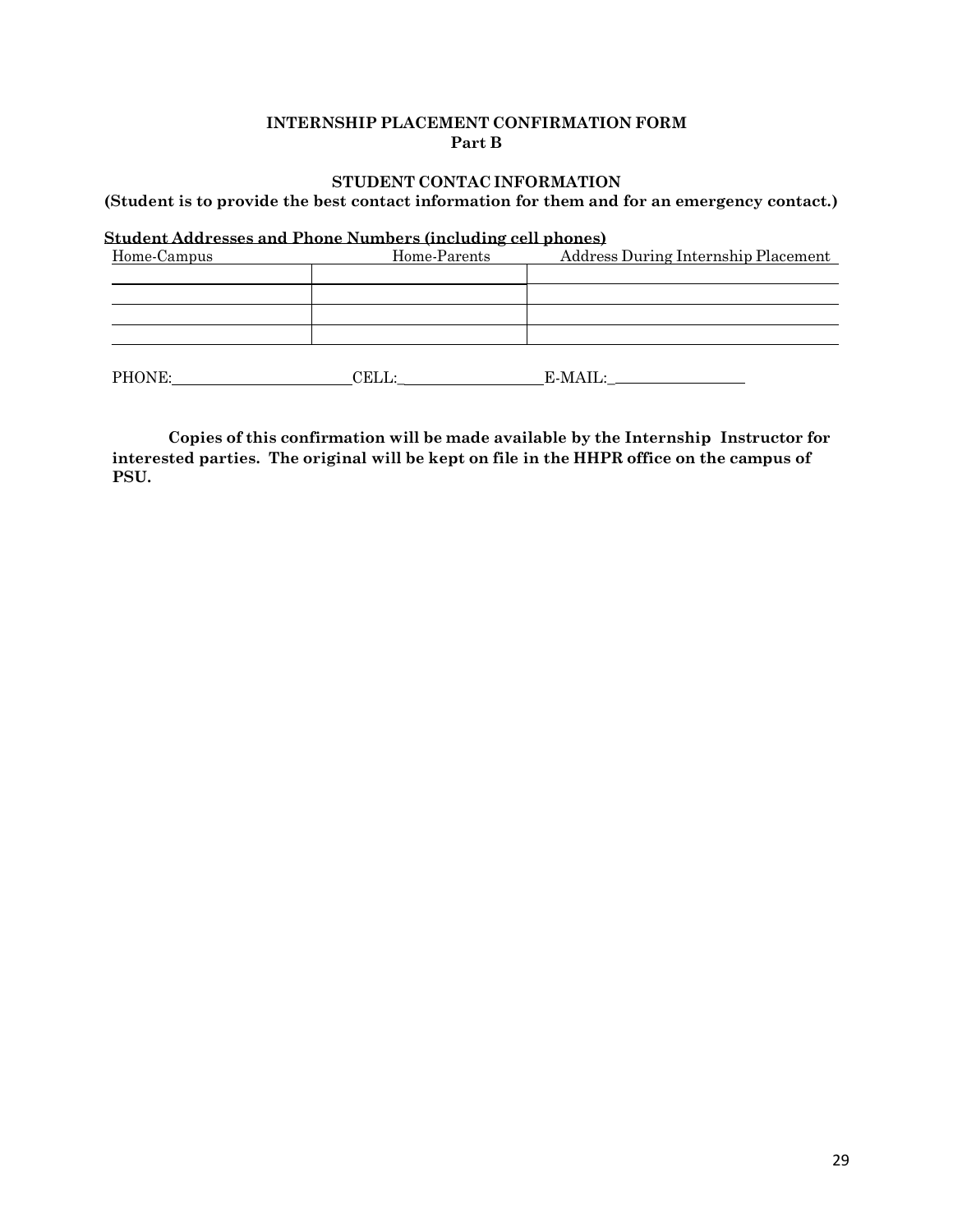#### **APPENDIX C**

#### **OUTLINE FOR FINAL INTERNSHIP NOTEBOOK (REC 498)**

The emphasis in this course is on a learning experience that will provide a meaningful contribution to the professional preparation of the student. One aspect involves "on the job" experiences in an area of professional endeavor. Another part consists of the reconstruction and synthesis of those experiences in a written document. *The notebook is to be submitted in a 3 ring binder with dividers to separate materials into a logical sequence. There must also be a Table of Contents in the front.*

The outline given below is to be used to organize your descriptions of the setting in which you did your internship placement and to reconstruct and synthesize the experiences listed in the outline. The student should use headings throughout the notebook which relate directly to the areas below. All brochures, pictures, or other resource materials that pertain to the agency should be included in an addendum to the report which must be placed in a 3-ring binder of appropriate size. The assigned Internship Instructor should receive the completed report by the **last regularly scheduled day of the semester** for the fall and spring placements; or by the final day for the 2nd summer session for the summer placements. Some internships may go through the final day of the semester. Special considerations will be made for those internships/students.

Each of the following areas and sub-topics should be addressed in every section of the internship notebook. If some aspect does not apply to your particular setting or experience, DO NOT JUST SKIP IT - state why that area is not appropriate for your notebook. Please use headings and provide a table of contents. Students are encouraged to keep a personal journal as a way of recalling specific instances, although the journal will be submitted for perusal. *Be sure to provide your personal observations and critiques throughout each section of the notebook.*

#### **A. Agency Description**

- 1. Brief one-page description of internship placement
	- (agency, location, major duties *limit one page max, please)*
- 2. Philosophy/mission statement of agency
- 3. Goals and objectives of overall system and units involved
- 4. Organizational structure (include organizational chart, job titles/job descriptions)
- 5. Policy-making procedures (how are written policies made, advisory boards used, etc.)
- 6. Fiscal resources (budgeting process, funding sources and copies of budgets)
- 7. Areas and facilities (descriptions, development, maintenance and security)
- 8. Risk management policies or procedures (liability, accident reports, insurance, etc.)
- 9. Promotion/marketing efforts (pricing of services, patient/client program inclusion, contracting, include examples of advertising or in-house promotion)
- 10. Personnel (staff or volunteer recruitment, training, promotion/retention, benefits)

#### **B. Leadership Experiences**

- 1. Types of programs offered by agency and intended benefits (program brochures, flyers, etc need to be included)
- 2. Discuss program planning process & lessons learned about planning or leadership
- 3. Clientele served—describe the clientele you worked with in detail
- 4. Group/individual leadership undertaken by you (be specific & descriptive)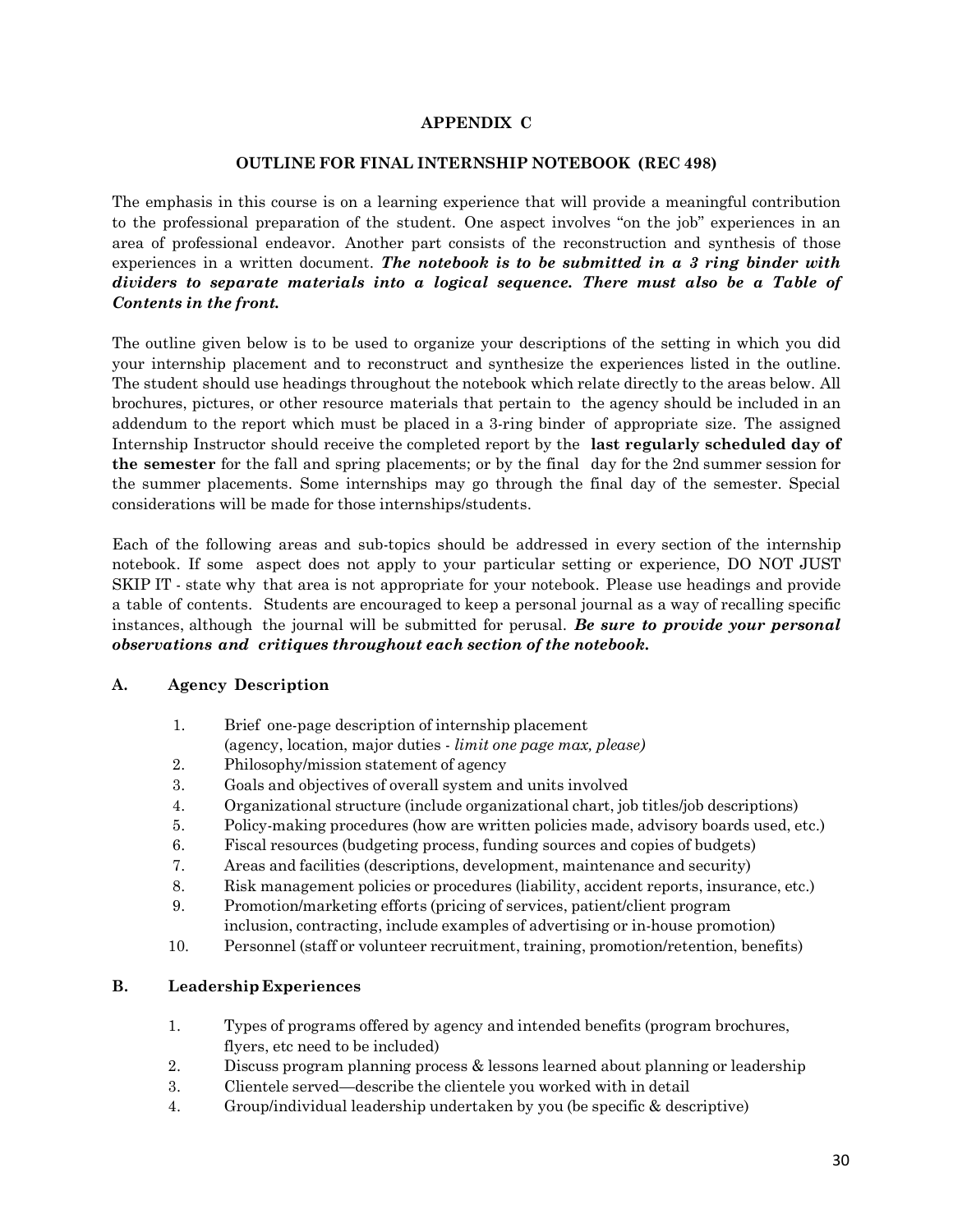- **C. Evaluation Efforts (**TR Students: Please note that evaluation of patients is addressed in Section D below)
	- 1. Focus of evaluation efforts (how are programs, facilities, personnel evaluated?)
	- 2. Procedures used (what evaluation procedures did you use in your internship?)
	- 3. Frequency (how often are programs, etc. evaluated at the agency?)

#### **D. Treatment Process (TR STUDENTS ONLY)**

- 1. Referral procedures (how do patients/clients get referred to receive TR service?)
- 2. Initial contact, assessment procedures, forms (include samples)
- 3. Treatment plans (how are plans developed, used and progress documented?)
- 4. Treatment team meetings (how often held, who participates, TR involvement?)
- 5. Contact notes/documentation (describe how patient progress is documented)
- 6. Discharge summary (are they used? How? Include example)
- 7. Quality assurance (how are JCAHO, CARF or other standards used and followed?)

#### **E. Professional Development**

- 1. Orientation sessions How were you introduced to the agency? Your first week.
- 2. Workshops, conferences, seminars, etc. attended (May be in-house training)
- 3. In-service training attended (formal training at the agency or conferences)

#### **F. Special Projects**

- 1. Nature and scope of your project provide products like fliers, web pages, etc.
- 2. Description give detailed information about your project and copies of any products from the project
- 3. Evaluation or outcome of the project

#### **G. Self Analysis of Internship Experience**

- 1. Goals and objectives (evaluate)
- 2. Accomplishments
- 3. Problems and difficulties
- 4. Professional growth, development of competencies and professional image
- 5. Recognition of strengths and weaknesses (and suggestions for self-improvement)
- 6. Relationships with supervisor, co-workers, clients/participants/patients
- 7. Future career interests

# **H. Recommendations to Recreation Curriculum and Agency**

(Ways in which the experience could be improved)

- **I. Conclusion/Summary**
- **J. Appendices**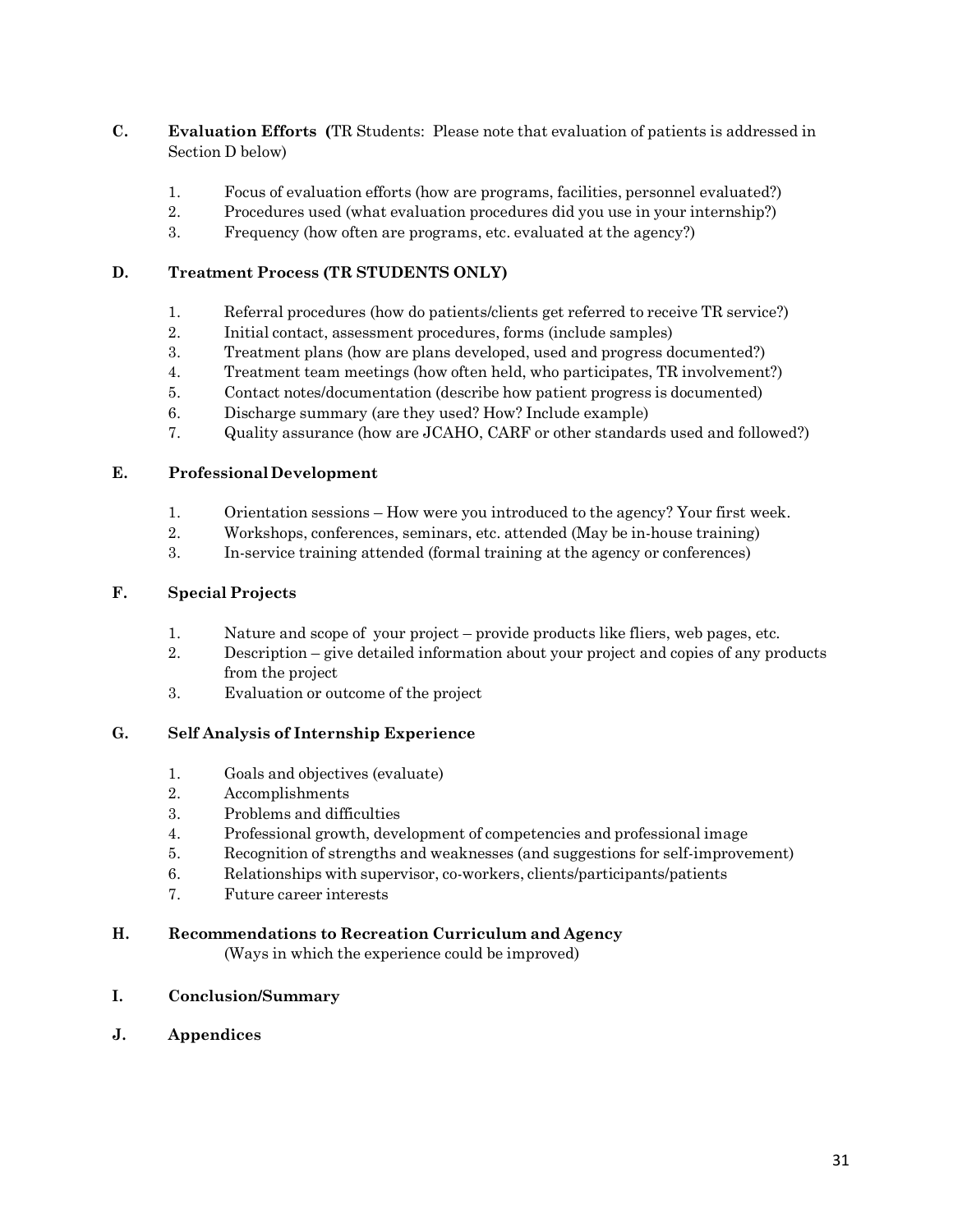#### **APPENDIX D**

#### **Your Internship Log: Learning by Reflecting**

#### **What is the Internship Log?**

The internship log is NOT just a busy work assignment. The log has 2 purposes. The first purpose is to help you enhance your learning by reflecting often on what you have done by writing down those things that you are experiencing on a regular basis. This will make your whole experience more meaningful as the internship progresses. Each log will have several parts to it including; what questions you have about what you did or what you need or want to do; what vocabulary or professional jargon you have learned; what progress you have made toward your personal internship goals; your reflection on your experience, including your own performance, the culture of the internship site, lessons you have learned, etc.; and your feelings (likes, dislikes, puzzlements, etc.) about your experience for the time period which you are writing.

The second purpose of your log is to give your university instructor a clear idea of what you are doing, problems you might be having, progress you are making and how you are feeling about the internship experience. This will help the instructor as far as providing insight or advice to you throughout your internship.

#### **How often do I have to make a log entry?**

There is a very steep learning curve during the first month or so of the internship. You are required to make a log entry *every day for the first 3 weeks*. After that time you should have a good understanding of the internship agency, what is expected of you as an intern, have developed a working relationship with your supervisor and others, have begun working on your goals, etc. For this reason you will only need to make *a log entry every week after the first 3 weeks*. You may do more if you like but you will be expected to submit 20 entries during the first month, plus 8-12 additional entries during the rest of your internship, depending on the length of the experience.

#### **How do I make my log entries? How do I submit them?**

You are expected to go on line and download the appropriate form from the Internship Manual or the Canvas page (Word format), to complete the various segments of the form, to save the log with this filename format--- YOUR NAME – Log Entry # (followed by a number). Save a copy of each log entry to put in your internship notebook at the end of your experience. E-mail a copy of each log entry to the university instructor immediately. You may or may not receive a response to each entry but it is critical that you complete this requirement. By naming your log entries using this format you will make things much easier for the instructor who will be receiving many log entries each week. This makes identifying, filing and organizing these files MUCH easier.

There are a very few internship situations where students do not have internet access. In those instances it will be necessary to make enough copies of the forms included below to complete this requirement of the internship. Copies may be handwritten and mailed to the internship instructor at: Instructor Name, Dept of HHPR, Pittsburg State University, 1701 S Broadway, Pittsburg, KS 66762.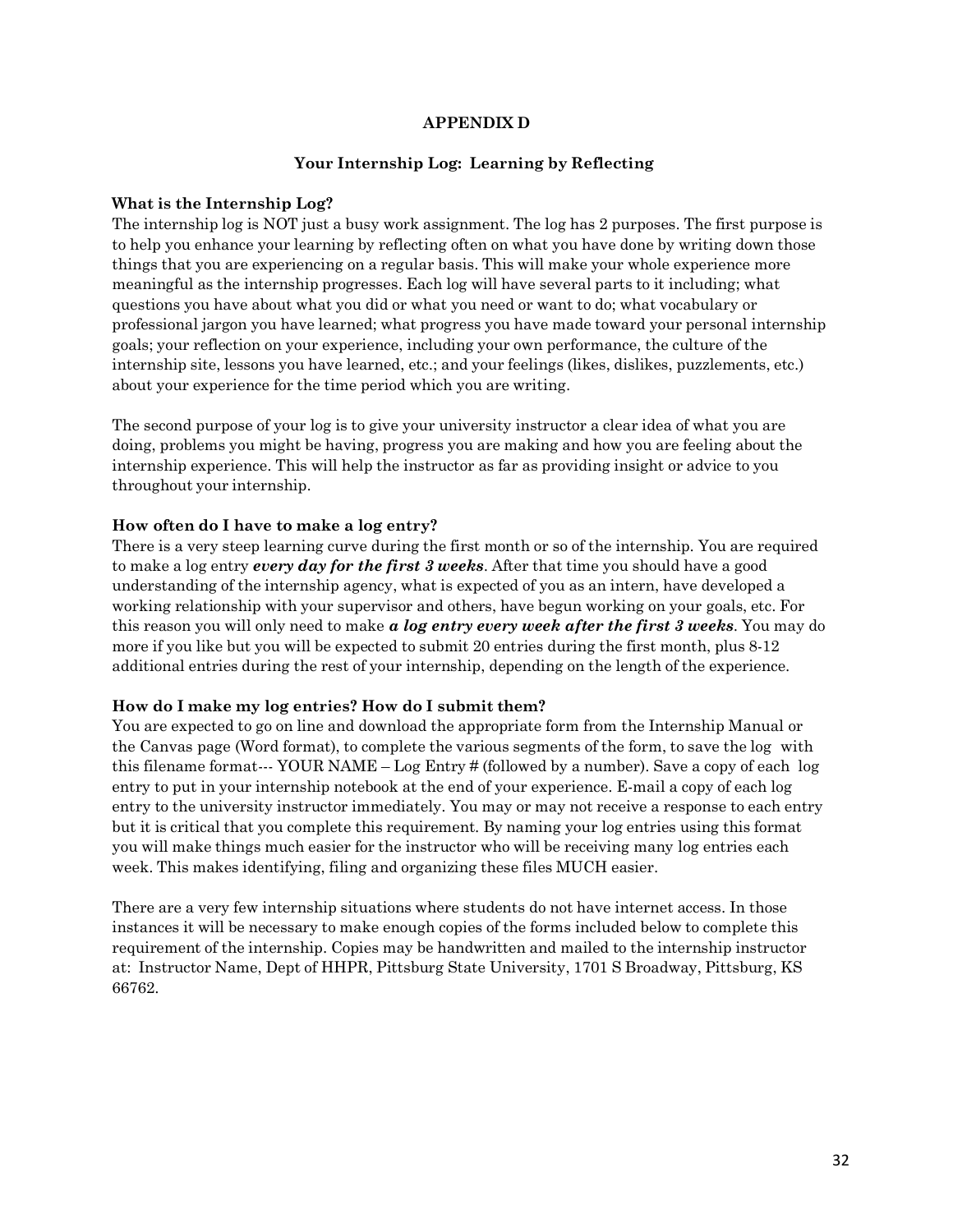# **DAILY INTERNSHIP LOG**

(To be used the first 3 weeks) WEEK  $\#$ 

**Name: Day: Date:** (Month/dd/yr)

**Overview of Today's Experience**

**Questions you have:**

**Vocabulary/Acronyms Learned or to learn:**

**Perceptions of your experience so far:**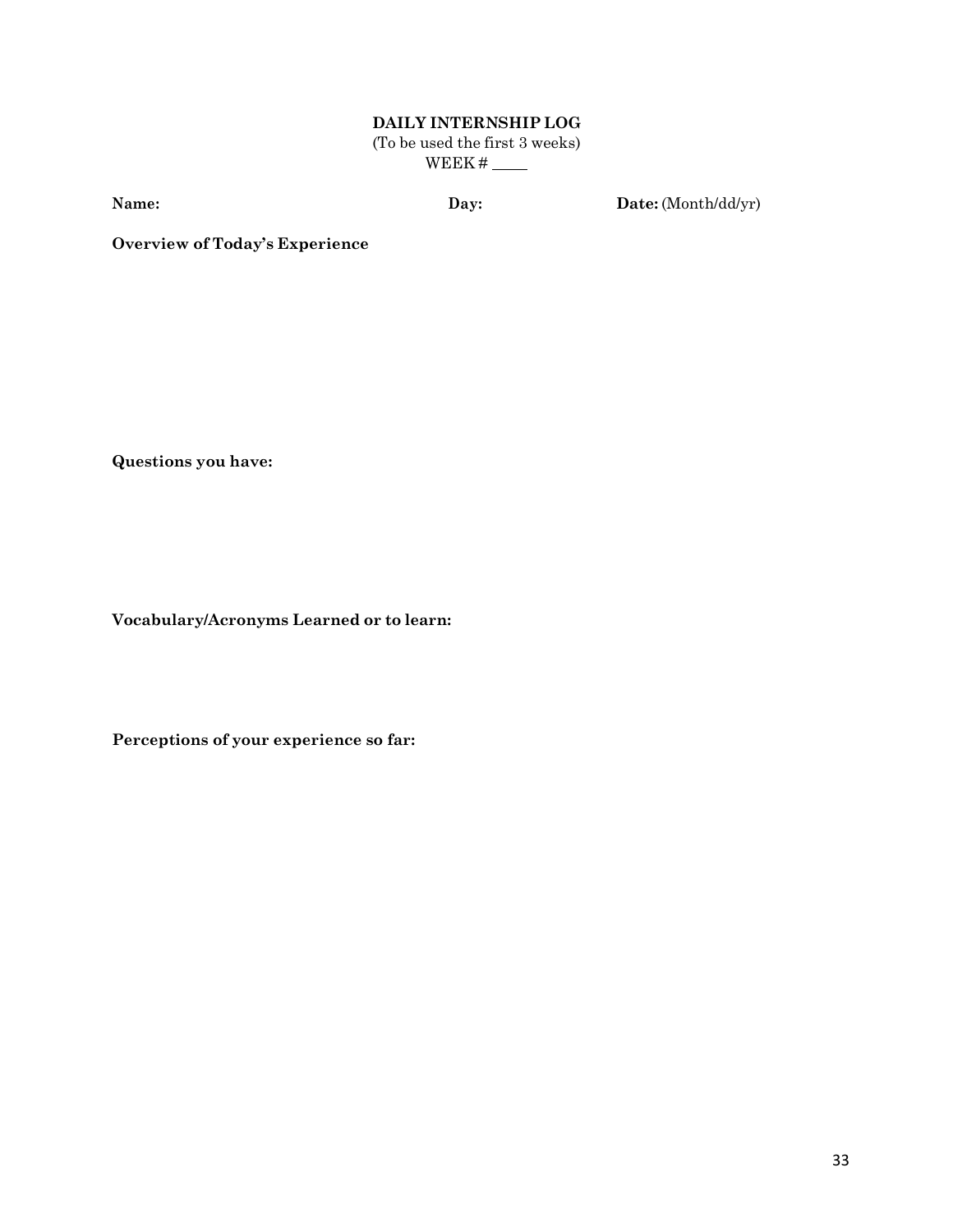# **DAILY INTERNSHIP LOG (CONT'D)**

**Awareness of Emotions** (What you have learned, feelings you have about the experience, strengths you have identified, areas you want to work on, what you need to learn, etc. Reflect on your total experience so far):

**Progress toward personal goals:**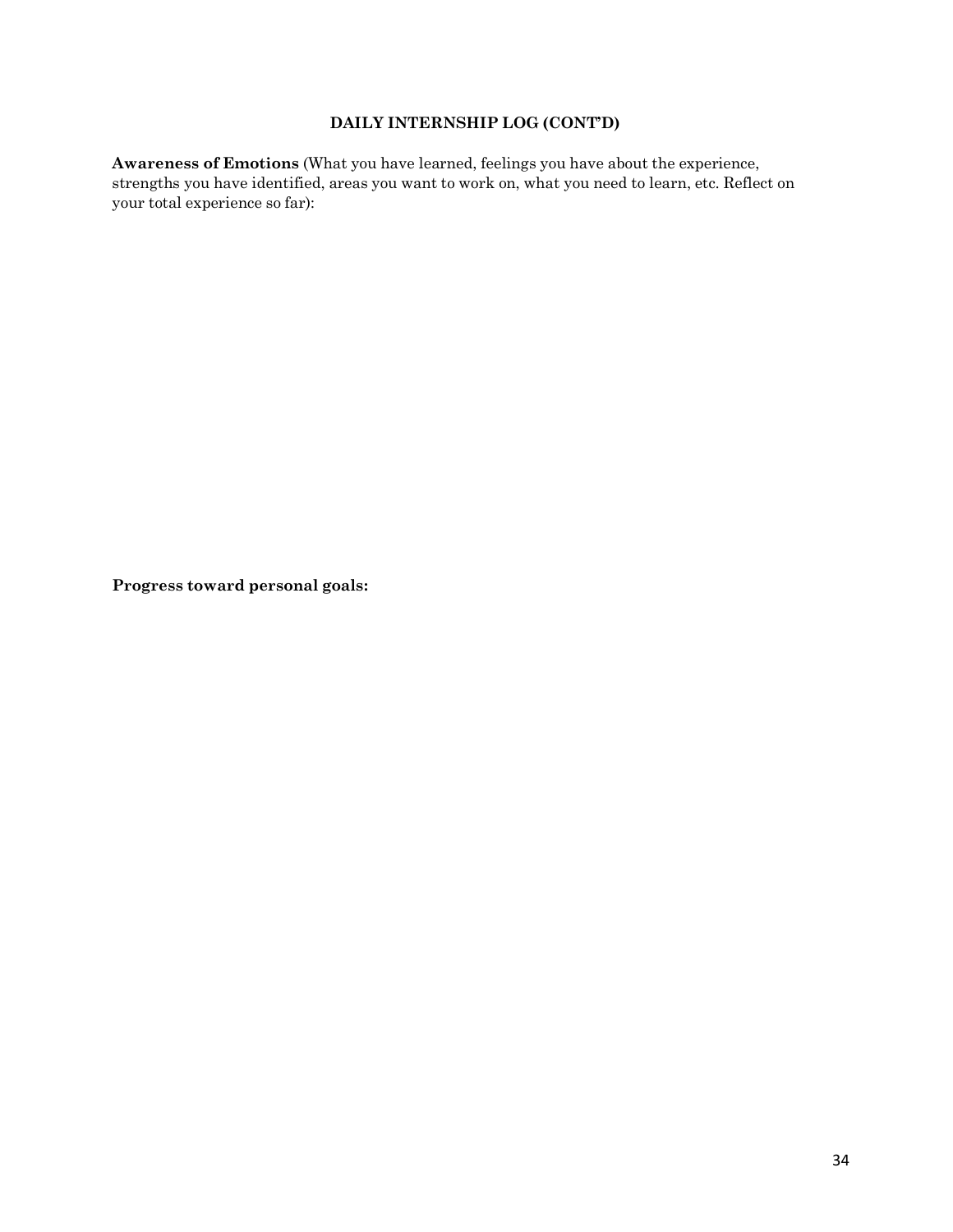# **WEEKLY INTERNSHIP LOG**

(To be used once a week AFTER the first 3 weeks) WEEK  $\#$ 

**Name: Day: Date:** (Month/dd/yr)

**Overview of This week's Experience**

**Questions you have:**

**Vocabulary/Acronyms Learned or to learn:**

**Perceptions of your experience so far:**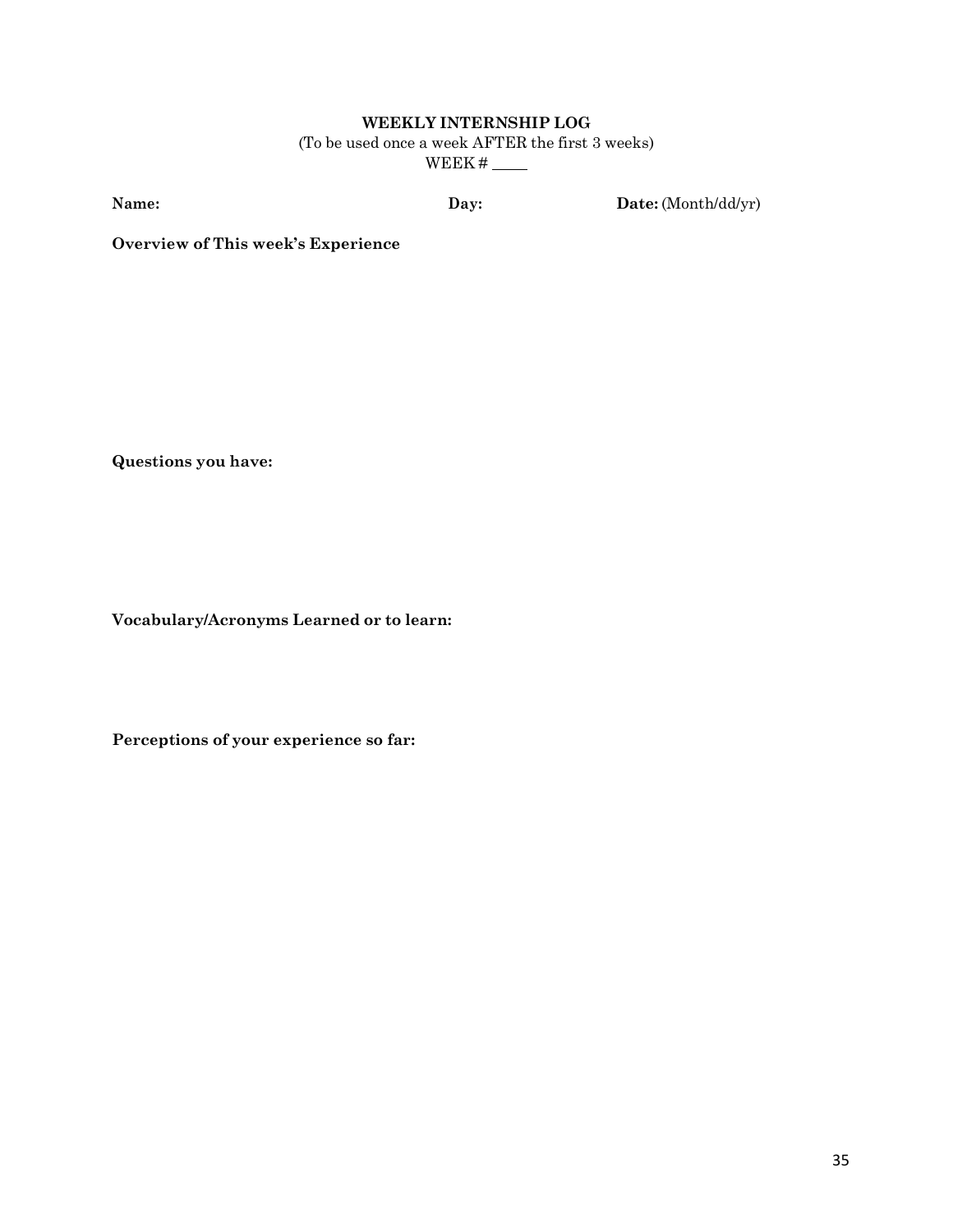# **WEEKLY INTERNSHIP LOG (CONT'D)**

**Awareness of Emotions** (What you have learned, feelings you have about the experience, strengths you have identified, areas you want to work on, what you need to learn, etc. Reflect on your total experience so far):

**Progress toward personal goals:**

**Things you would just like to share (insights, concerns, thoughts, questions, etc.):**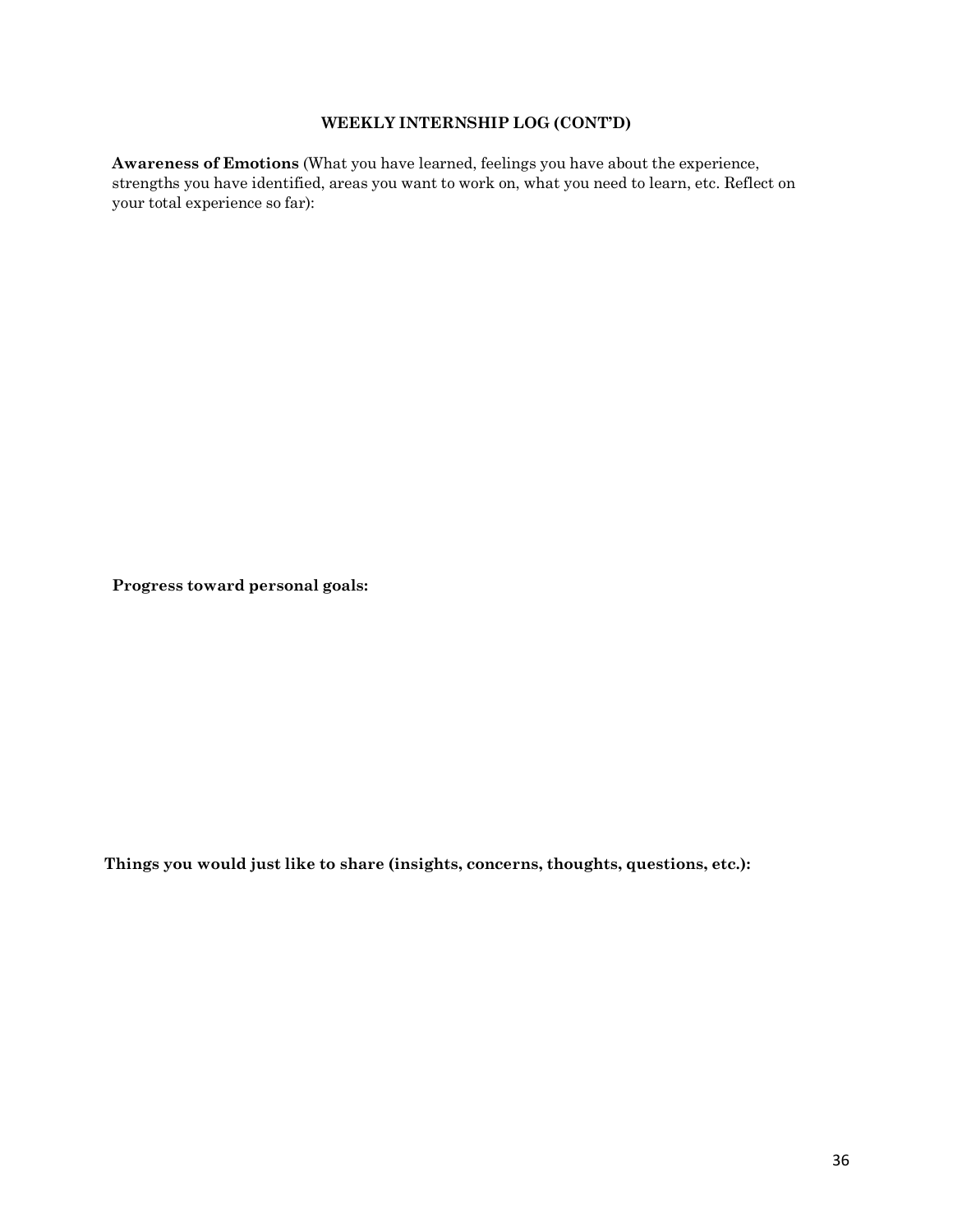#### **APPENDIX E**

# **EVALUATION OF INTERNSHIP AGENCY**

(Completed by student upon completion of internship placement)

| NAME OF STUDENT:                   |     |
|------------------------------------|-----|
| NAME OF INTERNSHIP AGENCY:         |     |
| BRIEF DESCRIPTION OF AGENCY:       |     |
| DATES OF AGENCY AFFILIATION: FROM: | TO: |

#### GENERAL DESCRIPTION OF INTERNSHIP DUTIES:

Main Goal: To provide the student and the Recreation Curriculum a means of evaluating the appropriateness of the agency as a internship site.

Directions: Following are a series of thirty-eight (38) questions which seek your judgment. You are asked to circle the numeral from 1 to 5 which best reflects your judgment. If not applicable or you don't know, circle 'NA.'

#### **Agency Qualifications:**

|    |                                                                                                                                                              | Definitely | Definitely Not |
|----|--------------------------------------------------------------------------------------------------------------------------------------------------------------|------------|----------------|
| 1. | Does the agency have recognized<br>standing in the state/community?                                                                                          |            |                |
| 2. | Does the agency receive community<br>support and approval?                                                                                                   |            |                |
| 3. | Does the agency have adequate<br>areas, facilities, and equipment to<br>conduct its programs?                                                                |            |                |
| 4. | Does the agency adhere to high<br>standards of employment practices<br>(i.e., adherence to standards by<br>state and national professional<br>organizations? |            |                |
| 5. | Does the agency employ a<br>professionally prepared staff?                                                                                                   |            |                |
| 6. | Does the agency employ adequate<br>staff to supervise student trainees?                                                                                      |            |                |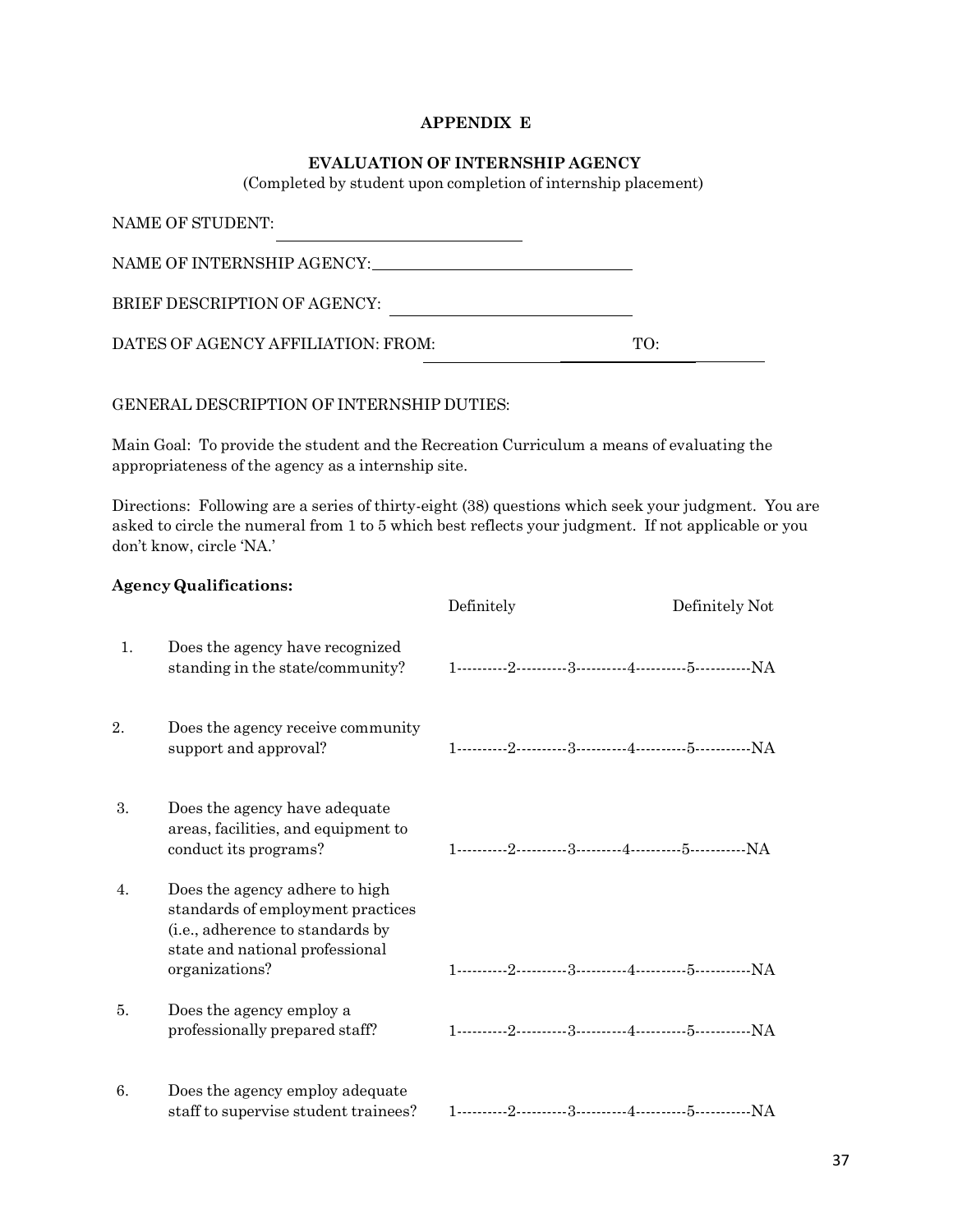**Agency Qualifications (continued):**

|    |                                                                                   | Definitely | Definitely Not |
|----|-----------------------------------------------------------------------------------|------------|----------------|
|    | Does the agency provide a clear<br>delineation of staff responsibility?           |            |                |
| 8. | Did the agency have previous<br>experience with internship placement<br>students? |            |                |

9. **Additional comments on the above section:**

# **Student Orientation to the Agency:**

|     | $\frac{1}{2}$                                                                                            | Definitely | Definitely Not |
|-----|----------------------------------------------------------------------------------------------------------|------------|----------------|
| 10. | Were the goals and objectives<br>of the agency clearly stated?                                           |            |                |
| 11. | Were you, as a student, introduced<br>to the staff in a manner that<br>insured your professional status? |            |                |
| 12. | Was the internship program<br>explained to the staff?                                                    |            |                |
| 13. | As a internship placement student,<br>were your responsibilities clearly<br>identified?                  |            |                |
| 14. | Did the agency provide in-service<br>or educational training?                                            |            |                |
| 15. | As a student, were you provided<br>with existing resources, materials,<br>facilities, and/or equipment?  |            |                |
| 16. | As a student, were you provided<br>with adequate guidance?                                               |            |                |
| 17. | As a student, were you provided<br>with adequate supervision?                                            |            |                |

# 18. **Additional comments on the above section:**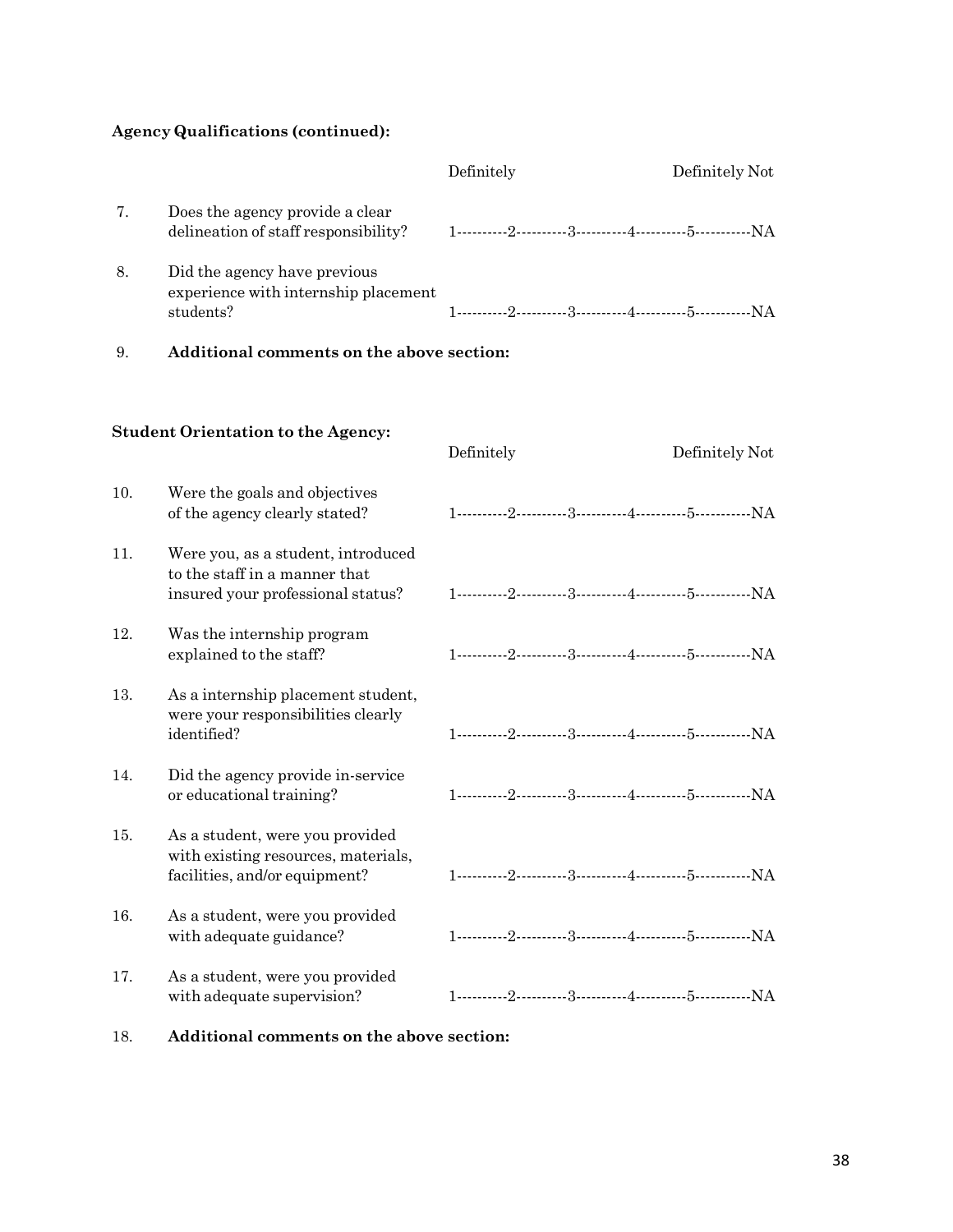# **Student Opportunity Within the Agency:**

|     |                                                                                                                                                                                             | Definitely | Definitely Not |
|-----|---------------------------------------------------------------------------------------------------------------------------------------------------------------------------------------------|------------|----------------|
| 19. | During your internship placement,<br>were you helped to gain an under-<br>standing and appreciation of the<br>role, duties, and responsibilities of<br>a full-time practitioner?            |            |                |
| 20. | Throughout the placement, were<br>you provided with experiences to<br>assist in discovering your strengths<br>and weaknesses as a professional<br>practitioner?                             |            |                |
| 21. | Were you given the opportunities<br>during the internship experience to<br>field test theories, concepts, and<br>philosophies developed and/or<br>acquired through classroom<br>experience? |            |                |
| 22. | As a student in an agency, were<br>you included in staff and/or board<br>meetings?                                                                                                          |            |                |
| 23. | Were you involved in the planning<br>process within the agency?                                                                                                                             |            |                |
| 24. | Were you involved in a variety of<br>program offerings by the agency?                                                                                                                       |            |                |
| 25. | As a student, were you able to<br>perform a variety of duties within<br>the agency?                                                                                                         |            |                |
| 26. | As a student, were you able to use<br>a variety of leadership roles and/or<br>techniques?                                                                                                   |            |                |

27. **Additional comments on the above section:**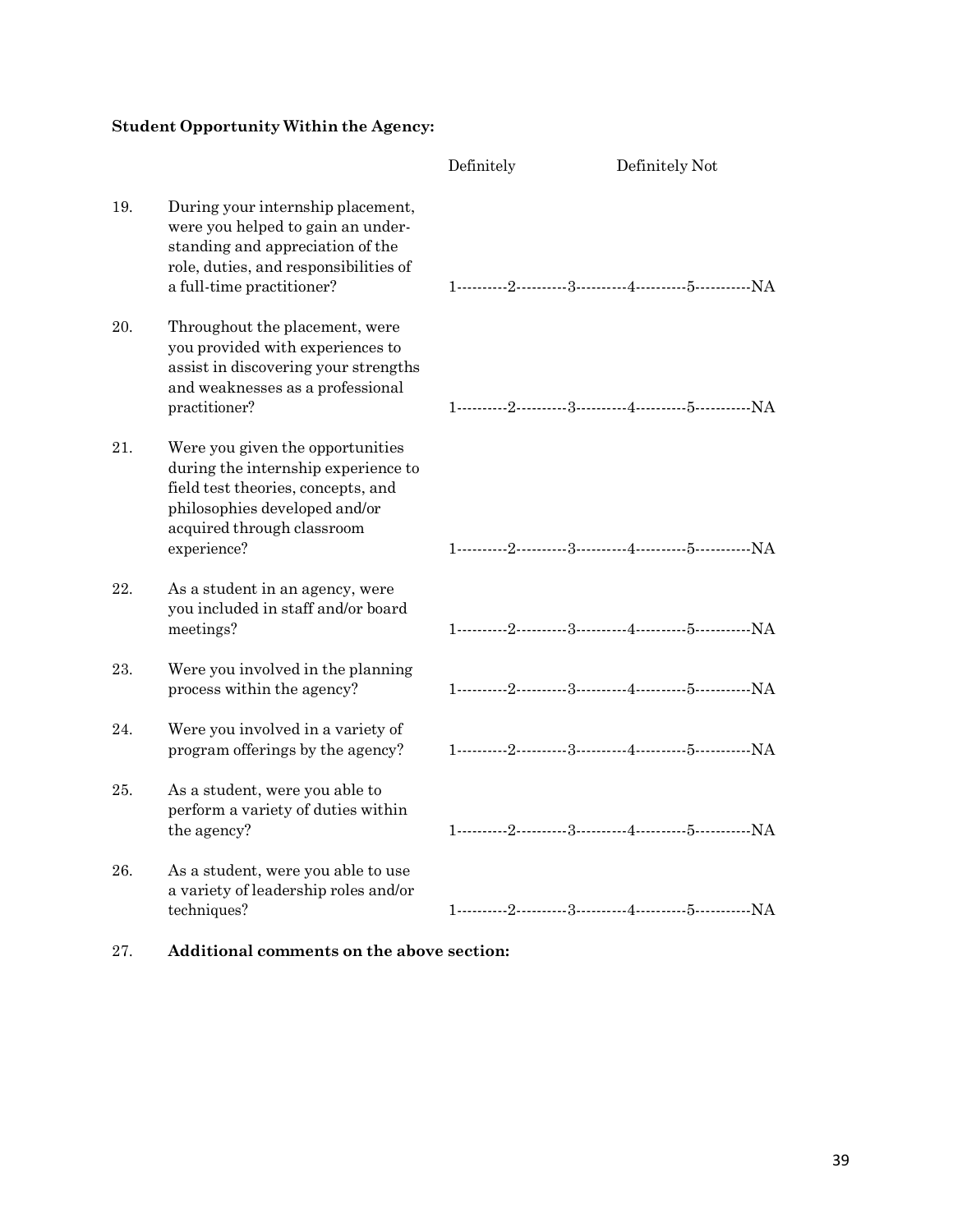# **Evaluation of the Student by the Agency:**

|     |                                                                                                                                                        | Definitely             | Definitely Not |
|-----|--------------------------------------------------------------------------------------------------------------------------------------------------------|------------------------|----------------|
| 28. | Were you observed by your super-<br>visors in the agency as often as<br>possible during actual on-the-job<br>performance?                              |                        |                |
| 29. | Were there regularly scheduled<br>supervisory conferences or evaluation<br>sessions between student and super-<br>visor?                               |                        |                |
| 30. | Were suggestions provided for<br>improvement, if needed?                                                                                               |                        |                |
| 31. | Was the feedback offered by your<br>supervisor constructive?                                                                                           |                        |                |
| 32. | Was the feedback offered by your<br>supervisor objective?                                                                                              |                        |                |
| 33. | Were various techniques and<br>methods employed by the student<br>and/or agency discussed?                                                             |                        |                |
| 34. | Was student self-evaluation<br>encouraged?                                                                                                             |                        |                |
| 35. | At the conclusion of the internship<br>placement, were you given a final,<br>objective evaluation with the assistance<br>of appropriate staff members? |                        |                |
| 36. | Additional comments on the above section:                                                                                                              |                        |                |
|     | Value of the Agency Experience to the Student:                                                                                                         | Definitely<br>Somewhat | Definitely Not |
| 37. | Did association with your agency<br>expand your knowledge of the<br>recreation field?                                                                  |                        |                |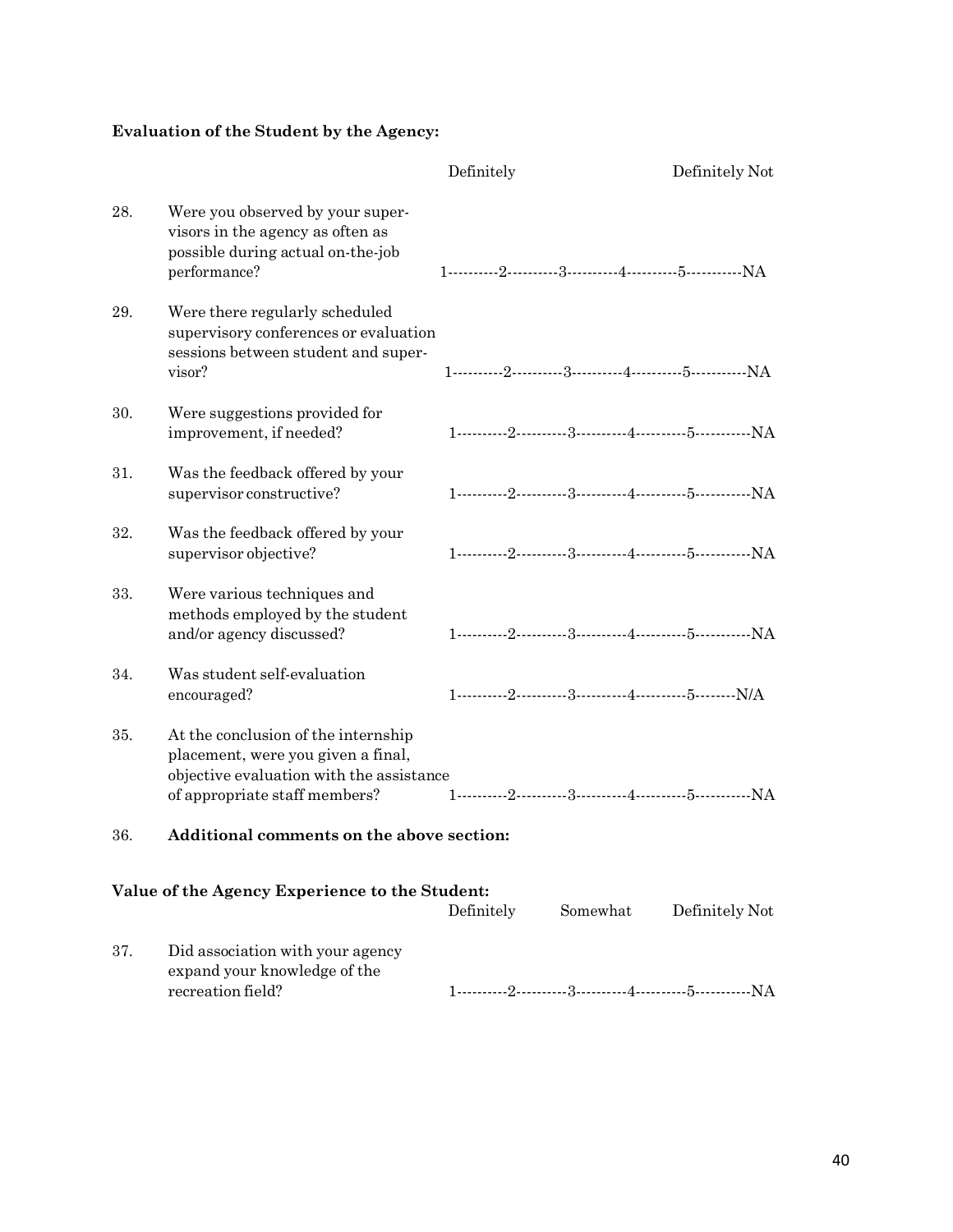| 38. | Could your experiences with the agency     |  |  |  |
|-----|--------------------------------------------|--|--|--|
|     | be helpful in regard to future advancement |  |  |  |
|     | in the recreation field?                   |  |  |  |

#### **Student Exposure to the Agency:**

During the course of the internship experience, indicate the amount of exposure the agency provided you in each of the following areas: (Please check appropriate space which reflects your judgment on each area of exposure.)

| <b>Area of Exposure</b>                   | Ample | Adequate | None | Not Applicable |
|-------------------------------------------|-------|----------|------|----------------|
| Policies and Regulations                  |       |          |      |                |
| Administrative Procedures                 |       |          |      |                |
| <b>Staff Relations</b>                    |       |          |      |                |
| Programs and Activities                   |       |          |      |                |
| <b>Public Relations</b>                   |       |          |      |                |
| Maintenance Procedures                    |       |          |      |                |
| Financial Aspects                         |       |          |      |                |
| <b>Purchasing Procedures</b>              |       |          |      |                |
| Legal Aspects                             |       |          |      |                |
| Record Keeping                            |       |          |      |                |
| Additional comments on the above section: |       |          |      |                |

#### **General Information (Answer following questions in narrative form):**

1. In your opinion was the agency easily accessible (proximity to Pittsburg)?

2. Was the internship program at the agency paid or volunteer?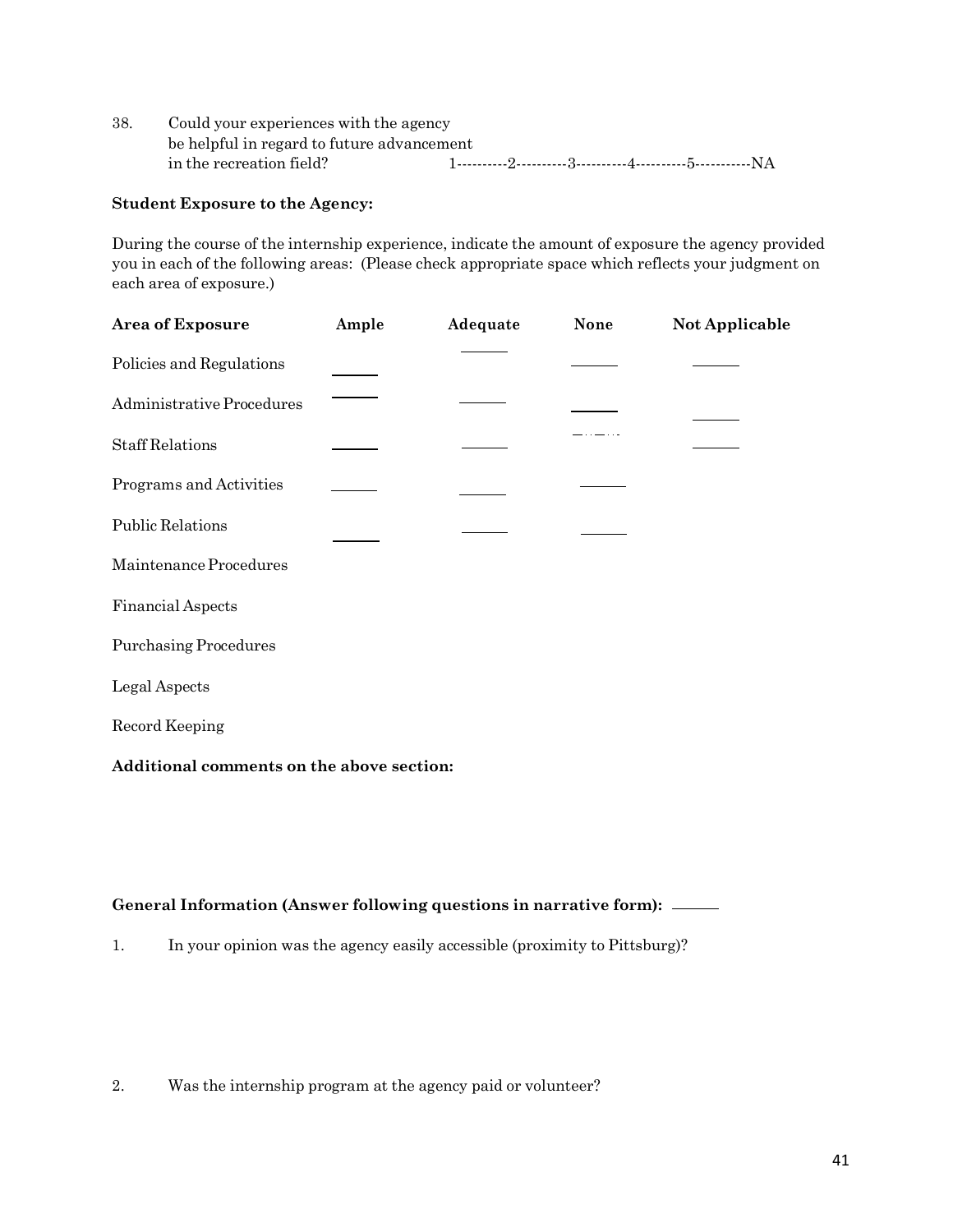# **General Information (continued):**

- 3. Are you willing to speak to others about your internship experience? (Circle) YES NO If so, please give your address and phone number so interested students may reach you:
- 4. Did your involvement with the agency encourage or discourage your future pursuit of the recreation field as a career? Why?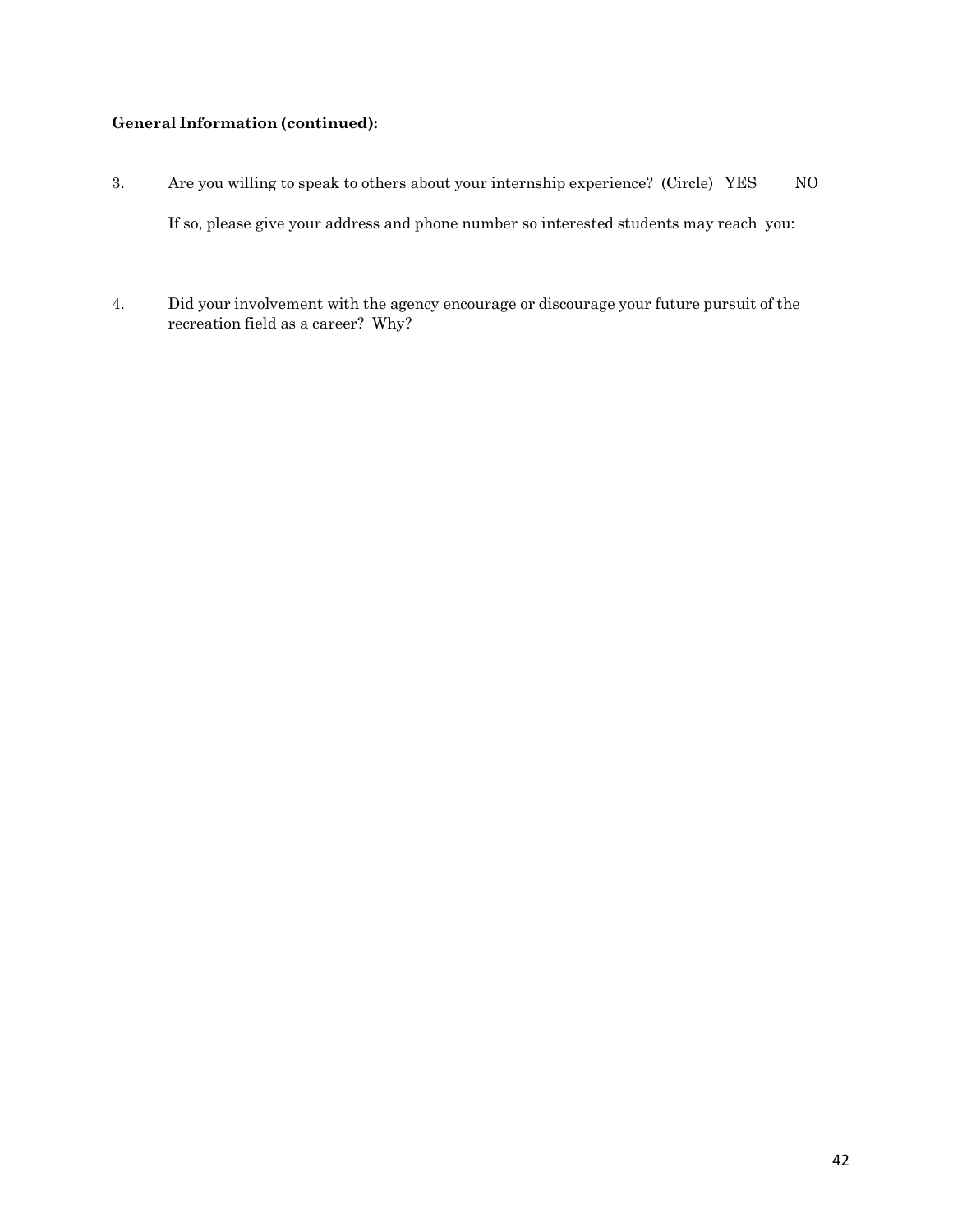#### **APPENDIX F**

#### **MID-TERM EVALUATION OF STUDENT INTERNSHIP PERFORMANCE**

(To be completed during the  $5<sup>th</sup>$  or  $6<sup>th</sup>$  week and reviewed with student)

| STUDENT'S NAME                |                                 |        |
|-------------------------------|---------------------------------|--------|
| STUDENT'S TITLE OR ASSIGNMENT |                                 |        |
| INTERNSHIP AGENCY             |                                 |        |
| AGENCY SUPERVISOR             |                                 | TITLE. |
| DATE <b>DATE</b>              | COURSE NUMBER (circle): REC 498 |        |

This evaluation should be made with care for the interest of the intern. The student's strengths and weaknesses should be carefully assessed. Be as accurate and objective as possible. Consider the total internship experience rather than isolated incidents for the basis of your evaluation. Please share the evaluation with the student through an evaluation conference with the agency supervisor.

This evaluation is intended to: 1) provide the student with information and feedback on how she/he is doing in the placement, and 2) identify areas that may need to be worked on by the student during the remainder of the placement experience. It is designed to allow the Agency Supervisor to provide a narrative description of student progress and areas for improvement. Please be as candid as possible. Thank you.

A. Professional Performance: discuss such areas as - establishing and work toward goals, organizational skills, good work ethic, complete tasks on or before deadline, level of skill, knowledge, and ability in completing assigned tasks, initiative, oral and written communication with others, leadership skills, respect for self and others, and traits observed.

B. Professional Knowledge: discuss such areas as - knowledge and understanding of leisure services as a profession, displaying growth in knowledge and understanding of subject matter, ability to apply knowledge in a practical way, understands both individual and group needs, and possesses and uses a wide variety of interests.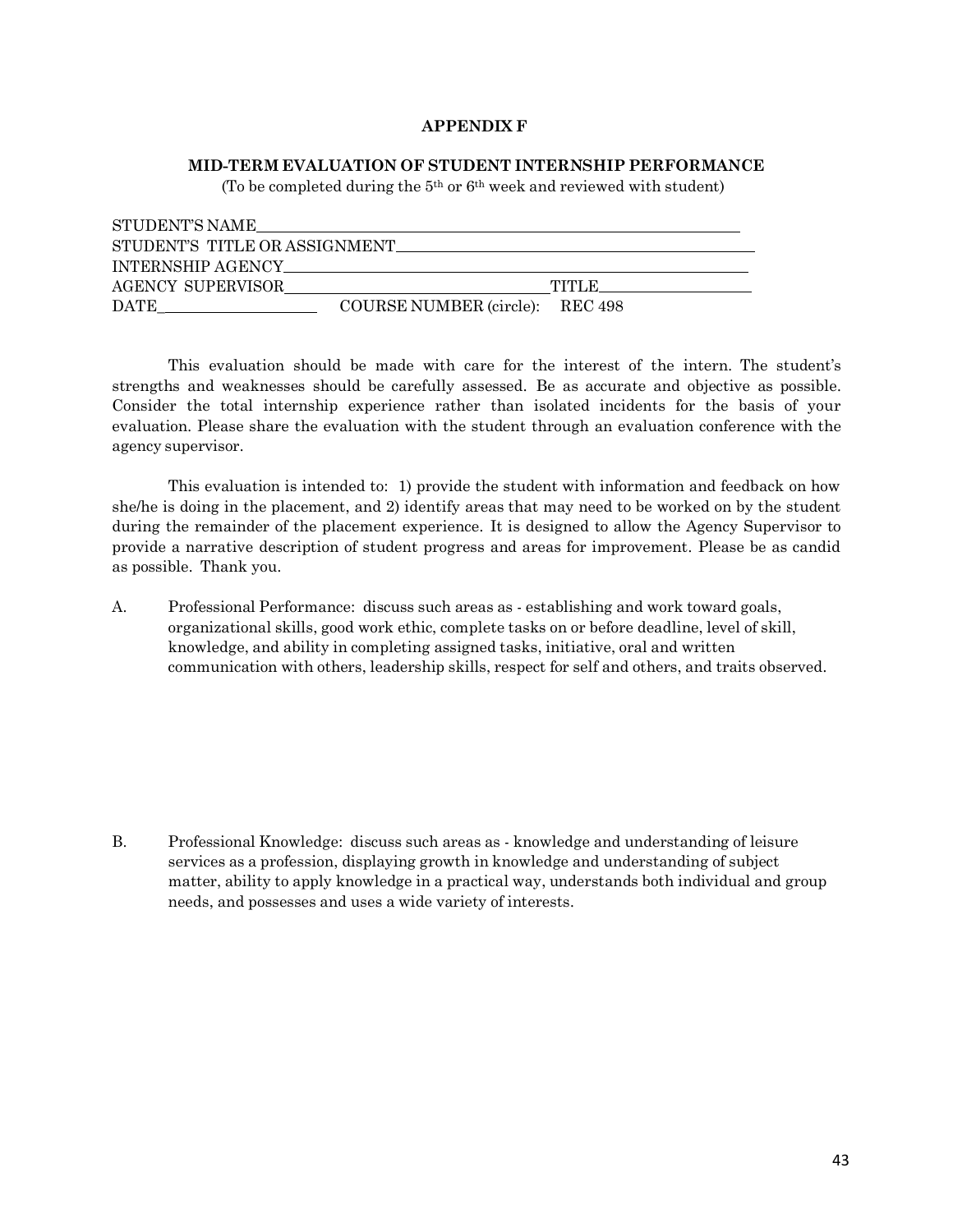C. Professional Behaviors. Discus such areas as enthusiasm, friendly, cheerful, personal appearance, health habits, courtesy and tact with clients and staff, judgment, sense of humor, persistence, flexibility, completeness of work, attention to detail, concern for others, resourcefulness, initiative, adaptive, diplomacy, mannerisms, ability to work with various types of people and, imagination and creativity.

D. Other comments, recommendations, suggestions (include areas of strength & to work on).

E. Revisions and Modifications to student goals (if any)

F. New goals or goals for improvement (if any)

Agency Supervisor's Signature Date

Student Signature Date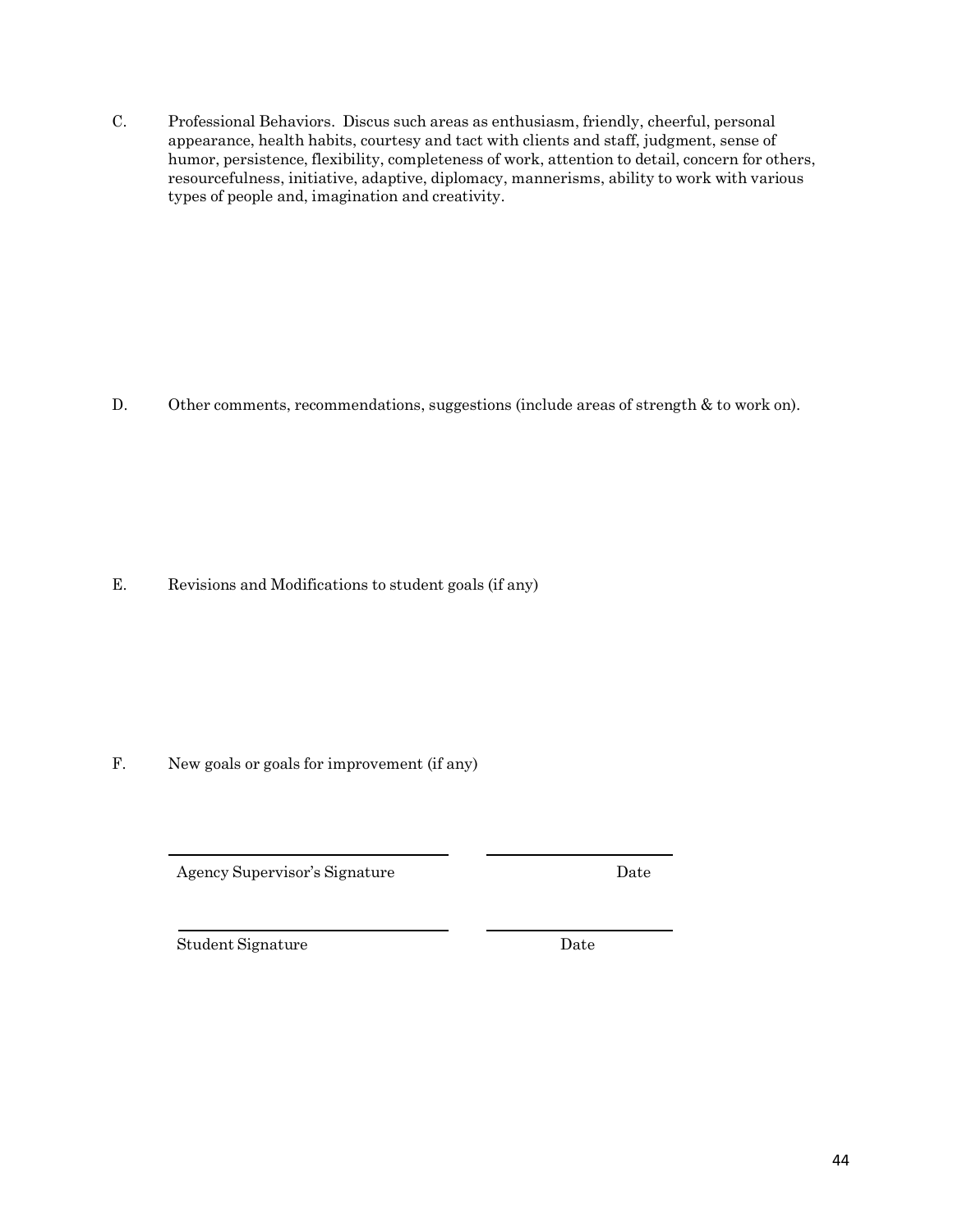# **APPENDIX G FINAL EVALUATION OF STUDENT INTERNSHIP PERFORMANCE**

(To be completed the last week of the internship)

| STUDENT'S NAME    |       |
|-------------------|-------|
|                   |       |
| INTERNSHIP AGENCY |       |
| AGENCY SUPERVISOR | DATE. |

This evaluation should be made with care for the interest of the intern. The student's strengths and weaknesses should be carefully assessed. Be as accurate and objective as possible. Consider the total internship experience rather than isolated incidents for the basis of you evaluation. Please share the evaluation with the student through an evaluation conference with the agency supervisor.

The following categories should serve as a guide in completing the evaluation report.

5 = Superior  $4 = Good$ 3 = Satisfactory 2 = Needs Improvement  $1 =$ Unacceptable  $0 = Do$  not know

#### **Ratings of 4 or 5 should be given only to students demonstrating above average professionalcompetencies.**

#### **A. Professional Performance**

Establishes work goals

Achieves goals

Plans work to be accomplished

Displays ability to organize people and resources

Completes tasks on or before due date

Possesses skills commensurate with academic degree

Displays an increased skill level in all functions and areas

Critically evaluates own performance and quality of work

Motivates others

Displays ability to lead and direct

Conducts self well before groups

Displays ability to orally communicate ideas

Strives for quality in written expressions

Gains and holds respect and confidence of participants

Gains and holds respect and confidence of associates

Demonstrates initiative in developing and conducting a program

Recognizes problems and proceeds on own initiative

Delegates responsibility effectively

Produces effective solutions to disciplinary problems

Other noted performance traits: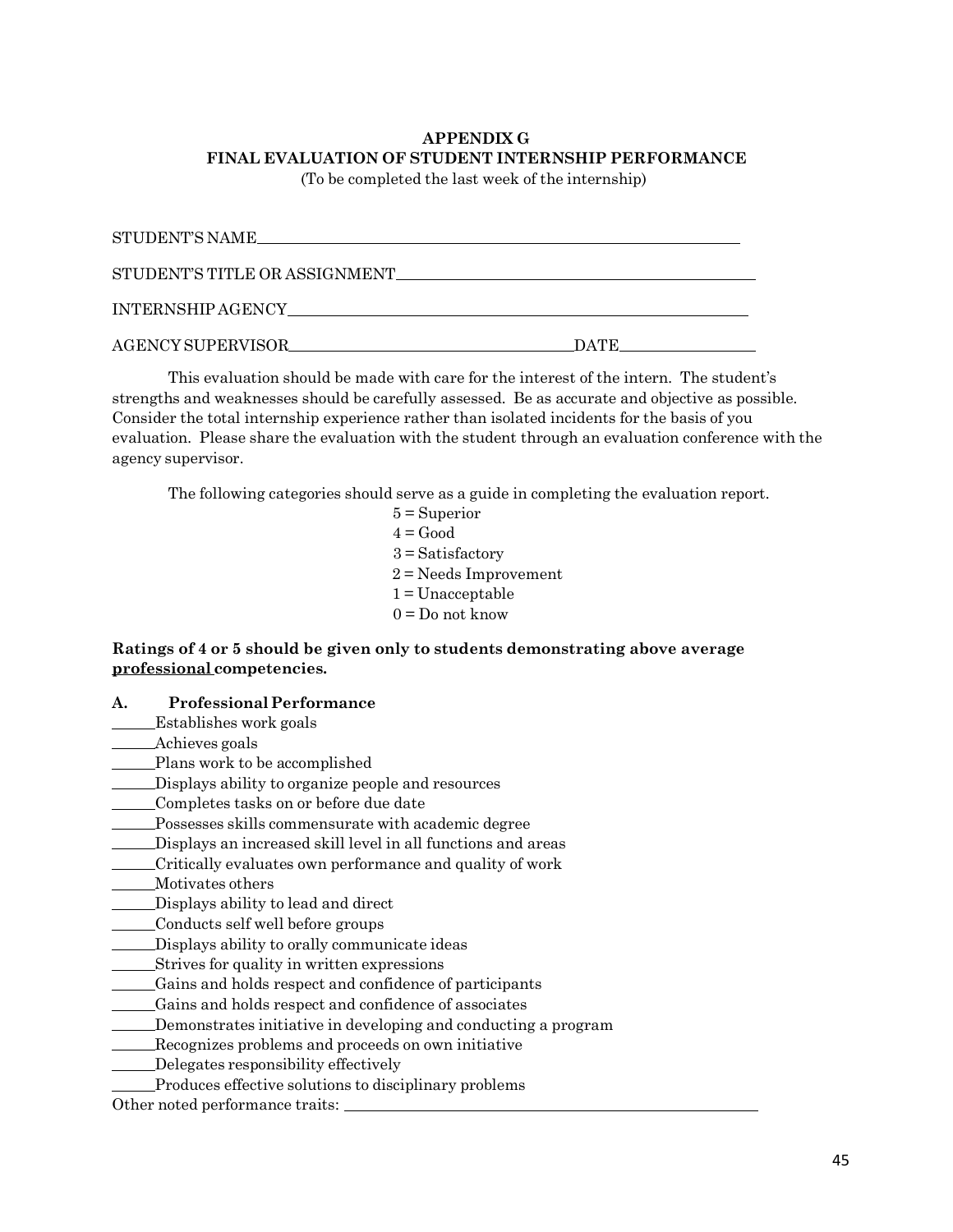#### **B. Professional Knowledge**

- Displays an initial basic knowledge and understanding of leisure services as a profession
- Has displayed growth in knowledge and understanding of subject matter
- Ability to apply knowledge in a practical way
- Ability to think independently
- Possesses a wide variety of interests
- Displays expanding scope of interest
- Understand and is sensitive to group needs

Other noted knowledge traits:

#### **C. Professional Behaviors**

- Is enthusiastic
- Is cheerful and friendly
- Exhibits pleasant, tasteful personal appearance
- Maintains good health habits
- Is courteous and tactful
- Employs quality voice and speech presentation, tone, and inflection
- Displays mature judgment
- Displays sense of humor
- Is consistent but fair in relationships
- Is persistent but flexible
- Is resourceful
- Is able to adjust to situations
- Displays diplomacy in relationships with colleagues
- Displays evenness of disposition and absence of tension symptoms
- Has no distracting or irritating mannerisms
- At ease with people of different ages and status
- Shows imagination and creative thinking

Other noted traits:

# **D. Professional Attitude**

- Displays initiative and imagination
- Displays zeal for the profession
- **Example 2** Accepts assignments willingly
- Actively seeks and is alert to potential learning situations
- Attends professional meetings
- Understands, follows, and upholds agency rules and regulations
- Accepts suggestions and criticism willingly

# Other noted traits: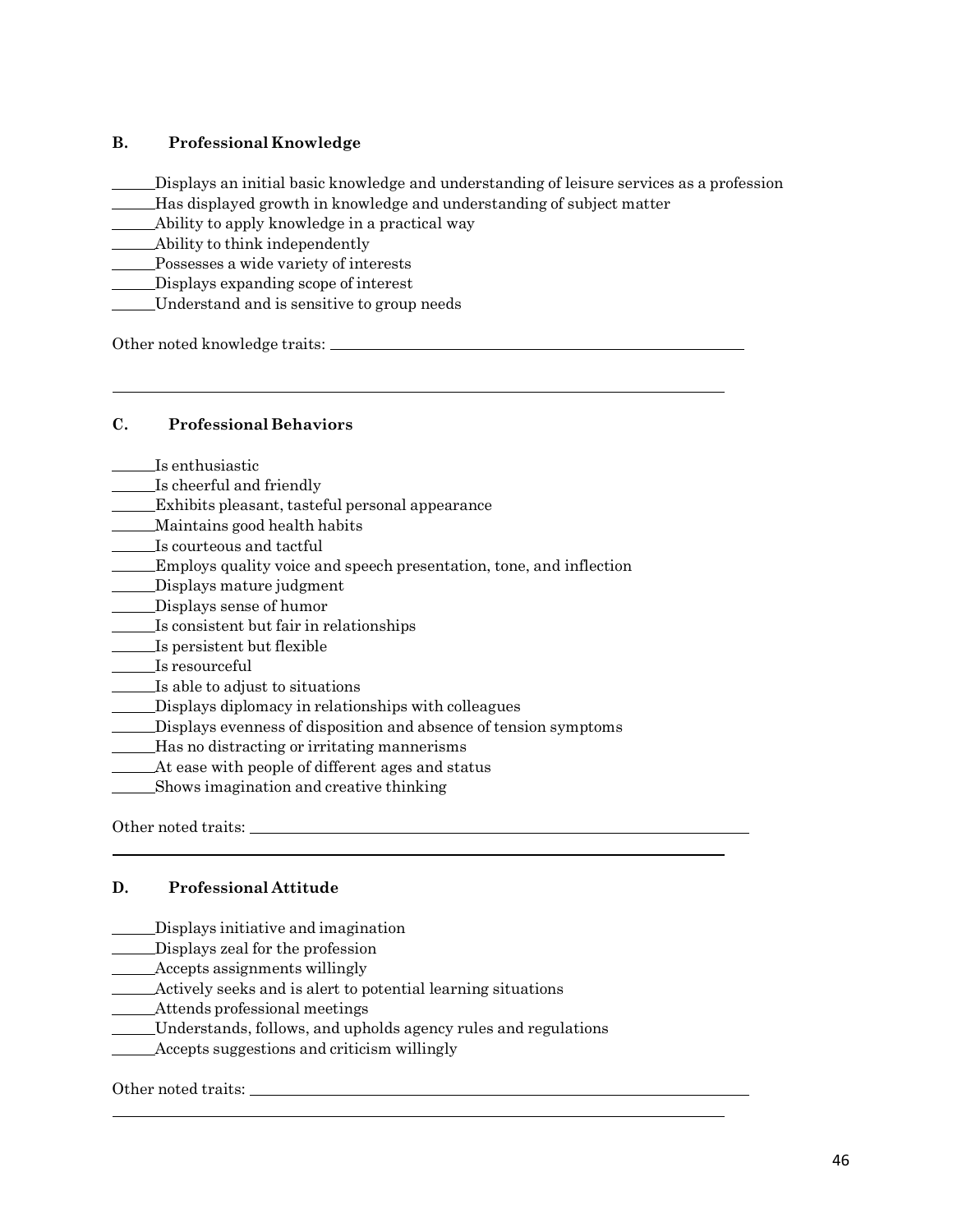# **Agency Supervisor Comments**

Please make any additional comments, recommendations, suggestions that you may have.

**Intern's strong points**:

**Intern's weak points**:

**Additional comments/recommendations**:

THANK YOU!

| Agency Supervisor Signature | Date | Recommended Grade (optional) |
|-----------------------------|------|------------------------------|
|                             |      |                              |
| Student Signature Signature | Date |                              |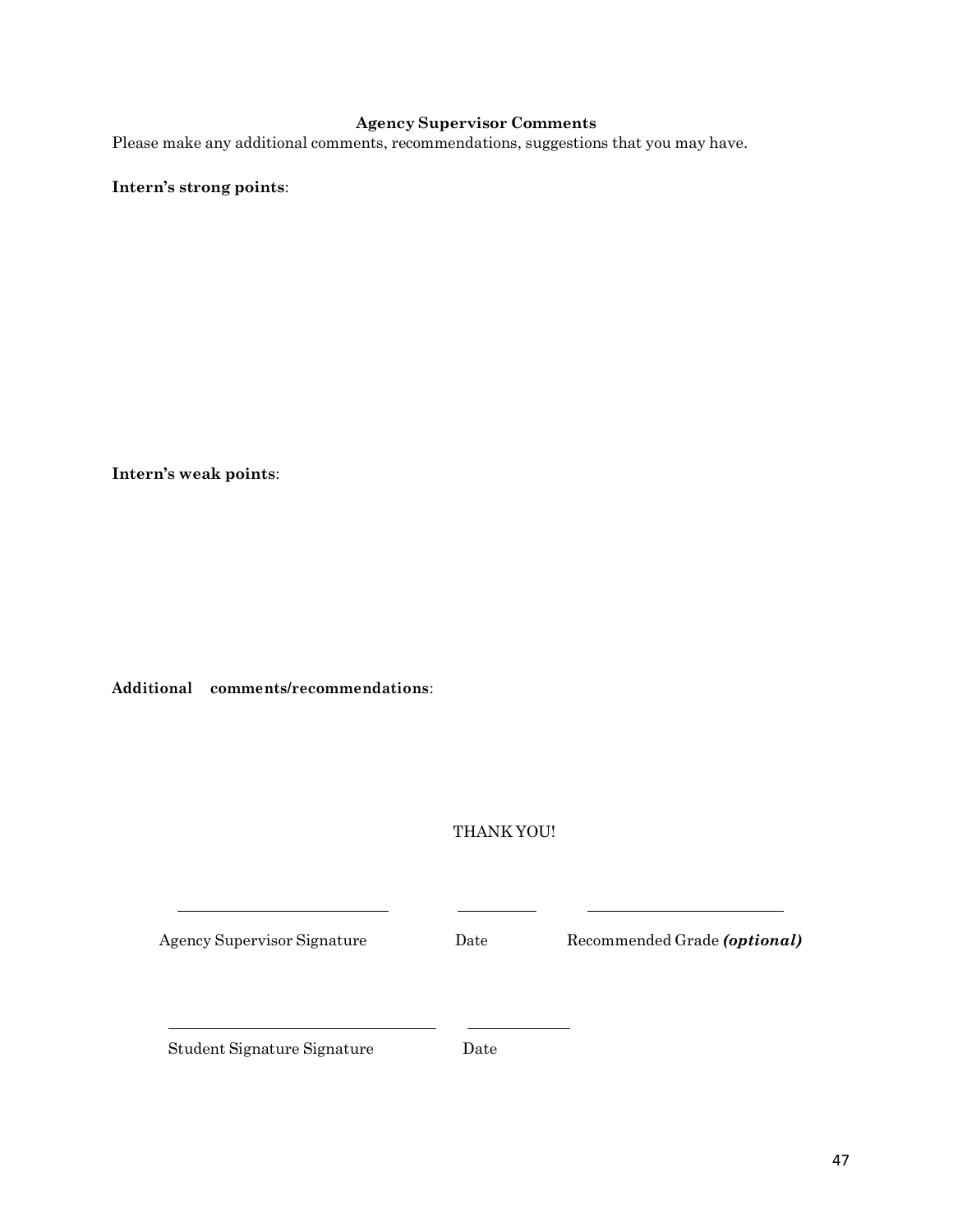#### **APPENDIX H**

#### **INTERNSHIP READINESS CHECKLIST**

The purpose of this checklist is to help students follow all of the appropriate steps that will help them obtain an excellent internship and have an excellent experience once they begin. All of these things must be completed before students will be allowed to enroll in REC 498 Internship so attention must be paid to each item.

#### **Pre-Enrollment Requirements**

- I have taken or am enrolled in all REC Core courses and emphasis courses as shown on your degree audit (attach a current degree audit to this checklist)
- I have completed or am enrolled in REC 462 Pre-Internship Seminar. Semester
- I have obtained the internship manual and completed test on the manual with 90% correct
- I have discussed my internship with my advisor
- I have completed the Internship Application Form
- I have discussed my internship with the Internship Instructor for the semester I will do the internship
- I have decided where I will do my internship and made a commitment to the agency
- I have completed the Internship Placement Confirmation Form or agency affiliation agreement or internship contract and given it to the Internship Instructor
- I have purchased personal liability insurance (if required)
- I have had my innoculations for Hepatitis B, Hepatitis C, TB Test, etc. (if required)
- I have had a criminal background check (if required)

**Congratulations, you are now ready to enroll in REC 498. Take this checklist, your degree audit, Internship Application Form and Internship Placement Confirmation Form to the Internship Instructor for permission to register.**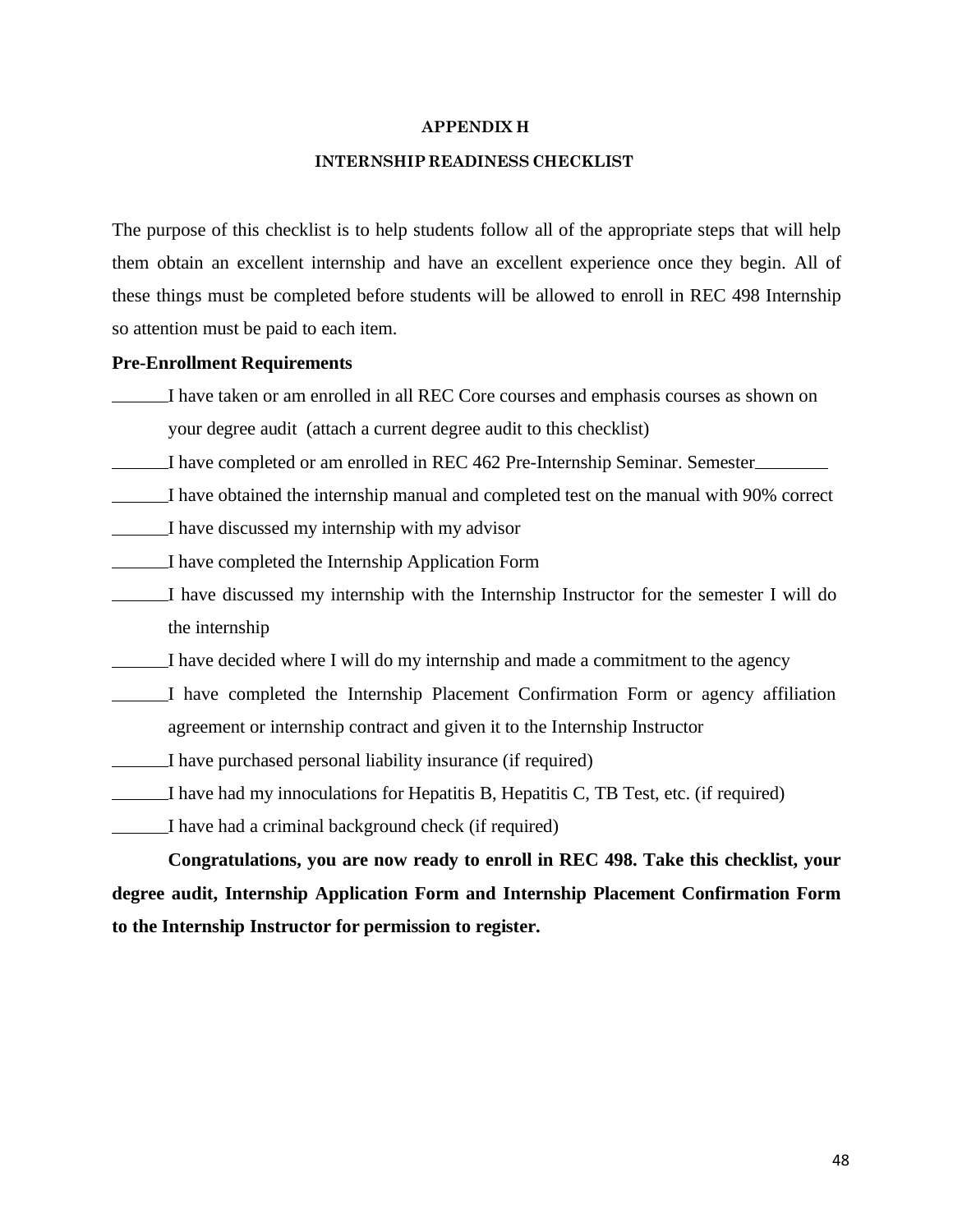# **APPENDIX I**

# **Having a Successful Internship**

# 10 Tips for Your Internship Success

Your internship experience is one of the most important pieces of the foundation you are laying for a successful career. Since the professional world can be very different from university life, it is important that you have an understanding ofsome of the differences. Use these tips to help you make the most of this valuable experience.

- Clarify expectations about the internship: both the employers and yours. It is a good idea to agree upon your job responsibilities in writing.
- Take advantage of the transition time at the beginning of your internship and ask lots of questions. You are not expected to know what is going on right away, but the faster you learn the ins and outs of daily life on the job, the better off you'll be.
- Meet regularly with your supervisor to ensure that both of your expectations are being met. This is a good way for you to get feedback on your performance and helps to keep you on track with current and future assignments.
- First impressions are very important, as is maintaining good ones. It is important for you to dress, speak, write, and generally behave like a professional. Shake hands, make eye contact, smile, and be friendly and confident.
- Be observant and ask questions about appropriate behavior at the work place. Different organizations have different expectations regarding employee behavior and it is important that you learn about and conform to the corporate culture. This can include issues such as appropriate clothing, demeanor with customers, personal phone calls, and where to park your car. If you aren't sure if it's OK to eat the donuts in the company kitchen, ask first. When in doubt, err on the conservative side.
- Focus on your communication skills, both written and verbal. Proofread your written work carefully. When communicating with your coworkers choose respectful, tactful, and professionallanguage at all times.
- Show up to work on time, when you are expected. Call if you are going to be sick or late. Don't be sick or late often. Choose your sick days with care; it will be noticed if you are not at work on important days.
- Establish good relationships with your coworkers. Be friendly, polite, helpful, and sensitive. It's good to talk with your coworkers and get to know them but beware of gossiping and complaining. Be careful about bringing personal business to work, and be sure that what you do discuss is fit for public consumption.
- Be easy to work with. Accept assignments without complaint, ask for more work when assignments are completed, and turn out good quality work. Listen carefully to instructions and ask for clarification. Learn to work as a team; be respectful of input from other team members and practice the art of compromising.
- When you leave, be sure to ask your supervisor for a letter of recommendation and keep in touch so that you can call upon him/her later when you are in need of a reference. This will also help your supervisor keep you in mind when future opportunities arise.

Taken from University of California Berkeley Career Center website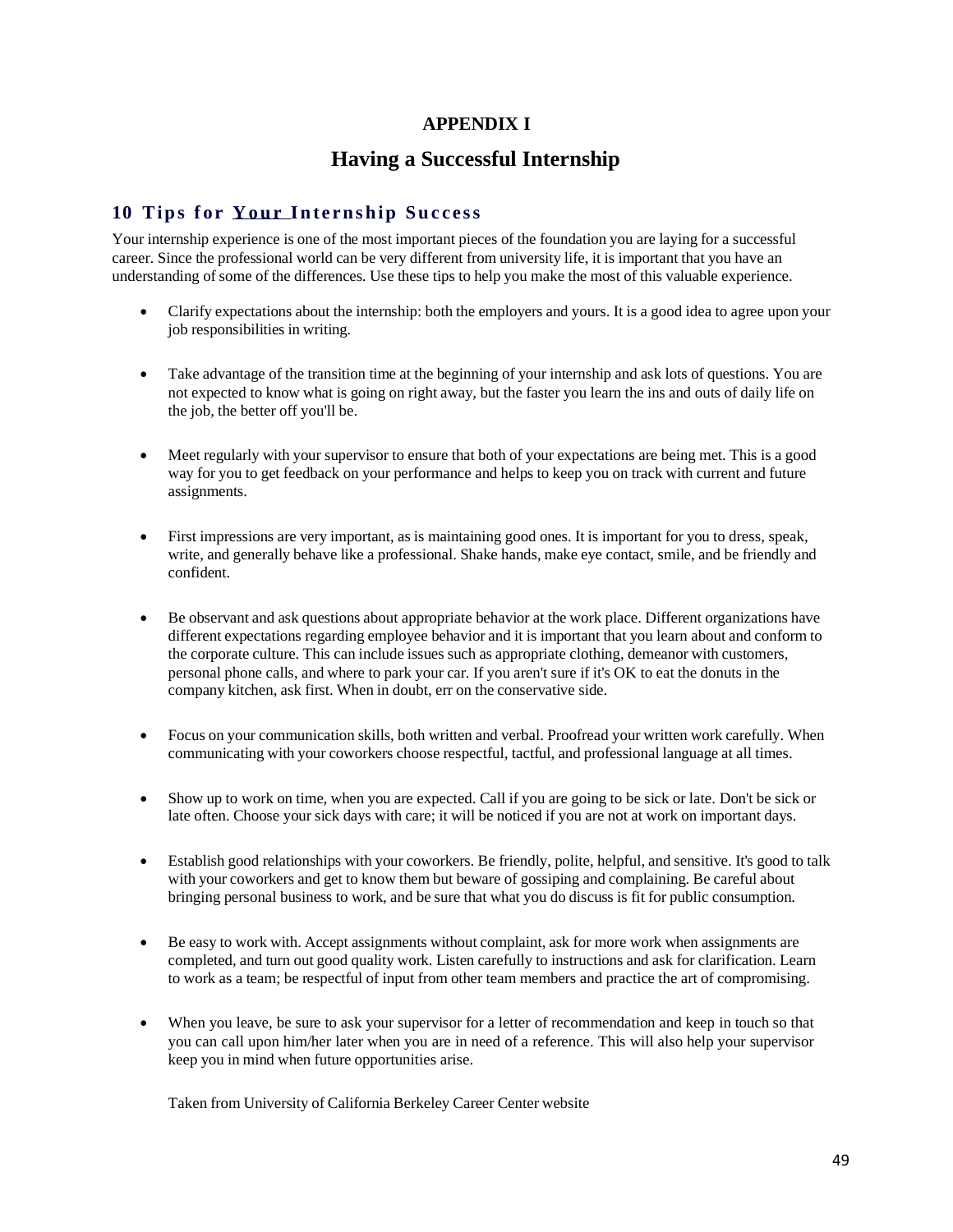# **What Internship Providers Expect From Interns**

# **Be a good worker**

- 1. Show up early to work (5-10 minutes) or at least on time. Never late.
- 2. Be dressed appropriately for the work to be done---be ready to change clothes if need be.
- 3. Give a full day's work
- 4. When you have nothing assigned either ask what to do or find something to do
- 5. Never, ever play video games, text your friends, check personal e-mail at work
- 6. Learn the culture of the organization as quickly as you can and fit into it
- 7. Don't ask for time off unless absolutely necessary

# **Throughout the internship**

- 1. Take on an increasing work load or level of responsibility
- 2. Take advantage of extra training opportunities—conferences, workshops, in-house training
- 3. Ask questions and don't be afraid to make suggestions (tactfully though)
- 4. Challenge yourself; step outside your comfort zone, the internship is your safety net.
- 5. Keep your supervisor informed of requirements for the internship (evals, etc.)
- 6. Earn a great recommendation

# **After the Internship**

- 1. Make sure you leave on good terms----you may want a recommendation or you may want
- to go back there someday to work.
- 2. Send a follow up thank you letter to your supervisor within 1 week.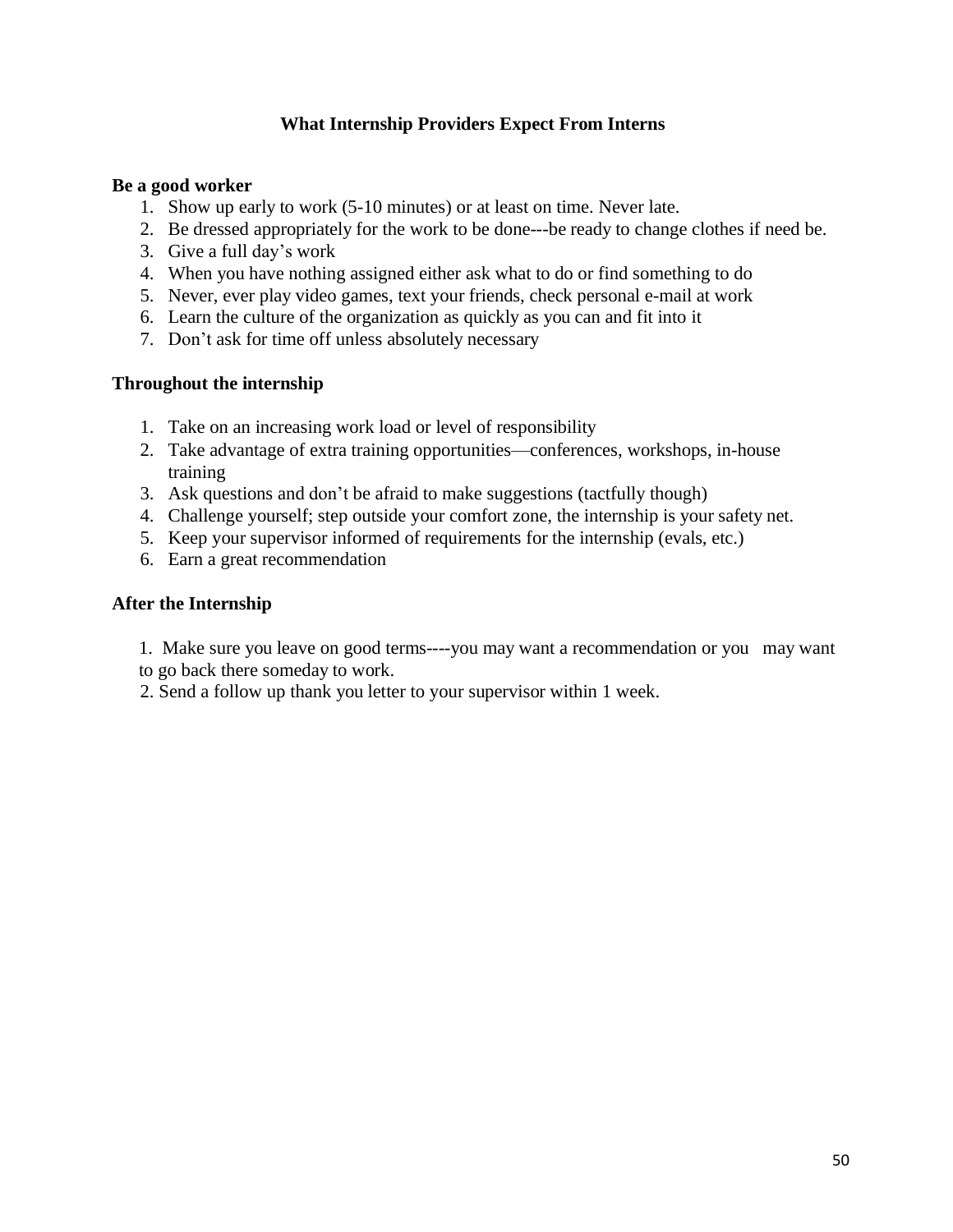# **What Employers are looking for in Today's Market for Recreation Employees?**

# **SKILL**

- 1. Strong communication especially with people with diverse background
- 2. Leadership & supervisory
- 3. Plan diverse activities therapeutic
- 4. Computer skills
- 5. Plan, organize, implement & evaluate
- 6. Passion for work & strong integrity
- 7. Work well with others
- 8. Customer Service
- 9. Professionalism
- 10. Patience
- 11. Responsible
- 12. Music, Crafts, Painting, Ceramics
- 13. Able to think outside the box for goals and activities
- 14. Good judgment, creativity, problem solving
- 15. Customer service

# **KNOWLEDGE**

- 1. Data entry and reports
- 2. Knowledge of professional principles, methods, procedures in recreation settings
- 3. Knowledge of principles, practice, techniques
- 4. Knowledge of cultural services—museums, libraries, recreation ops & parks
- 5. Knowledge of regulations, policies, ordinances & laws re: parks/recreation
- 6. Marketing especially non-profit or governmental sector
- 7. Recreation activities and equipment
- 8. Know psych patient care, understanding of mental illness
- 9. Know how to do programming
- 10. Know certification or licensing
- 11. Regulations and accrediting standards
- 12. Behavior mgt. techniques
- 13. Wheelchair and adaptive equipment
- 14. How to transfer pts. from wheelchair

# **EDUCATION/CERTIFICATION**

- 1. Sr. in particular field of study
- 2. HS diploma
- 3. Valid Driver's license
- 4. Good driving record
- 5. Chauffeurs license
- 6. Proof of minimum qualification
	- 7. Pre-employment physical exam
	- 8. Lifeguard Certification
	- 9. Proof of age
	- 10. Can Pass a Background check
	- 11. Current First Aid/CPR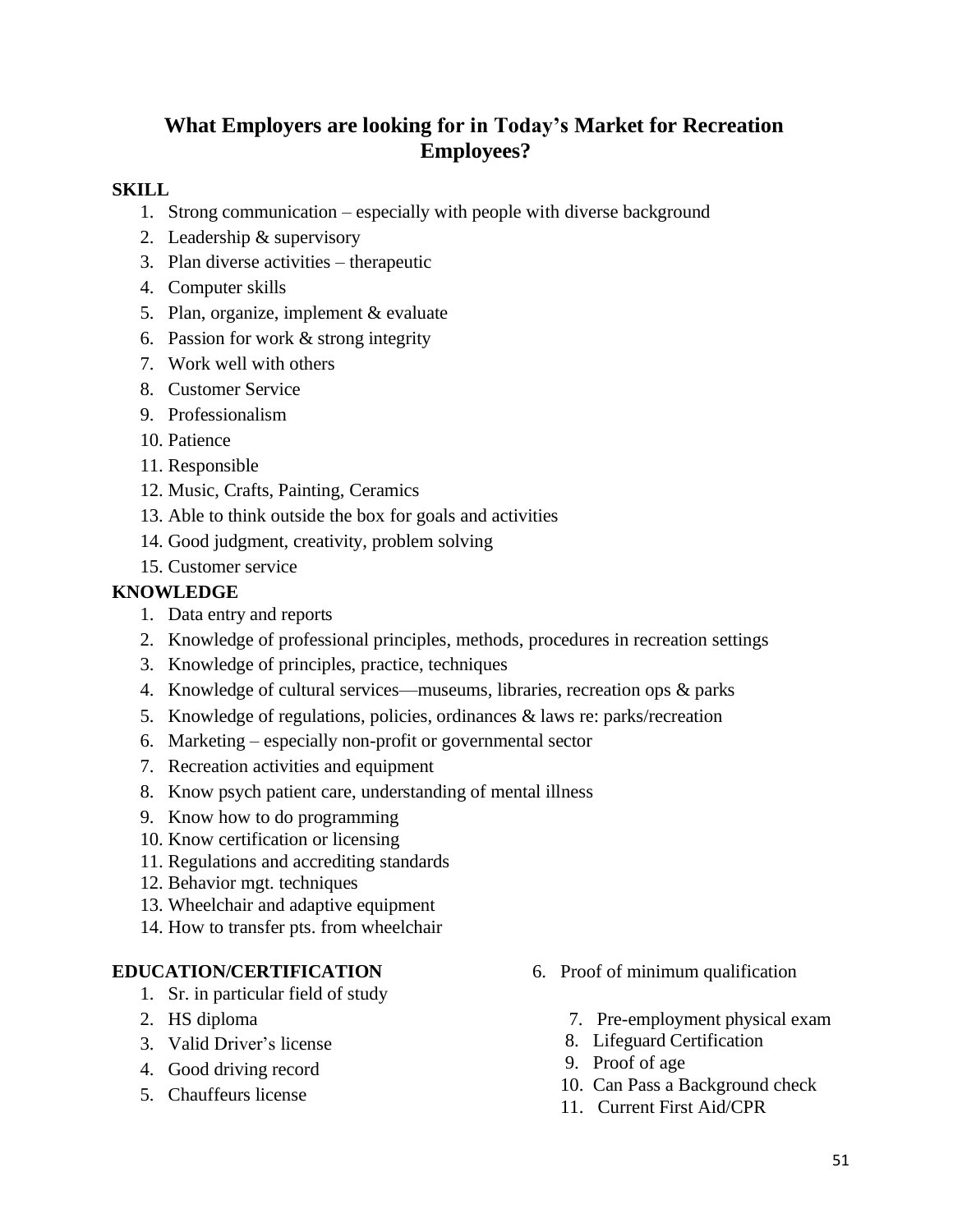# **The Seven Toughest Interview Questions**

I recently ran across an article on the web titled "Answering the Seven Toughest Interview Questions." It was written by Kate Lorenz, the editor of CareerBuilder.com

I thought the article might be of interest so I am passing on the highlights of it. What follows are the seven questions with tips borrowed from Ms. Lorenz on how to answer them.

(1) **What are your weaknesses?** Take a potential weakness and turn it into a plus...such as: "I'm very detail orientated and for some positions that might not be a good fit. But for this RT position, I think it is a trait that will serve me well."

(2) **How would you solve this problem?** It is recommended that you be brief in your answer, not providing great detail.

(3) **Why did you leave your last job?** Put a positive spin on your answer. "The facility just wasn't a good fit for my innovative personality. What I learned is that organizations have distinct personalities just like people do. Now I want to concentrate my job search on facilities that value independent thinking and will allow me to prosper in that environment."

(4) **Why do you want to work here?** You'll need to have home-worked the potential employer to answer this. For instance, "I want to be a part of an organization that takes a caring approach with patients. Not all facilities really do care. I know from the reputation of your facility that you truly do care about the patients here." Another reply for a student seeking an internship might be: "Some of the very best senior therapists work here. As someone doing an internship, I'd like to learn from the best."

(5) **Tell me about yourself.** As Lorenz wrote: "This is your chance to shine -- but not to tell your life history. Begin by listing your traits and accomplishments you feel are relevant for the position. Don't delve into personal information unless it relates to the position you are vying for."

(6) **Tell me about the worst boss you ever had.** Lorenz suggests: "Take the high road and don't give into the temptation to vent any past frustrations." Say something like, "While none of my past bosses were awful, there are some who taught me more than others did."

(7) **What are your goals?** Lorenz suggests "This is best answered by reiterating your objective statement on your resume."

I hope these interview questions will prove to be helpful -- especially to students who are seeking internships or first positions. Best of success!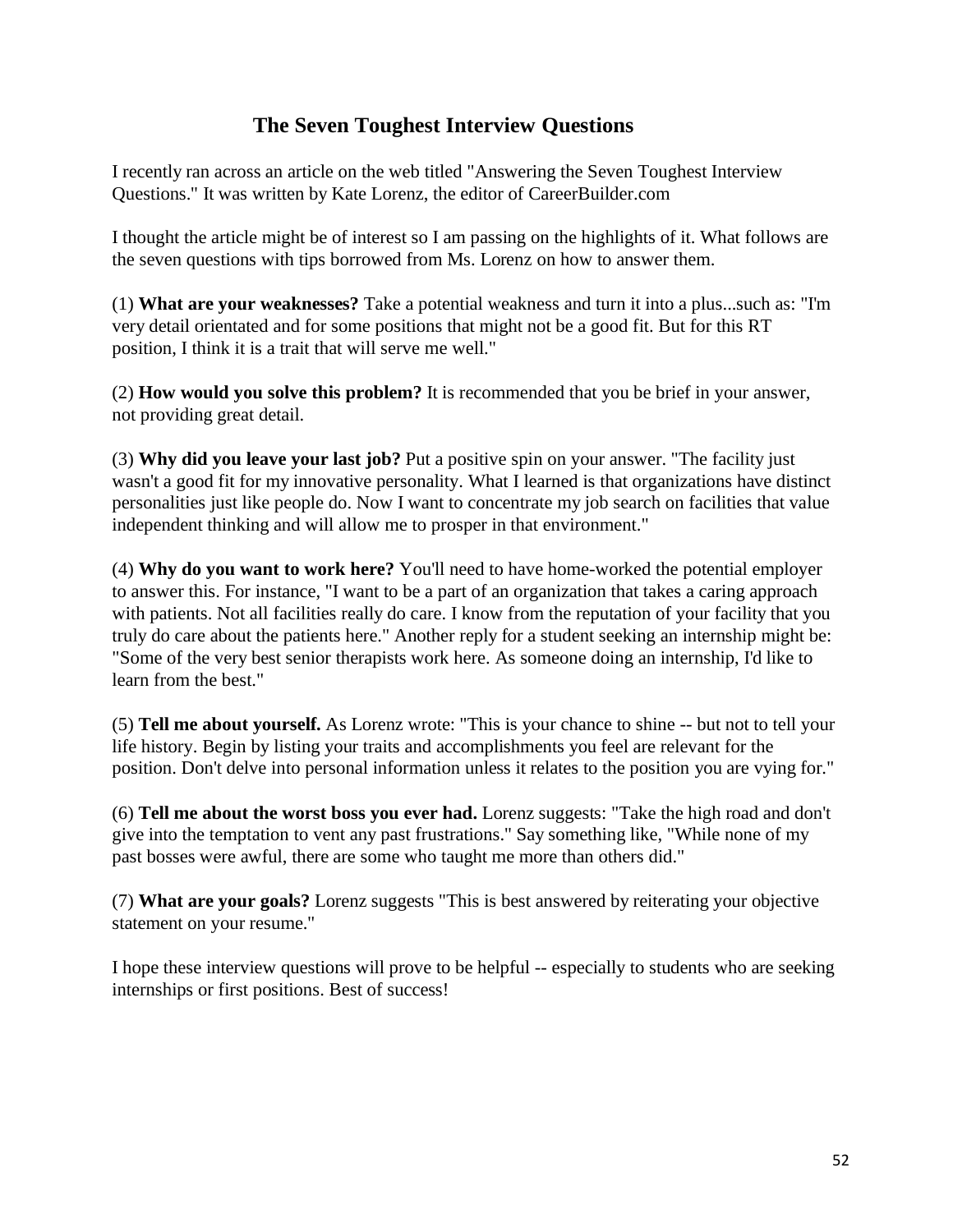# **Non-verbal Communication in Job and Internship Interviews**

"A lot of job candidates spend a significant amount of time worrying about what they will say during their interview, only to blow it all with their body language. The old adage, "It's not what you say, it's how you say it," still holds meaning, even if you're not talking. You need to effectively communicate your professionalism both verbally and nonverbally.

"Because watching your nonverbal cues, delivering concise answers and expressing your enthusiasm at once can be difficult when you're nervous, here's a guide to walk you through it: Have them at 'hello.' Before you walk into the interview, it's assumed that you will have done the following: prepared yourself by reading up on the company and recent company news; practiced what you'll say to some of the more common interview questions; and followed the 'what to wear on your interview' advice. So you're ready, right? Some hiring managers claim they can spot a possible candidate for a job within 30 seconds or less, and while a lot of that has to do with the way you look, it's also in your body language. Don't walk in pulling up your pantyhose or readjusting your tie; pull yourself together before you stand up to greet the hiring manager or enter their office. Avoid a "dead fish" handshake and confidently -- but not too firmly -- grasp your interviewer's hand and make eye contact while saying hello. Shake your hand, watch yourself. If you are rocking back in your chair, shaking your foot, drumming your fingers or scratching your... anything, you're going to look like the type of future employee who wouldn't be able to stay focused, if even for a few minutes. It's a not a game of charades, it's a job interview.

# **"Here's what To Do and what Not To Do:" Don't:**

Rub the back of your head or neck. Even if you really do just have a cramp in your neck, these gestures make you look disinterested.

Rub or touch your nose. This suggests that you're not being completely honest, and it's gross.

Sit with your armed folded across your chest. You'll appear unfriendly and disengaged. Cross your legs and idly shake one over the other. It's distracting and shows how uncomfortable you are.

Lean your body towards the door. You'll appear ready to make a mad dash for the door. Slouch back in your seat. This will make you appear disinterested and unprepared. Stare back blankly. This is a look people naturally adapt when trying to distance themselves.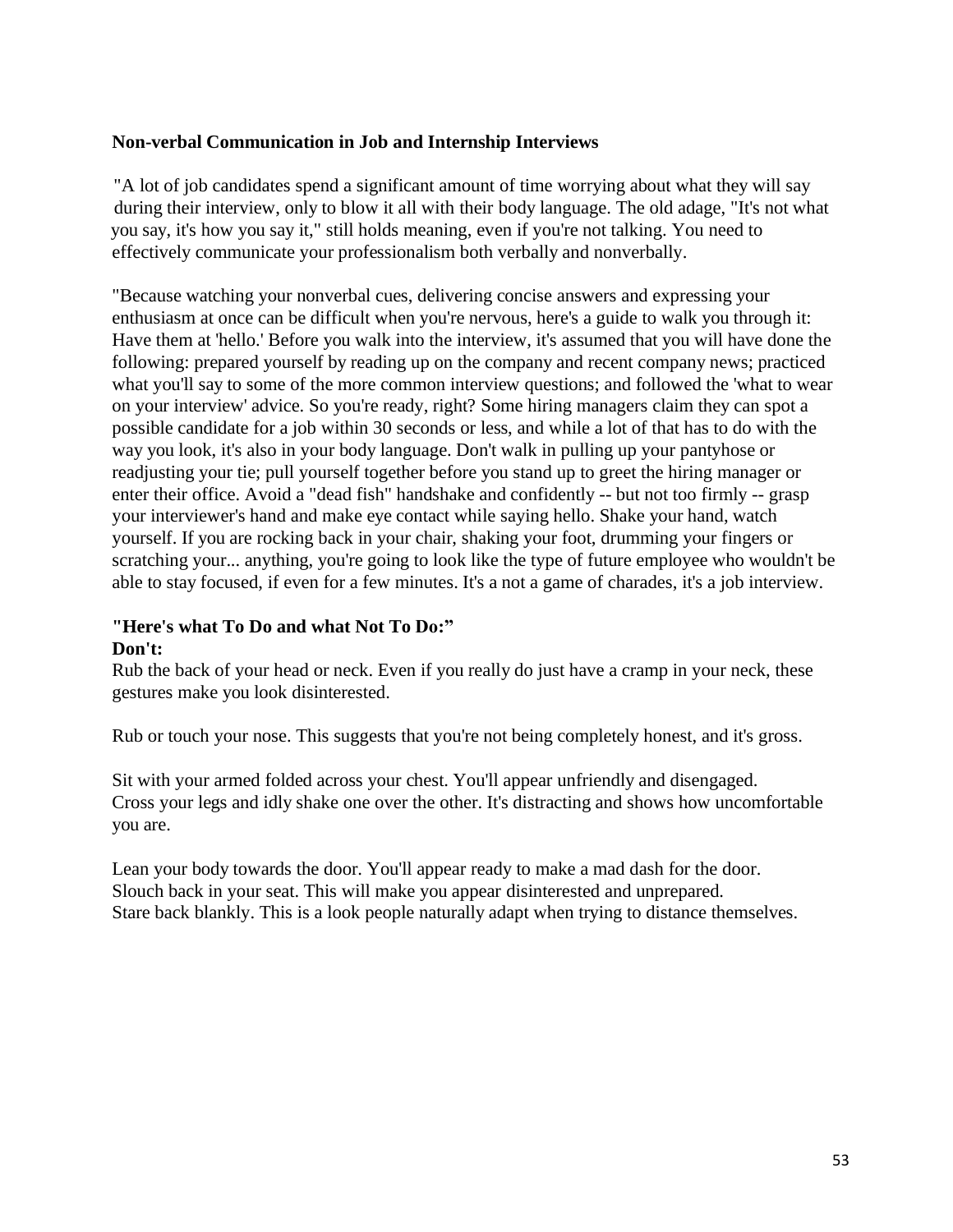# **Do:**

Sit up straight, and lean slightly forward in your chair. In addition to projecting interest and engagement in the interaction, aligning your body's position to that of the interviewer's shows admiration and agreement.

Show your enthusiasm by keeping an interested expression. Nod and make positive gestures in moderation to avoid looking like a bobble-head.

Establish a comfortable amount of personal space between you and the interviewer. Invading personal space (anything more than 20 inches) could make the interviewer feel uncomfortable and take the focus away from your conversation.

Limit your application of colognes and perfumes. Invading aromas can arouse allergies. Being the candidate that gave the interviewer a headache isn't going to do anything in your favor.

If you have more than one person interviewing you at once, make sure you briefly address both people with your gaze (without looking like a tennis spectator) and return your attention to the person who has asked you a question.

Interruptions can happen. If they do, refrain from staring at your interviewer while they address their immediate business and motion your willingness to leave if they need privacy.

Stand up and smile even if you are on a phone interview. Standing increases your level of alertness and allows you to become more engaged in the conversation.

Say Goodbye Gracefully after a few well-thought-out questions and answers with your interviewer, it's almost over, but don't lose your cool just yet. Make sure your goodbye handshake is just as confident now as it was going in. Keep that going while you walk through the office building, into the elevator and onto the street. Once safely in your car, a cab or some other measurable safe distance from the scene of your interview, it's safe to let go. You may have aced it, but the last thing you want is some elaborate end-zone dance type of routine killing all your hard work at the last moment."

Students reading this may wish to practice their nonverbal communication skills while role playing interviews.

*Prepared by Dr. David Austen, Professor Emeritus – Indiana University*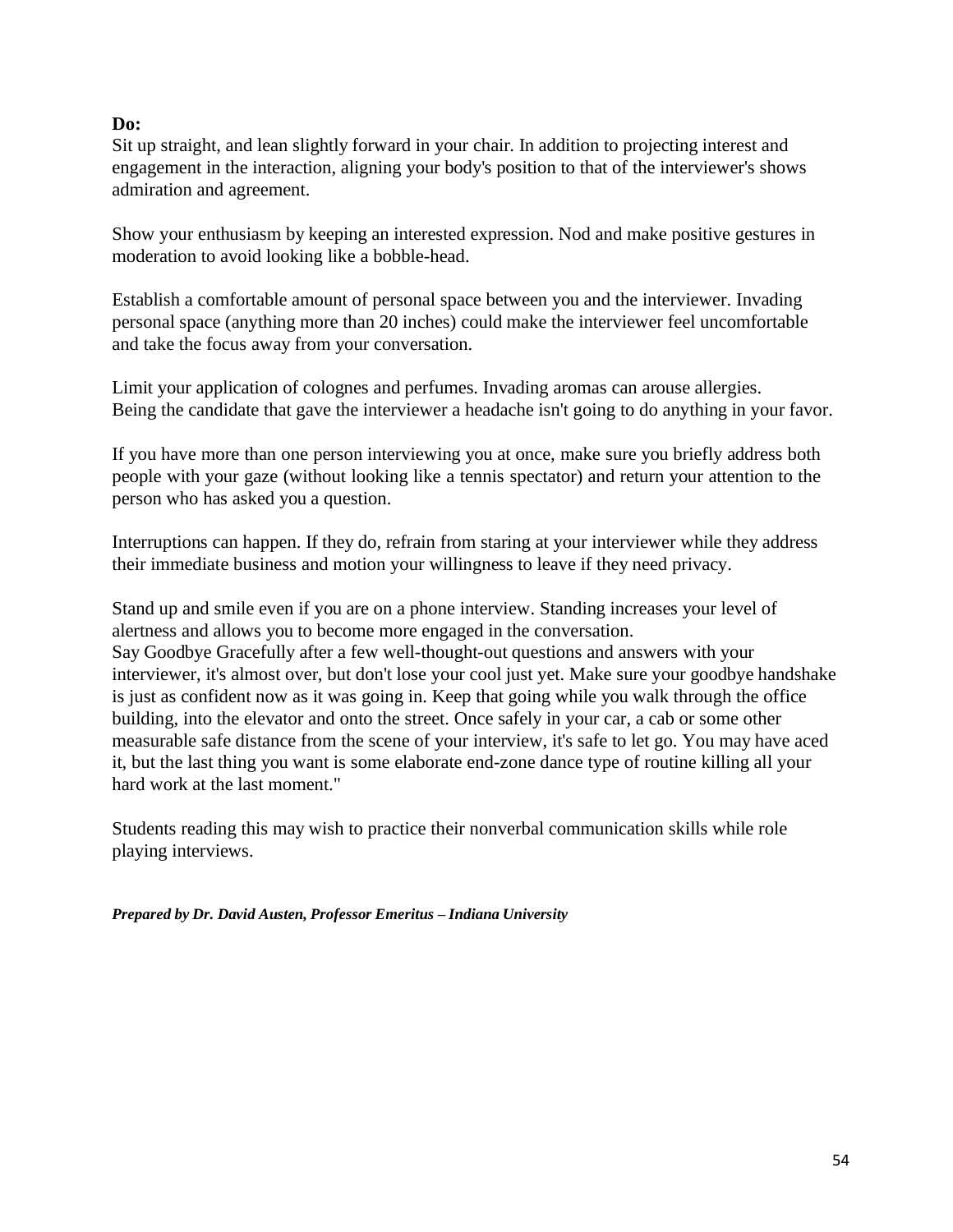# **WHAT MAKES A PROFESSIONAL, PROFESSIONAL?**

Frequent reference is made to a "professional attitude" and to "professional conduct" on the part of the persons engaged in occupations classified as professions. The field of leisure services is regarded as a profession. Individuals within the field of leisure services are expected to behave professionally. Professional conduct is not easy to define in a few words, but listed below are some of the characteristics associated with true professional status:

- 1. The professional worker does not require close supervision or direction. He directs himself. He plans his own activities. He works independently.
- 2. The professional worker does not regard himself as an employee. He does not consider himself to be working for a "boss." He regards his supervisors as fellow professional workers, and they regard him in the same way.
- 3. The professional worker does not work by the hour. He does not expect to adhere strictly to a minimum time schedule. He adjusts his working hours to meet the necessities and responsibilities of his duties, without thought as to "overtime" or to a "standard work week."
- 4. The professional worker dos not expect to be paid by the hour. He expects the overall sum for which he has agreed to perform his duties. This pay is based upon the responsibilities involved and the professional service rendered. It cannot be measured in hours. Professions whose members regularly demonstrate this are those where compensation is highest.
- 5. The professional worker takes full responsibility for the results of his efforts and actions. He makes his own decisions and acts upon them. He may seek advice and council but he does not attempt to transfer responsibility for his own mistakes to others.
- 6. The professional worker continually seeks self-improvement. He takes advantage of every opportunity to improve his knowledge and understanding in connection with his professional duties.
- 7. The professional worker contributes to the skill and knowledge of the profession. He develops new ideas, plans, and materials, and gladly shares them with fellow workers.
- 8. The professional worker respects the confidence of others. The welfare of those he serves often requires that information concerning them remains confidential. He never violates this confidence.
- 9. The professional worker is loyal to his fellow workers. He never gossips about them nor about those he serves.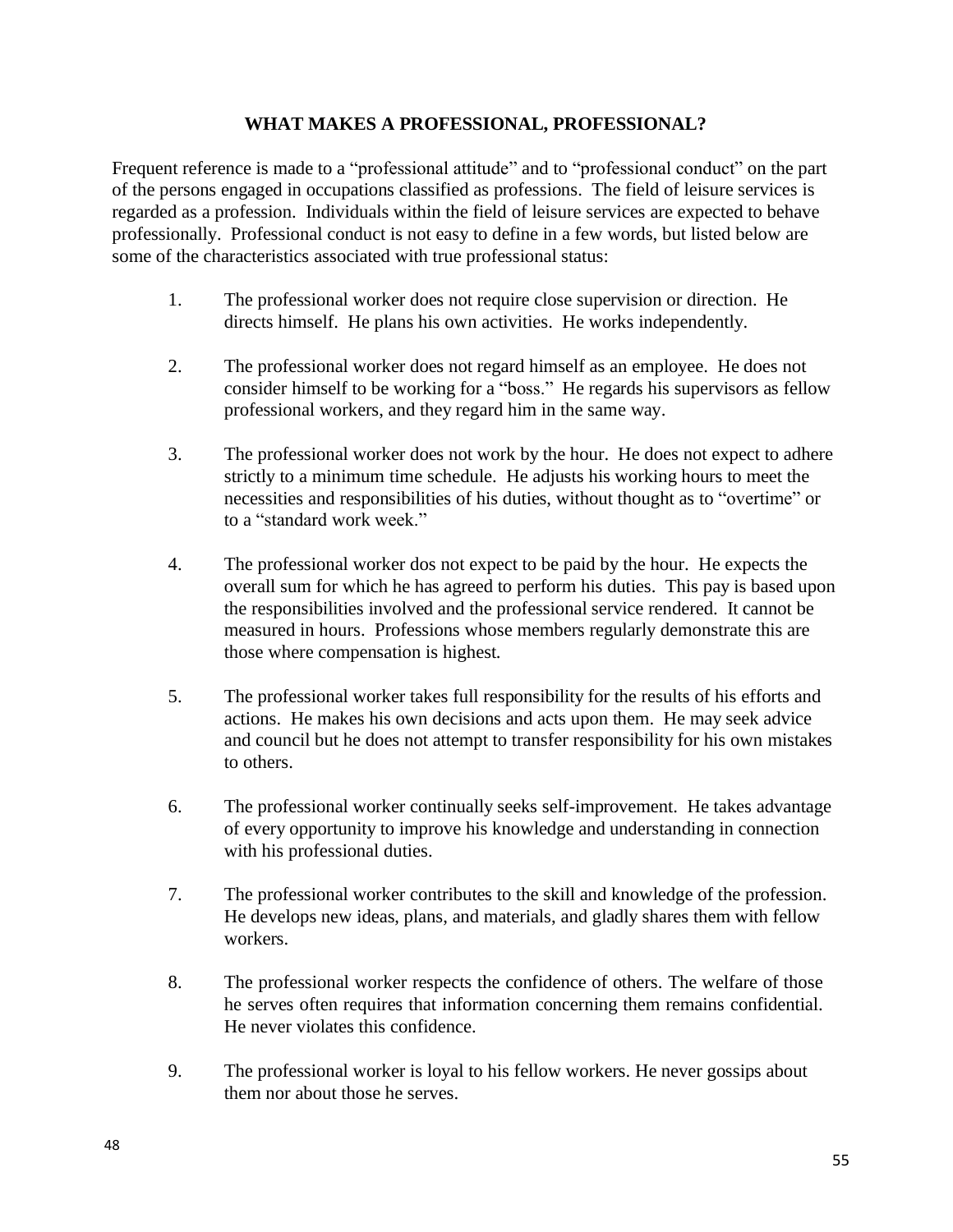- 10. The professional worker avoids rumors and hearsay. He does not credit or repeat information received through the "grapevine." He secures information that is important to him directly from those authorized to release it.
- 11. The professional worker adjusts his grievances through proper channels. He discusses them directly and with those authorized to make adjustments. He refrains from complaining and grumbling to others.
- 12. The professional worker meets his professional obligations. He fulfills completely all agreements and obligations entered into with fellow workers, whether they are legal or moral obligations.
- 13. The professional worker is sensitive to the problems of his fellow workers. He always considers the effect of his actions on the welfare of fellow workers.
- 14. The professional worker does not advance himself at the expense of others. He strives for promotion and advancement in the profession only on the basis of superior preparation and worthy professional performance.
- 15. The professional worker is proud of his profession. He always reflects to those outside the profession a pride and satisfaction in the work in which he is engaged.
- 16. The professional worker's chief desire is to render service. To improve men's welfare is the end toward which the professional worker devotes his career. The field of leisure services should exemplify this to the highest degree.

Carol Ann Peterson, Ed.D., Department of Leisure Studies, University of Illinois. Taken from the speech "Pride and Progress in Professionalism" presented at the Midwest Symposium on Therapeutic Recreation, Rock Island, Illinois, April 11, 1980.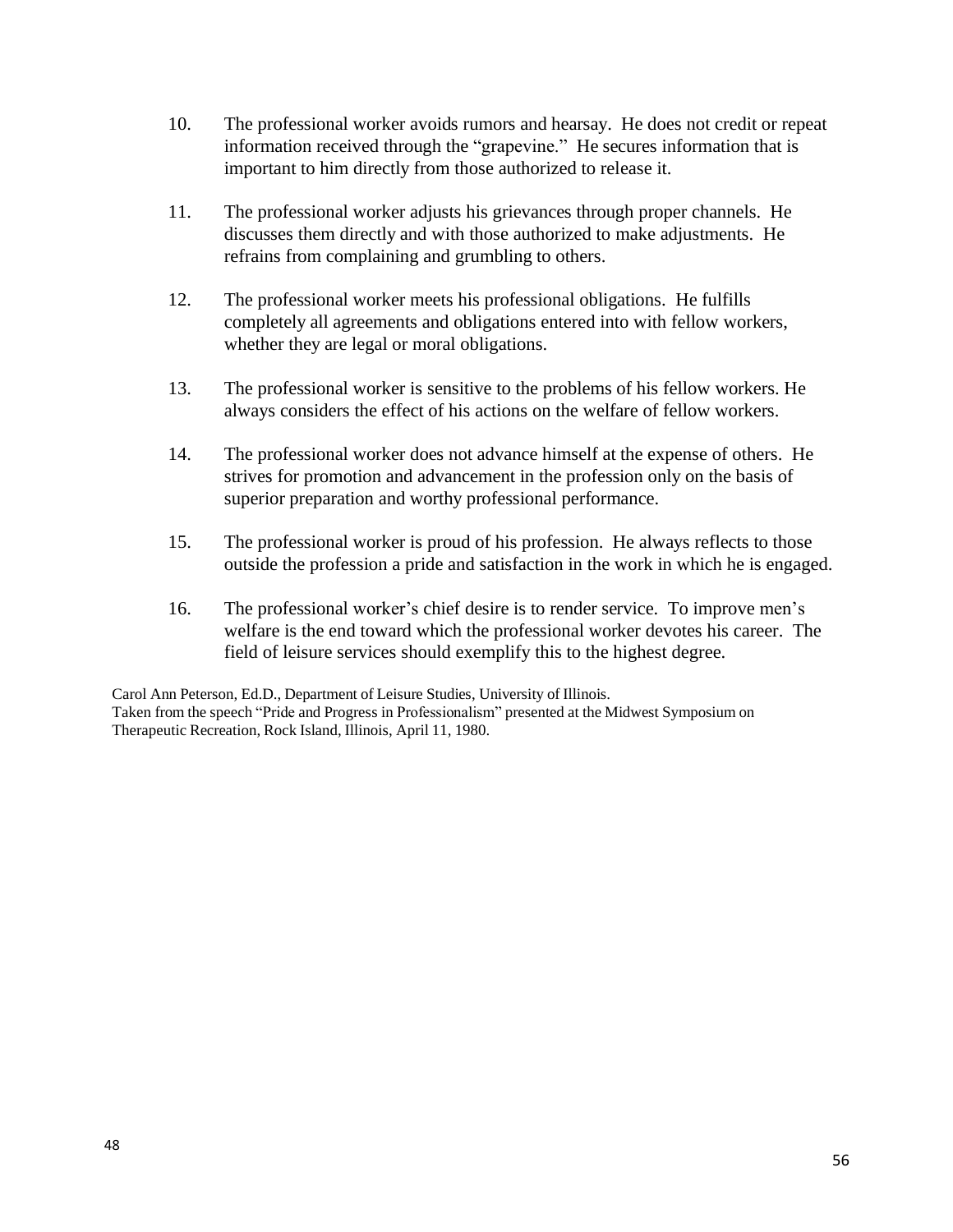# **QUESTIONS TO HELP DETERMINE YOUR PERSONAL LEVEL OF PROFESSIONALISM**

- 1. Am I a member of a professional association or society at the state or national level?
- 2. Do I understand the role and function of my membership in that society or do I see that society in terms of just services I should be receiving from it?
- 3. Can I succinctly state a philosophy of therapeutic recreation, rec administration, hospitality or wellness?
- 4. Can I explain our current professional plan of credentialing and accreditation to a professional in a different field?
- 5. Am I aware of pending legislation that affects my clients or the delivery of my services – at the state or national level?
	- Am I involved in that legislative process?
	- Can I interpret recent legislation that has been passed in my state or nationally that effects what I do?
- 6. How much reading do I do in a month to keep current in my field? Do I do any?
- 7. Do I seek professional development opportunities to acquire specific skills or knowledge in which I am deficient?
- 8. Have I contributed to the body of knowledge or to the development of other professionals by writing for publications (including newsletters or blogs) or presenting at conferences, in-service trainings, or workshops?
- 9. Do I continuously monitor myself to assure objective analysis of my professional skills and responsibilities?
- 10. Do I take the time to explain the field to the countless number of my fellow employees?
	- Do they know what procedures I use?
	- Or the benefits or values that can be expected from my services?
- 11. Do I advocate actively the leisure rights of my clients and myself?

Carol Ann Peterson, Ed.D., Department of Leisure Studies, University of Illinois. Questions taken from the speech "Pride and Progress in Professionalism" presented at the Midwest Symposium on Therapeutic Recreation," Rock Island, Illinois, April 11, 1980